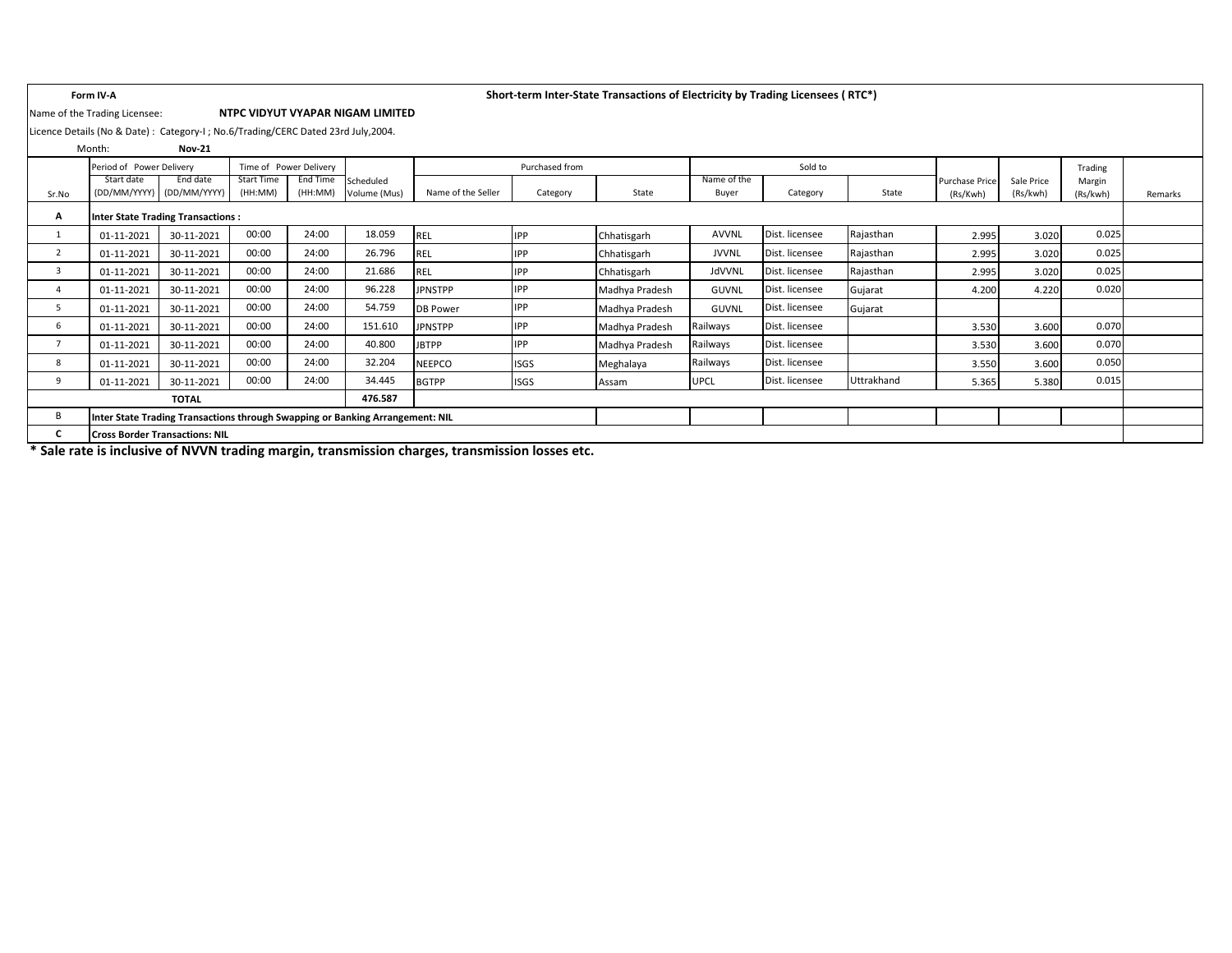## **Form IV-B Short-term Inter-State Transactions of Electricity by Trading Licensees ( Peak\*)** Name of the Trading Licensee: **NTPC VIDYUT VYAPAR NIGAM LIMITED**

Licence Details (No & Date) : Category-I ; No.6/Trading/CERC Dated 23rd July,2004.

|       | Month:                                                                         | <b>Nov-21</b>            |                              |                     |                          |        |                |       |                      |          |       |                       |            |                    |         |
|-------|--------------------------------------------------------------------------------|--------------------------|------------------------------|---------------------|--------------------------|--------|----------------|-------|----------------------|----------|-------|-----------------------|------------|--------------------|---------|
|       | Period of Power Delivery Time of Power Delivery                                |                          |                              |                     | Scheduled                |        | Purchased from |       |                      | Sold to  |       | <b>Purchase Price</b> | Sale Price | Trading            |         |
| Sr.No | Start date<br>(DD/MM/YYY)                                                      | End date<br>(DD/MM/YYYY) | <b>Start Time</b><br>(HH:MM) | End Time<br>(HH:MM) | Volume (Mus) Name of the | Seller | Category       | State | Name of the<br>Buyer | Category | State | (Rs/Kwh)              | (Rs/kwh)   | Margin<br>(Rs/kwh) | Remarks |
| A     | Inter State Trading Transactions: NIL                                          |                          |                              |                     |                          |        |                |       |                      |          |       |                       |            |                    |         |
| в     | Inter State Trading Transactions through Swapping or Banking Arrangement : NIL |                          |                              |                     |                          |        |                |       |                      |          |       |                       |            |                    |         |
|       | <b>Cross Border Transactions</b>                                               |                          |                              | <b>NIL</b>          |                          |        |                |       |                      |          |       |                       |            |                    |         |

\* Peak = Peak Period (Evening Peak from 17:00hrs to 23:00hrs). Peak period may be revised by the commission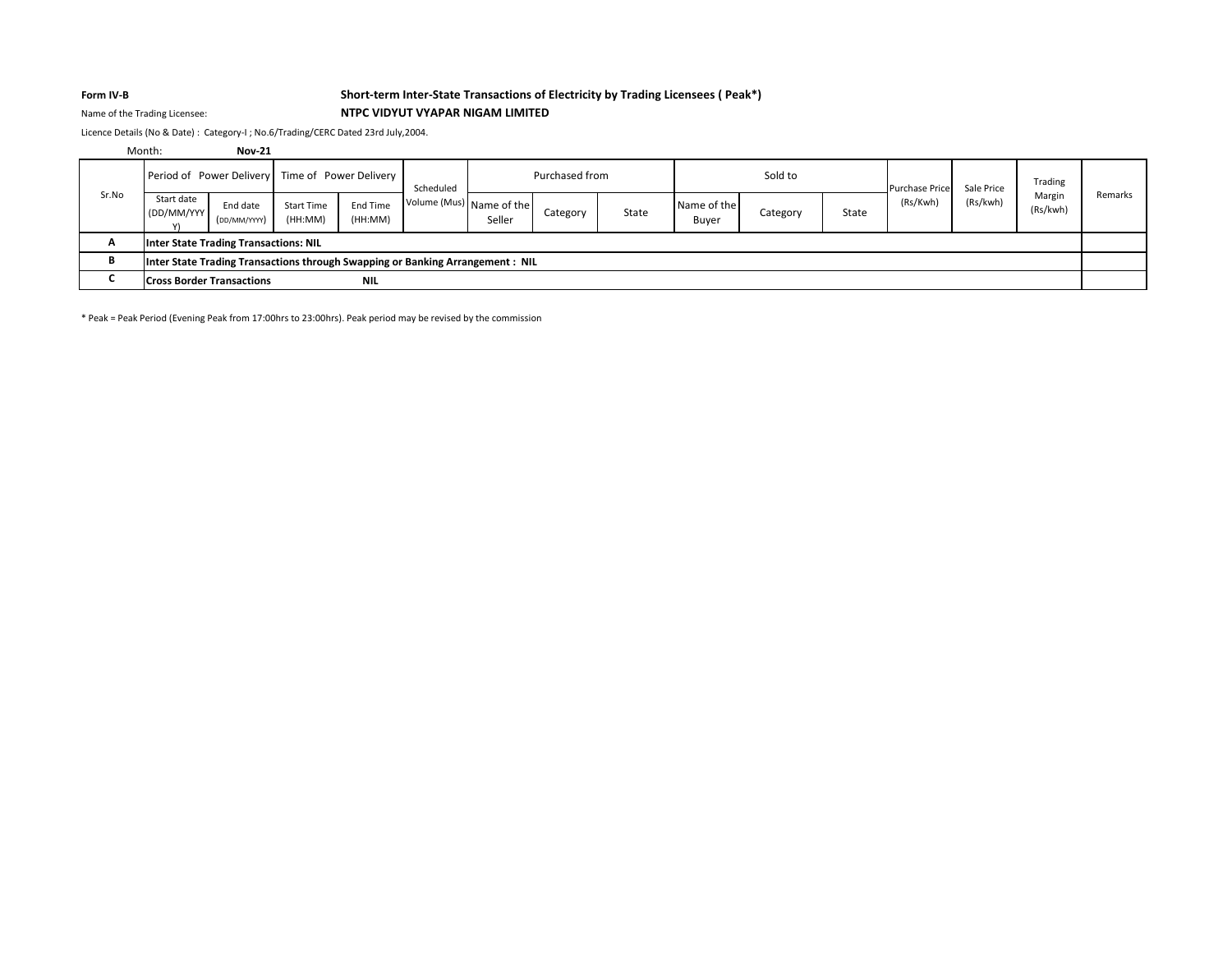### **Form IV-C Short-term Inter-State Transactions of Electricity by Trading Licensees ( Other than Peak & RTC)**

Name of the Trading Licensee: **NTPC VIDYUT VYAPAR NIGAM LIMITED**

Licence Details (No & Date) : Category-I ; No.6/Trading/CERC Dated 23rd July,2004.

| Month:         | <b>Nov-21</b>                    |                                              |                        |                                                                                |                  |                       |                |              |                        |                |                         |                |            |                    |                        |
|----------------|----------------------------------|----------------------------------------------|------------------------|--------------------------------------------------------------------------------|------------------|-----------------------|----------------|--------------|------------------------|----------------|-------------------------|----------------|------------|--------------------|------------------------|
|                |                                  | Period of Power Delivery                     | Time of Power Delivery |                                                                                | Scheduled Volume |                       | Purchased from |              |                        | Sold to        |                         | Purchase Price | Sale Price | Trading            |                        |
| Sr.No          | Start date<br>(DD/MM/YYYY)       | End date<br>(DD/MM/YYYY)                     | Start Time<br>(HH:MM)  | End Time (HH:MM)                                                               | (Mus)            | Name of the<br>Seller | Category       | State        | Name of the Buver      | Category       | State                   | (Rs/Kwh)       | (Rs/kwh)   | Margin<br>(Rs/kwh) | Remarks                |
| А              |                                  | <b>Inter State Trading Transactions: NIL</b> |                        |                                                                                |                  |                       |                |              |                        |                |                         |                |            |                    |                        |
|                | 01-11-2021                       | 07-11-2021                                   | 00:00                  | 06:00                                                                          | 1.800            | REGL                  | IPP            | IChhatisgarh | HPSEBL                 | Dist. licensee | <b>Himachal Pradesh</b> | 2.415          | 2.430      | 0.015              |                        |
|                | 08-11-2021                       | 15-11-2021                                   | 22:00                  | 24:00                                                                          | 0.600            | REGL                  | IPP            | Chhatisgarh  | HPSEBL                 | Dist. licensee | <b>Himachal Pradesh</b> | 2.405          | 2.420      | 0.015              |                        |
| $\overline{3}$ | 16-11-2021                       | 22-11-2021                                   | 00:00                  | 06:00                                                                          | 17.400           | REL                   | IPP            | Chhatisgarh  | HPSEBL                 | Dist. licensee | <b>Himachal Pradesh</b> | 2.415          | 2.430      | 0.015              |                        |
|                | 23-11-2021                       | 30-11-2021                                   | 22:00                  | 24:00                                                                          | 5.500            | REL                   | IPP            | Chhatisgarh  | HPSEBL                 | Dist. licensee | <b>Himachal Pradesh</b> | 2.405          | 2.420      | 0.015              |                        |
|                | 01-11-2021                       | 30-11-2021                                   | 08:00                  | 18:00                                                                          | 2.013            | <b>RSTPS</b>          | <b>ISGS</b>    | Telangana    | <b>Arunachal Power</b> | Trader         |                         | 3.880          | 3.920      |                    | 0.040 Trader to Trader |
|                |                                  |                                              | Total                  |                                                                                | 27.313           |                       |                |              |                        |                |                         |                |            |                    |                        |
|                |                                  |                                              |                        | Inter State Trading Transactions through Swapping or Banking Arrangement : NIL |                  |                       |                |              |                        |                |                         |                |            |                    |                        |
|                | <b>Cross Border Transactions</b> | $\mathbf{r}$                                 | NIL                    |                                                                                |                  |                       |                |              |                        |                |                         |                |            |                    |                        |
|                |                                  |                                              |                        |                                                                                |                  |                       |                |              |                        |                |                         |                |            |                    |                        |

**\* Sale rate is inclusive of NVVN trading margin, transmission charges, transmission losses etc.**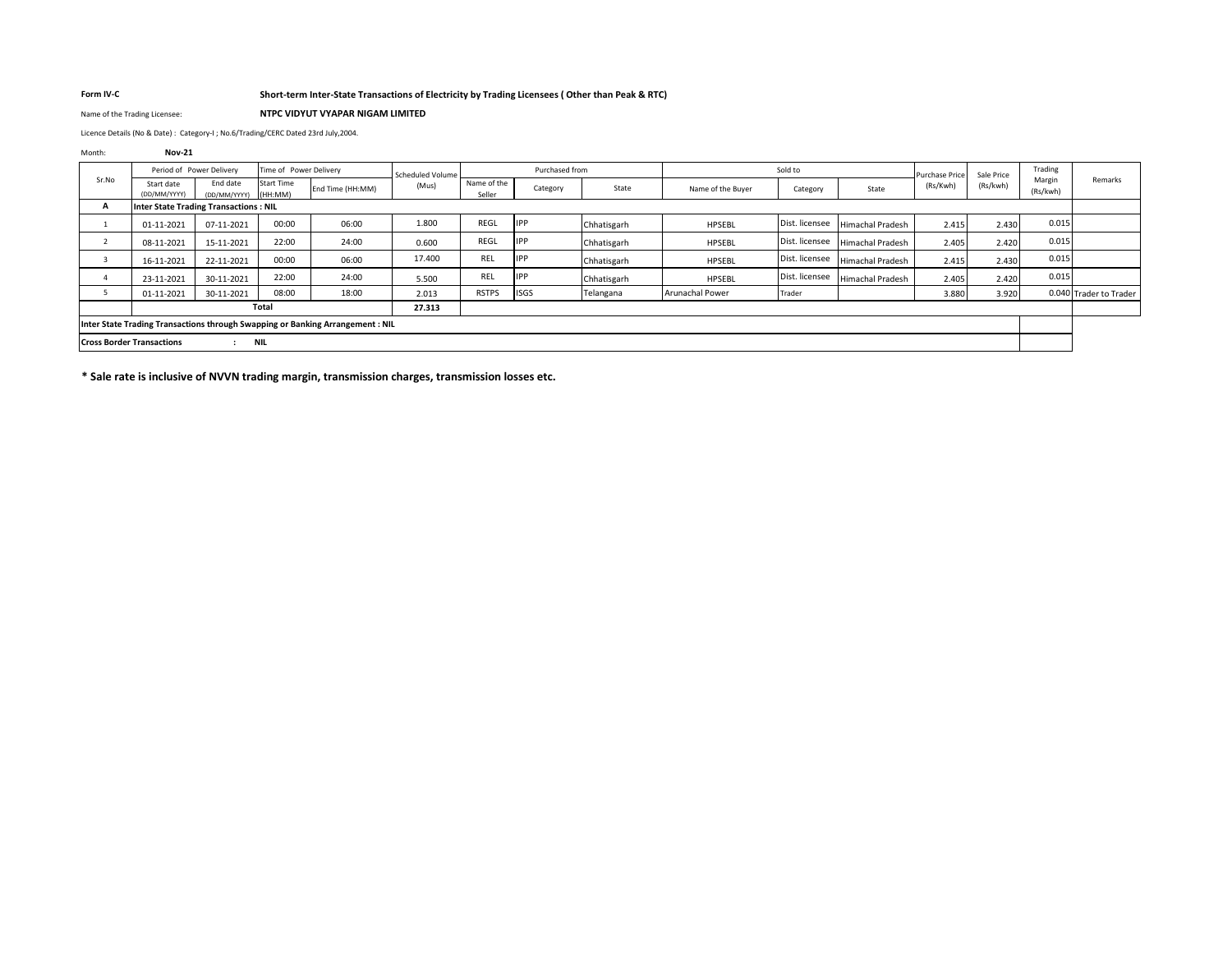# **Long-term Inter-State Transactions of Electricity by Trading Licensees (RTC)**

Name of Trader: NTPC Vidyut Vyapar Nigam Limited (NVVN)

Licence Details (No & Date) : Category-I ; No.6/Trading/CERC Dated 23rd July,2004.

**Month: Oct-2021**

| Month:                         | Oct-2021                                                                                                        |                          |                               |                                  |                                  |                                      |                        |                        |                                |                                                                                                                                        |                                  | <b>FORM IV-D</b>                            |                                       |                                 |                                 |                   |         |
|--------------------------------|-----------------------------------------------------------------------------------------------------------------|--------------------------|-------------------------------|----------------------------------|----------------------------------|--------------------------------------|------------------------|------------------------|--------------------------------|----------------------------------------------------------------------------------------------------------------------------------------|----------------------------------|---------------------------------------------|---------------------------------------|---------------------------------|---------------------------------|-------------------|---------|
|                                |                                                                                                                 |                          |                               | <b>Actually Scheduled Volume</b> |                                  |                                      | <b>Purchased From</b>  |                        |                                | Sold To                                                                                                                                |                                  |                                             | Purchase Price                        |                                 | Sale Price                      |                   | Remarks |
| Sr. No.                        | Period of transaction                                                                                           |                          | NVVN-<br>Solar<br>Power       | NVVN-<br>Coal<br>Power           | Total<br><b>Bundled</b><br>Power | Name of<br>Seller                    | Category               | State                  | Name of Buyer                  | Category                                                                                                                               | State                            | Wtd. Avg.<br>Rate of<br>NVVN-Solar<br>Power | *Wtd.<br>Avg.Rate<br>of NVVN-<br>Coal | <b>Bundled</b><br>Power<br>Rate | <b>Bundled</b><br>Power<br>Rate | Trading<br>Margin |         |
|                                | Date From                                                                                                       | Date To                  | <b>MUs</b>                    | <b>MUs</b>                       | <b>MUs</b>                       |                                      |                        |                        |                                |                                                                                                                                        |                                  | Rs / kWh                                    | Rs / kWh                              | Rs / kWh                        | Rs / kWh                        | Rs / kWh          |         |
|                                | Inter-State & Intra-State Trading Transactions                                                                  |                          |                               |                                  |                                  |                                      |                        |                        |                                |                                                                                                                                        |                                  |                                             |                                       |                                 |                                 |                   |         |
| $\mathbf{1}$                   | 1-Oct-21                                                                                                        | 31-Oct-21                | 18.184                        | 63.889                           | 82.073                           |                                      |                        | Solar<br>Projects      | <b>JVVNL</b>                   | Distribution licensee                                                                                                                  | Rajasthan                        |                                             |                                       |                                 |                                 |                   |         |
| $\overline{2}$                 | 1-Oct-21                                                                                                        | 31-Oct-21                | 14.716                        | 51.705                           | 66.420                           |                                      |                        | located in             | <b>JdVVNL</b>                  | <b>Distribution licensee</b>                                                                                                           | Rajasthan                        |                                             | 3.241                                 | 4.895                           | 4.965                           | 0.07              |         |
| 3                              | 1-Oct-21                                                                                                        | 31-Oct-21                | 12.255                        | 43.058                           | 55.313                           |                                      |                        | Rajasthan<br>, Punjab, | <b>AVVNL</b>                   | <b>Distribution licensee</b>                                                                                                           | Rajasthan                        |                                             |                                       |                                 |                                 |                   |         |
| 4                              | 1-Oct-21                                                                                                        | 31-Oct-21                | 4.089                         | 18.626                           | 22.715                           |                                      |                        | Uttar                  | <b>PSPCL</b>                   | Distribution licensee                                                                                                                  | Punjab                           |                                             | 3.246                                 | 4.589                           | 4.659                           | 0.07              |         |
| 5                              | 1-Oct-21                                                                                                        | 31-Oct-21                | 9.295                         | 43.525                           | 52.820                           |                                      |                        | Pradesh,<br>Karnataka  | <b>UPPCL</b>                   | Distribution licensee                                                                                                                  | U P                              |                                             | 3.243                                 | 4.557                           | 4.627                           | 0.07              |         |
| $6***$                         | 1-Oct-21                                                                                                        | 31-Oct-21                | 2.163                         | 0.000                            | 2.163                            |                                      |                        | , Orissa,              | <b>DVC</b>                     | Government                                                                                                                             | <b>DVC</b>                       |                                             | 0.000                                 | 10.708                          | 10.778                          | 0.07              |         |
| $\overline{7}$                 | 1-Oct-21                                                                                                        | 31-Oct-21                | 2.332                         | 9.852                            | 12.184                           | NVVN-                                |                        | Andhra<br>Pradesh      | <b>GRIDCO</b>                  | <b>Distribution licensee</b>                                                                                                           | Orissa                           |                                             | 3.677                                 | 5.023                           | 5.093                           | 0.07              |         |
| 8                              | 1-Oct-21                                                                                                        | 31-Oct-21                | 5.406                         | 21.670                           | 27.077                           | Solar<br>Power                       |                        | Tamil                  | WBSEDCL                        | Distribution licensee                                                                                                                  | West Bengal                      |                                             | 3.849                                 | 5.218                           | 5.288                           | 0.07              |         |
| 9                              | 1-Oct-21                                                                                                        | 31-Oct-21                | 0.537                         | 2.420                            | 2.957                            | rom Solar                            |                        | Nadu,                  | <b>APDCL</b>                   | Distribution licensee                                                                                                                  | Assam                            |                                             | 3.825                                 | 5.076                           | 5.146                           | 0.07              |         |
| 10                             | 1-Oct-21                                                                                                        | 31-Oct-21                | 2.884                         | 12.087                           | 14.971                           | Projects<br>(JNNSM                   |                        | Maharasl<br>tra        | <b>MSEDCL</b>                  | <b>Distribution licensee</b>                                                                                                           | Maharashtra                      |                                             | 3.456                                 | 4.853                           | 4.923                           | 0.07              |         |
| 11                             | 1-Oct-21                                                                                                        | 31-Oct-21                | 2.962                         | 14.386                           | 17.348                           | Phase-I)<br>&                        | Generator              | &                      | CSPDCL                         | <b>Distribution licensee</b>                                                                                                           | Chhatisgarh                      |                                             | 3.456                                 | 4.694                           | 4.764                           | 0.07              |         |
| 12                             | 1-Oct-21                                                                                                        | 31-Oct-21                | 1.789                         | 13.825                           | 15.615                           | NVVN-                                | s                      | Northern<br>Region =   | TSSPDCL                        | Distribution licensee                                                                                                                  | Telangana                        | 10.7077                                     |                                       |                                 |                                 |                   |         |
| 13                             | 1-Oct-21                                                                                                        | 31-Oct-21                | 0.747                         | 5.771                            | 6.518                            | Coal<br>Power                        |                        | <b>FGUTPS-</b>         | <b><i>ESNPDCL</i></b>          | Distribution licensee                                                                                                                  | Telangana                        |                                             | 4.223                                 | 4.966                           | 5.036                           | 0.07              |         |
| 14                             | 1-Oct-21                                                                                                        | 31-Oct-21                | 0.350                         | 3.917                            | 4.267                            | from<br>unallocate                   |                        | 1,2 3 & 4,<br>NCTPS-2, | APEPDCL                        | Distribution licensee                                                                                                                  | Andhra Pradesh                   |                                             |                                       |                                 |                                 |                   |         |
| 15                             | 1-Oct-21                                                                                                        | 31-Oct-21                | 0.543                         | 6.078                            | 6.622                            | d quota of<br><b>NTPC</b>            |                        | RhTPS-1,2              | APCPDCL                        | Distribution licensee                                                                                                                  | Andhra Pradesh                   |                                             | 4.226                                 | 4.757                           | 4.827                           | 0.07              |         |
| 16                             | 1-Oct-21                                                                                                        | 31-Oct-21                | 0.607                         | 6.787                            | 7.393                            | Stations                             |                        | &3, SSTPS<br>1 &       | <b>APSPDCL</b>                 | Distribution licensee                                                                                                                  | Andhra Pradesh                   |                                             |                                       |                                 |                                 |                   |         |
| 17                             | 1-Oct-21                                                                                                        | 31-Oct-21                | 0.299                         | 2.136                            | 2.435                            |                                      |                        | Tanda_2,               | <b>TANGEDCO</b>                | Distribution licensee                                                                                                                  | Tamil Nadu                       |                                             | 4.223                                 | 5.019                           | 5.089                           | 0.07              |         |
| 18                             | 1-Oct-21                                                                                                        | 31-Oct-21                | 3.428                         | 13.957                           | 17.385                           |                                      |                        | Western<br>Region =    | <b>BESCOM</b>                  | Distribution licensee                                                                                                                  | Karnataka                        |                                             |                                       |                                 |                                 |                   |         |
| 19                             | 1-Oct-21                                                                                                        | 31-Oct-21                | 1.092                         | 4.448                            | 5.540                            |                                      |                        | KSTPS-1                | <b>GESCOM</b>                  | <b>Distribution licensee</b>                                                                                                           | Karnataka                        |                                             |                                       |                                 |                                 |                   |         |
| 20                             | 1-Oct-21                                                                                                        | 31-Oct-21                | 1.402                         | 5.710                            | 7.112                            |                                      |                        | &3,<br>MSTPS-          | <b>HESCOM</b>                  | Distribution licensee                                                                                                                  | Karnataka                        |                                             | 4.220                                 | 5.499                           | 5.569                           | 0.07              |         |
| 21                             | 1-Oct-21                                                                                                        | 31-Oct-21                | 0.581                         | 2.367                            | 2.949                            |                                      |                        | 1&2,                   | <b>MESCOM</b>                  | Distribution licensee                                                                                                                  | Karnataka                        |                                             |                                       |                                 |                                 |                   |         |
| 22                             | 1-Oct-21                                                                                                        | 31-Oct-21                | 0.845                         | 3.442                            | 4.287                            |                                      |                        | SPTPS-                 | <b>CESC</b>                    | Distribution licensee                                                                                                                  | Karnataka                        |                                             |                                       |                                 |                                 |                   |         |
|                                | <b>Total</b>                                                                                                    |                          | 86.506                        | 349.658                          | 436.164                          |                                      |                        | 1&2.                   |                                |                                                                                                                                        |                                  |                                             |                                       |                                 |                                 |                   |         |
|                                |                                                                                                                 |                          |                               |                                  |                                  |                                      |                        |                        |                                | Wtd. Average Rate for Power from NTPC Stations as per CERC tariff based on scheduled energy by Discoms, ** Coal Power diverted by MoP. |                                  |                                             |                                       |                                 |                                 |                   |         |
| Month:                         | Period of Power Delivery                                                                                        | <b>Nov-21</b>            | <b>Fime of Power Delivery</b> |                                  |                                  |                                      | Purchased from         |                        |                                | Sold to                                                                                                                                |                                  |                                             |                                       |                                 |                                 |                   |         |
| Sr.No                          | Start date (DD/MM/YYYY)                                                                                         | End date<br>(DD/MM/YYYY) | Start Time<br>HH:MM)          | End Time<br>HH:MM)               | Scheduled<br>Volume (Mus)        | Name of the<br>Seller                | Category               | State                  | Name of the Buyer              | Category                                                                                                                               | State                            | Sale Price<br>(Rs/kwh)                      |                                       |                                 |                                 |                   |         |
| $\mathbf{1}$                   | 01-11-2021                                                                                                      | 30-11-2021               | 08:00                         | 18:00                            |                                  | 1.064 JCFPL                          | <b>IPP</b>             | Gujarat                | Govt. of GOA                   | Government                                                                                                                             | GOA                              |                                             | 5.500 Solar Power                     |                                 |                                 |                   |         |
| В                              | 1.064<br><b>TOTAL</b><br>Inter State Trading Transactions through Swapping or Banking Arrangement<br><b>NIL</b> |                          |                               |                                  |                                  |                                      |                        |                        |                                |                                                                                                                                        |                                  |                                             |                                       |                                 |                                 |                   |         |
|                                |                                                                                                                 |                          |                               |                                  |                                  |                                      |                        |                        |                                |                                                                                                                                        |                                  |                                             |                                       |                                 |                                 |                   |         |
| $\mathsf{c}$                   | <b>Cross Border Transactions</b>                                                                                |                          |                               |                                  |                                  |                                      |                        |                        |                                |                                                                                                                                        |                                  |                                             |                                       |                                 |                                 |                   |         |
| $\mathbf{1}$<br>$\overline{2}$ | 01-11-2021<br>01-11-2021                                                                                        | 30-11-2021<br>30-11-2021 | 00:00<br>00:00                | 24:00<br>24:00                   | 65.004                           | 153.331 NTPC Station<br><b>TSECL</b> | Generator<br>Generator | <b>ISGS</b><br>Tripura | NVVN A/c BPDB<br>NVVN A/c BPDB | Nodal agency<br>Nodal agency                                                                                                           | for Bangladesh<br>for Bangladesh | 2.6414#<br>6.3100                           |                                       |                                 |                                 |                   |         |
| 3                              | 24:00<br>01-11-2021<br>00:00<br>207.813<br><b>DVC</b><br>30-11-2021<br>Generator<br>West Bengal                 |                          |                               |                                  | NVVN A/c BPDB                    | Nodal agency                         | for Bangladesh         | 4.5948*                |                                |                                                                                                                                        |                                  |                                             |                                       |                                 |                                 |                   |         |
|                                | 426.148<br><b>TOTAL</b>                                                                                         |                          |                               |                                  |                                  |                                      |                        |                        |                                |                                                                                                                                        |                                  |                                             |                                       |                                 |                                 |                   |         |
|                                | * 1\$=₹ 74.0<br># As per CERC notified tariff of respective stations                                            |                          |                               |                                  |                                  |                                      |                        |                        |                                |                                                                                                                                        |                                  |                                             |                                       |                                 |                                 |                   |         |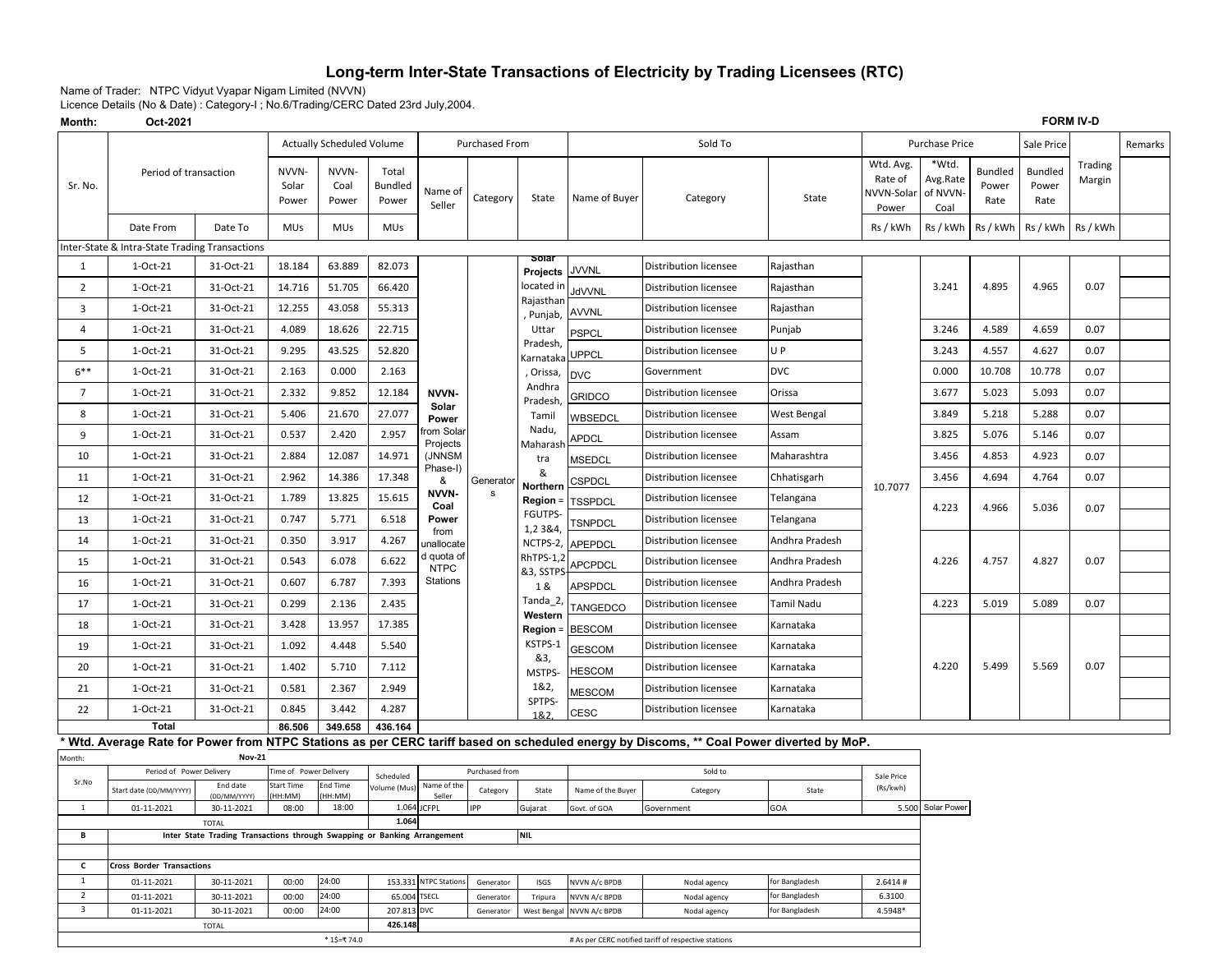# Form IV-E Intra-State Transactions of Electricity by Trading Licensees

Name of the Trading Licensee: NTPC VIDYUT VYAPAR NIGAM LIMITED

Licence Details (No & Date) : Category-I ; No.6/Trading/CERC Dated 23rd July,2004.

| Month:        | Oct-21                               |                   |
|---------------|--------------------------------------|-------------------|
| Sr. No.       | <b>Total Transacted Volume (Mus)</b> | <b>State</b>      |
|               |                                      |                   |
|               | 0.000                                |                   |
|               | <b>Long Term Transactions</b>        |                   |
|               | 9.276                                | Andaman & Nicobar |
| $\mathcal{P}$ | 4.628                                | Central Railway   |
|               |                                      |                   |
|               | 13.904                               |                   |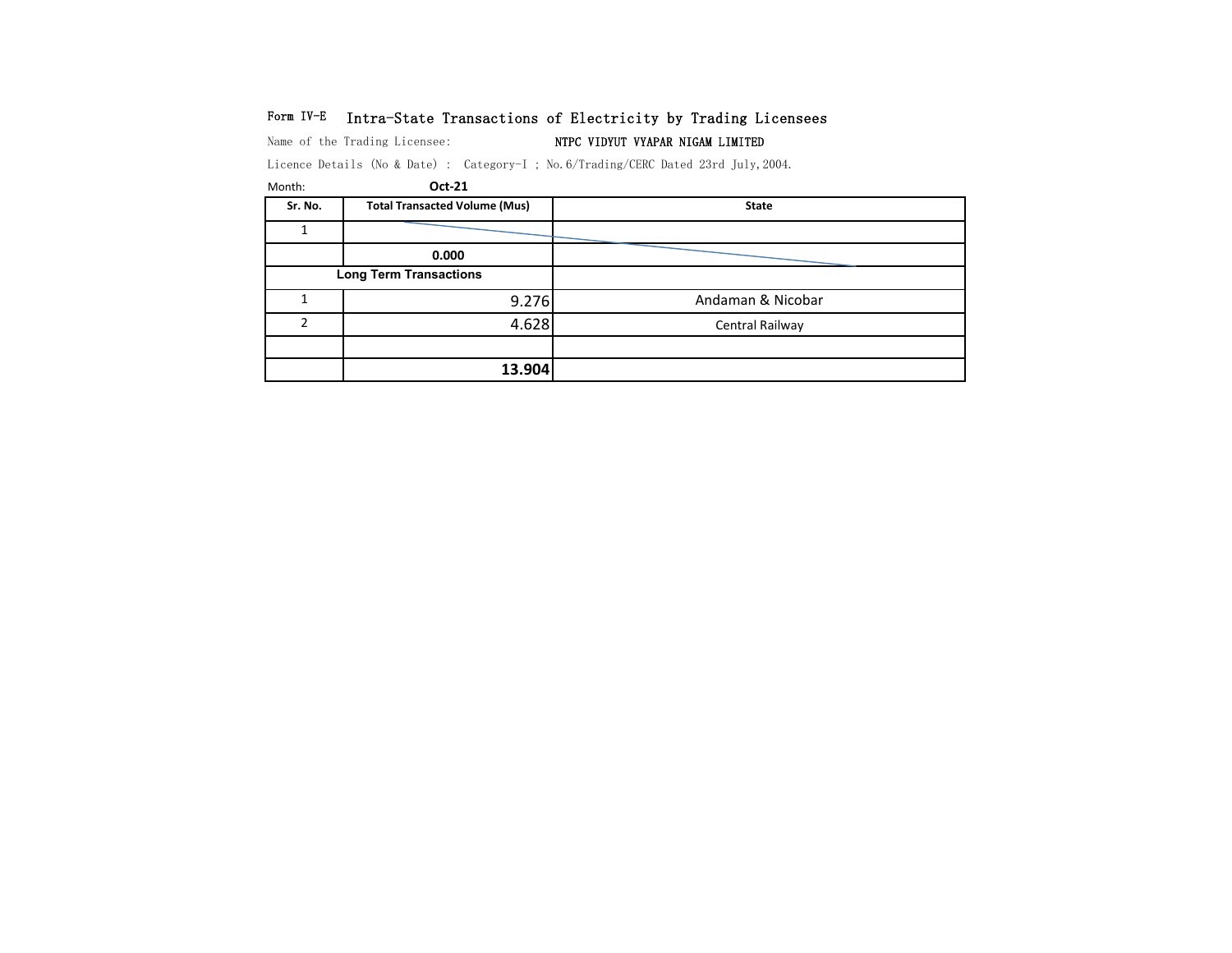## Form IV-F Day Ahead Power Exchange Transactions of Electricity by Trading Licensees

## Name of the Trading Licensee: NTPC VIDYUT VYAPAR NIGAM LIMITED

Licence Details (No & Date) : Category-I ; No.6/Trading/CERC Dated 23rd July,2004.

| Month:       | <b>Nov-21</b>    |                        |                                |                      |                            | Form IV-F    |         |
|--------------|------------------|------------------------|--------------------------------|----------------------|----------------------------|--------------|---------|
|              |                  | <b>Total Scheduled</b> |                                | <b>Purchase from</b> | Sold to                    |              | Margin  |
| SI No        | Date of Delivery | Volume (MUs)           | Name of Seller / Name          | <b>State</b>         | Name of Buyer / Name of PX | <b>State</b> | charged |
|              |                  |                        | of PX                          |                      |                            |              | (₹/kwh) |
| $\mathbf{1}$ | 01-11-2021       | 0.1028 BGTPP           |                                | Assam                | <b>IEX</b>                 |              | 0.04    |
| 2            | 01-11-2021       |                        | 0.20255 Govt. of Goa           | Goa                  | IEX                        |              | 0.01    |
| 3            | 01-11-2021       | 0.274475 IEX           |                                |                      | Govt. of Goa               | Goa          | 0.025   |
| 4            | 01-11-2021       | 0.41985 Kudgi          |                                | Karnataka            | IEX                        |              | 0.04    |
| 5            | 01-11-2021       | 0.090205 RGPPL         |                                | Maharashtra          | IEX                        |              | 0.0105  |
| 6            | 01-11-2021       |                        | 0.86643 RKMPPL                 | Chhatisgarh          | IEX                        |              | 0.005   |
| 7            | 01-11-2021       |                        | 0.3336 RSTPS-I & II            | Andhra Pradesh       | IEX                        |              | 0.04    |
| 8            | 01-11-2021       | 0.133525 RSTPS-III     |                                | Andhra Pradesh       | IEX                        |              | 0.04    |
| 9            | 01-11-2021       | 0.1992 SIL             |                                | Andhra Pradesh       | IEX                        |              | 0.01    |
| 10           | 01-11-2021       |                        | 0.141525 SmSTPS-II             | Andhra Pradesh       | IEX                        |              | 0.04    |
| 11           | 01-11-2021       | 0.4425 TSECL           |                                | <b>Tripura</b>       | IEX                        |              | 0.0073  |
| 12           | 01-11-2021       |                        | 1.38895 TSTPS-II               | Odisha               | IEX                        |              | 0.04    |
| 13           | 02-11-2021       | 0.110575 BGTPP         |                                | Assam                | IEX                        |              | 0.04    |
| 14           | 02-11-2021       | 0.1705 IEX             |                                |                      | Govt. of Goa               | Goa          | 0.025   |
| 15           | 02-11-2021       |                        | 0.2559925 Govt. of Goa         | Goa                  | IEX                        |              | 0.01    |
| 16           | 02-11-2021       | 0.469525 Kudgi         |                                | Karnataka            | IEX                        |              | 0.04    |
| 17           | 02-11-2021       | 0.2206325 RGPPL        |                                | Maharashtra          | <b>IEX</b>                 |              | 0.0105  |
| 18           | 02-11-2021       |                        | 0.625 RKMPPL                   | Chhatisgarh          | <b>IEX</b>                 |              | 0.005   |
| 19           | 02-11-2021       |                        | 0.54915 RSTPS-I & II           | Andhra Pradesh       | IEX                        |              | 0.04    |
| 20           | 02-11-2021       | 0.153075 RSTPS-III     |                                | Andhra Pradesh       | IEX                        |              | 0.04    |
| 21           | 02-11-2021       | 0.1992 SIL             |                                | Andhra Pradesh       | IEX                        |              | 0.01    |
| 22           | 02-11-2021       |                        | 0.140975 SmSTPS-II             | Andhra Pradesh       | <b>IEX</b>                 |              | 0.04    |
| 23           | 02-11-2021       | 0.483925 TSECL         |                                | Tripura              | IEX                        |              | 0.0073  |
| 24           | 02-11-2021       | 1.4583225 TSTPS-II     |                                | Odisha               | IEX                        |              | 0.04    |
| 25           | 03-11-2021       |                        | 0.073 BGTPP                    | Assam                | IEX                        |              | 0.04    |
| 26           | 03-11-2021       |                        | 0.36 Devighat Hydro P Nepal    |                      | IEX                        |              | 0.0175  |
| 27           | 03-11-2021       |                        | 0.35825 Govt. of Goa           | Goa                  | IEX                        |              | 0.01    |
| 28           | 03-11-2021       | 0.18425 IEX            |                                |                      | Govt. of Goa               | Goa          | 0.025   |
| 29           | 03-11-2021       | 0.1082 Kudgi           |                                | Karnataka            | IEX                        |              | 0.04    |
| 30           | 03-11-2021       | 0.0925 RGPPL           |                                | Maharashtra          | IEX                        |              | 0.0105  |
| 31           | 03-11-2021       | 0.4490875 RKMPPL       |                                | Chhatisgarh          | IEX                        |              | 0.005   |
| 32           | 03-11-2021       |                        | 0.325825 RSTPS-I & II          | Andhra Pradesh       | IEX                        |              | 0.04    |
| 33           | 03-11-2021       | 0.099075 RSTPS-III     |                                | Andhra Pradesh       | IEX                        |              | 0.04    |
| 34           | 03-11-2021       | 0.1992 SIL             |                                | Andhra Pradesh       | IEX                        |              | 0.01    |
| 35           | 03-11-2021       |                        | 0.0629 SmSTPS-II               | Andhra Pradesh       | IEX                        |              | 0.04    |
| 36           | 03-11-2021       |                        | 0.576 Trishuli Hydro ProNepal  |                      | IEX                        |              | 0.0175  |
| 37           | 03-11-2021       | 0.3547 TSECL           |                                | Tripura              | IEX                        |              | 0.0073  |
| 38           | 03-11-2021       | 1.224225 TSTPS-II      |                                | Odisha               | IEX                        |              | 0.04    |
| 39           | 04-11-2021       |                        | 0.36 Devighat Hydro P Nepal    |                      | IEX                        |              | 0.0175  |
| 40           | 04-11-2021       | 0.00725 IEX            |                                |                      | Govt. of Goa               | Goa          | 0.025   |
| 41           | 04-11-2021       |                        | 0.475 Govt. of Goa             | Goa                  | IEX                        |              | 0.01    |
| 42           | 04-11-2021       | 0.06205 RGPPL          |                                | Maharashtra          | IEX                        |              | 0.0105  |
| 43           | 04-11-2021       | 0.1125375 RKMPPL       |                                | Chhatisgarh          | IEX                        |              | 0.005   |
| 44           | 04-11-2021       | 0.1992 SIL             |                                | Andhra Pradesh       | IEX                        |              | 0.01    |
| 45           | 04-11-2021       |                        | 0.576 Trishuli Hydro Pro Nepal |                      | IEX                        |              | 0.0175  |
| 46           | 04-11-2021       | 0.12625 TSECL          |                                | Tripura              | IEX                        |              | 0.0073  |
| 47           | 04-11-2021       | 0.33715 TSTPS-II       |                                | Odisha               | IEX                        |              | 0.04    |
| 48           | 05-11-2021       |                        | 0.36 Devighat Hydro P Nepal    |                      | IEX                        |              | 0.0175  |
| 49           | 05-11-2021       |                        | 0.3424425 Govt. of Goa         | Goa                  | IEX                        |              | 0.01    |
| 50           | 05-11-2021       | 0.15775 IEX            |                                |                      | Govt. of Goa               | Goa          | 0.025   |
| 51           | 05-11-2021       | 0.1275 RGPPL           |                                | Maharashtra          | IEX                        |              | 0.0105  |
| 52           | 05-11-2021       | 0.1188325 RKMPPL       |                                | Chhatisgarh          | IEX                        |              | 0.005   |
| 53           | 05-11-2021       | 0.1992 SIL             |                                | Andhra Pradesh       | IEX                        |              | 0.01    |
| 54           | 05-11-2021       |                        | 0.576 Trishuli Hydro ProNepal  |                      | IEX                        |              | 0.0175  |
| 55           | 05-11-2021       | 0.0825 TSECL           |                                | Tripura              | IEX                        |              | 0.0073  |
| 56           | 05-11-2021       |                        | 0.36435 TSTPS-II               | Odisha               | IEX                        |              | 0.04    |
| 57           | 06-11-2021       |                        | 0.03 BGTPP                     | Assam                | IEX                        |              | 0.04    |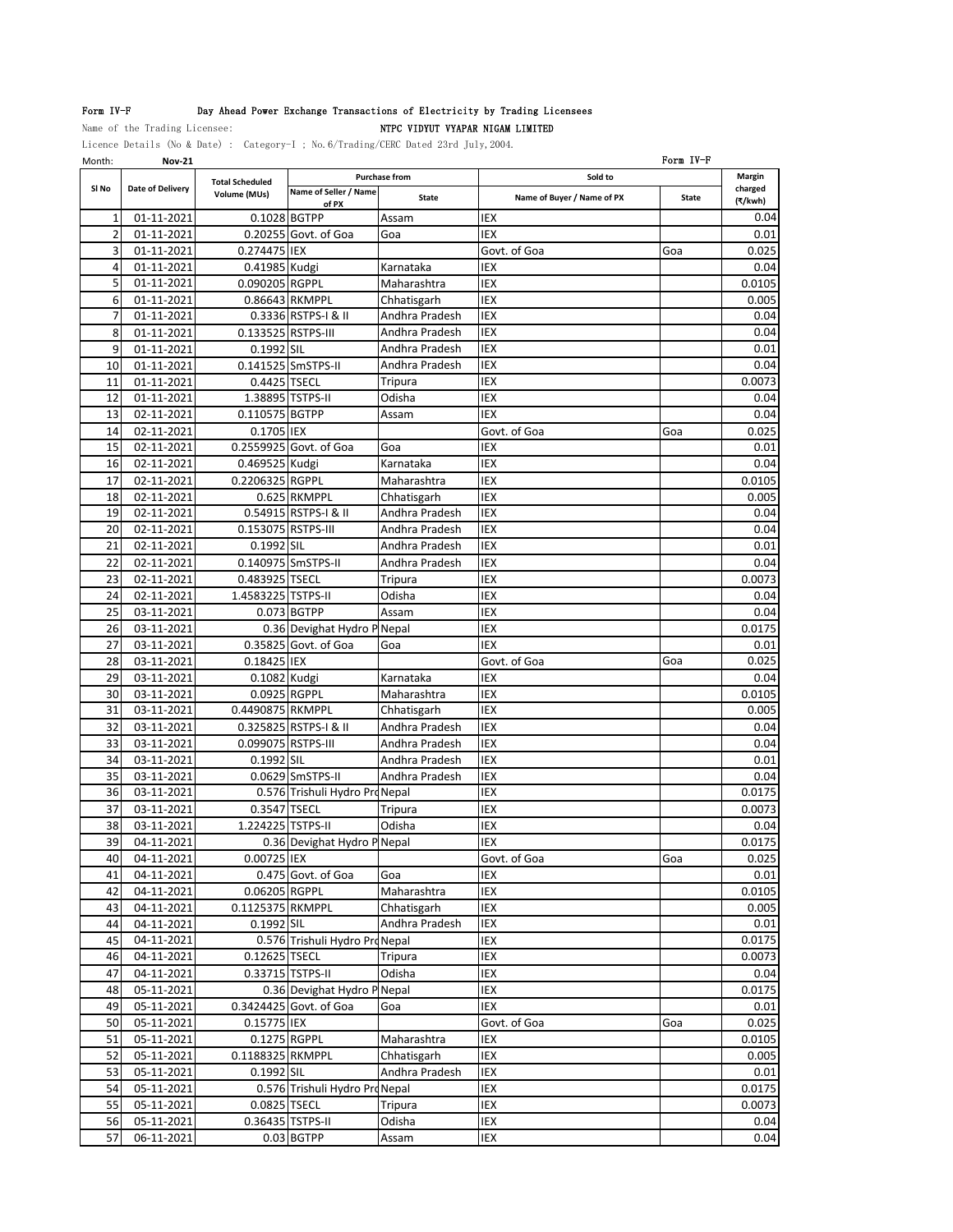| 58         | 06-11-2021                  |                     | 0.36 Devighat Hydro P Nepal                        |                | IEX          |         | 0.0175 |
|------------|-----------------------------|---------------------|----------------------------------------------------|----------------|--------------|---------|--------|
| 59         | 06-11-2021                  |                     | 0.205575 Govt. of Goa                              | Goa            | IEX          |         | 0.01   |
| 60         | 06-11-2021                  | 0.19075 IEX         |                                                    |                | Govt. of Goa | Goa     | 0.025  |
| 61         | 06-11-2021                  |                     | 0.115 RGPPL                                        | Maharashtra    | IEX          |         | 0.0105 |
| 62         | 06-11-2021                  | 0.314335 RKMPPL     |                                                    | Chhatisgarh    | IEX          |         | 0.005  |
| 63         | 06-11-2021                  |                     | 0.171 RSTPS-I & II                                 | Andhra Pradesh | IEX          |         | 0.04   |
| 64         | 06-11-2021                  | 0.0547675 RSTPS-III |                                                    | Andhra Pradesh | IEX          |         | 0.04   |
| 65         | 06-11-2021                  | 0.198 SIL           |                                                    | Andhra Pradesh | IEX          |         | 0.01   |
| 66         | 06-11-2021                  |                     | 0.576 Trishuli Hydro Pro Nepal                     |                | IEX          |         | 0.0175 |
| 67         | 06-11-2021                  | 0.2465475 TSECL     |                                                    | Tripura        | IEX          |         | 0.0073 |
| 68         | 06-11-2021                  |                     | 1.33 TSTPS-II                                      | Odisha         | IEX          |         | 0.04   |
| 69         | 07-11-2021                  |                     | 0.012 BGTPP                                        | Assam          | IEX          |         | 0.04   |
| 70         | 07-11-2021                  |                     | 0.36 Devighat Hydro P Nepal                        |                | IEX          |         | 0.0175 |
| 71         | 07-11-2021                  |                     | 0.0029 FSTPS-I & II                                | West Bengal    | <b>IEX</b>   |         | 0.04   |
| 72         | 07-11-2021                  |                     | 0.4077 Govt. of Goa                                | Goa            | <b>IEX</b>   |         | 0.01   |
| 73         | 07-11-2021                  | 0.092 IEX           |                                                    |                | Govt. of Goa | Goa     | 0.025  |
| 74         | 07-11-2021                  |                     | 0.00455 KhSTPS-I                                   | Bihar          | IEX          |         |        |
|            |                             |                     |                                                    |                | <b>IEX</b>   |         | 0.04   |
| 75         | 07-11-2021                  | 0.0524 Kudgi        |                                                    | Karnataka      |              |         | 0.04   |
| 76         | 07-11-2021                  | 0.12625 RGPPL       |                                                    | Maharashtra    | IEX          |         | 0.0105 |
| 77         | 07-11-2021                  | 0.5773075 RKMPPL    |                                                    | Chhatisgarh    | IEX          |         | 0.005  |
| 78         | 07-11-2021                  |                     | 0.190725 RSTPS-I & II                              | Andhra Pradesh | IEX          |         | 0.04   |
| 79         | 07-11-2021                  |                     | 0.05385 RSTPS-III                                  | Andhra Pradesh | IEX          |         | 0.04   |
| 80         | 07-11-2021                  | 0.204 SIL           |                                                    | Andhra Pradesh | <b>IEX</b>   |         | 0.01   |
| 81         | 07-11-2021                  |                     | 0.078625 SmSTPS-II                                 | Andhra Pradesh | IEX          |         | 0.04   |
| 82         | 07-11-2021                  |                     | 0.576 Trishuli Hydro ProNepal                      |                | IEX          |         | 0.0175 |
| 83         | 07-11-2021                  | 0.56125 TSECL       |                                                    | <b>Tripura</b> | IEX          |         | 0.0073 |
| 84         | 07-11-2021                  | 0.00915 TSTPS-I     |                                                    | Odisha         | IEX          |         | 0.04   |
| 85         | 07-11-2021                  |                     | 1.7364 TSTPS-II                                    | Odisha         | IEX          |         | 0.04   |
| 86         | 08-11-2021                  | 0.0244 BGTPP        |                                                    | Assam          | IEX          |         | 0.04   |
| 87         | 08-11-2021                  |                     | 0.36 Devighat Hydro P Nepal                        |                | IEX          |         | 0.0175 |
| 88         | 08-11-2021                  |                     | 0.0041 FSTPS-I & II                                | West Bengal    | IEX          |         | 0.04   |
| 89         | 08-11-2021                  | 0.23625 IEX         |                                                    |                | Govt. of Goa | Goa     | 0.025  |
| 90         | 08-11-2021                  |                     | 0.34725 Govt. of Goa                               | Goa            | IEX          |         | 0.01   |
| 91         | 08-11-2021                  | 0.009 IEX           |                                                    |                | IOCL-P       | Haryana | 0.0035 |
| 92         | 08-11-2021                  |                     | 0.007 KhSTPS-I                                     | <b>Bihar</b>   | IEX          |         | 0.04   |
| 93         | 08-11-2021                  | 0.20425 RGPPL       |                                                    | Maharashtra    | IEX          |         | 0.0105 |
| 94         | 08-11-2021                  | 1.147445 RKMPPL     |                                                    | Chhatisgarh    | IEX          |         | 0.005  |
| 95         | 08-11-2021                  |                     | 0.217775 RSTPS-I & II                              | Andhra Pradesh | IEX          |         | 0.04   |
| 96         | 08-11-2021                  |                     | 0.17638 RSTPS-III                                  | Andhra Pradesh | <b>IEX</b>   |         | 0.04   |
| 97         | 08-11-2021                  | $0.188$ SIL         |                                                    | Andhra Pradesh | IEX          |         | 0.01   |
| 98         | 08-11-2021                  |                     | 0.235875 SmSTPS-II                                 | Andhra Pradesh | IEX          |         | 0.04   |
| 99         | 08-11-2021                  |                     | 0.576 Trishuli Hydro Pro Nepal                     |                | IEX          |         | 0.0175 |
| 100        | 08-11-2021                  |                     | 0.79125 TSECL                                      | Tripura        | IEX          |         | 0.0073 |
| 101        | 08-11-2021                  |                     | 0.0114 TSTPS-I                                     | Odisha         | IEX          |         | 0.04   |
| 102        | 08-11-2021                  | 2.145725 TSTPS-II   |                                                    | Odisha         | IEX          |         | 0.04   |
| 103        | 09-11-2021                  | 0.03855 BGTPP       |                                                    | Assam          | IEX          |         | 0.04   |
| 104        | 09-11-2021                  |                     | 0.36 Devighat Hydro P Nepal                        |                | IEX          |         | 0.0175 |
| 105        | 09-11-2021                  |                     | 0.0116 FSTPS-I & II                                | West Bengal    | IEX          |         | 0.04   |
| 106        | 09-11-2021                  |                     | 0.06025 Govt. of Goa                               | Goa            | IEX          |         | 0.01   |
|            |                             |                     |                                                    |                | Govt. of Goa |         |        |
| 107        | 09-11-2021                  | 0.2774 IEX          |                                                    |                |              | Goa     | 0.025  |
| 108        | 09-11-2021                  | 0.009 IEX           |                                                    |                | IOCL-P       | Haryana | 0.0035 |
| 109        | 09-11-2021                  | 0.007975 KhSTPS-I   |                                                    | Bihar          | IEX          |         | 0.04   |
| 110        | 09-11-2021                  |                     | 0.341 RGPPL                                        | Maharashtra    | IEX          |         | 0.0105 |
| 111        | 09-11-2021                  |                     | 0.50085 RSTPS-I & II                               | Andhra Pradesh | IEX          |         | 0.04   |
| 112        | 09-11-2021                  | 0.279675 RSTPS-III  |                                                    | Andhra Pradesh | IEX          |         | 0.04   |
| 113        | 09-11-2021                  | 0.1632 SIL          |                                                    | Andhra Pradesh | IEX          |         | 0.01   |
| 114        | 09-11-2021                  |                     | 0.4379 SmSTPS-II                                   | Andhra Pradesh | IEX          |         | 0.04   |
| 115        | 09-11-2021                  |                     | 0.576 Trishuli Hydro ProNepal                      |                | IEX          |         | 0.0175 |
| 116        | 09-11-2021                  | 0.91125 TSECL       |                                                    | Tripura        | IEX          |         | 0.0073 |
| 117        | 09-11-2021                  | 0.01485 TSTPS-I     |                                                    | Odisha         | IEX          |         | 0.04   |
| 118        | $\overline{09} - 11 - 2021$ |                     | 2.46695 TSTPS-II                                   | Odisha         | IEX          |         | 0.04   |
| 119        | 10-11-2021                  | 0.0605 BGTPP        |                                                    | Assam          | IEX          |         | 0.04   |
|            |                             |                     |                                                    |                |              |         |        |
| 120<br>121 | 10-11-2021<br>10-11-2021    |                     | 0.36 Devighat Hydro P Nepal<br>0.0029 FSTPS-I & II | West Bengal    | IEX<br>IEX   |         | 0.0175 |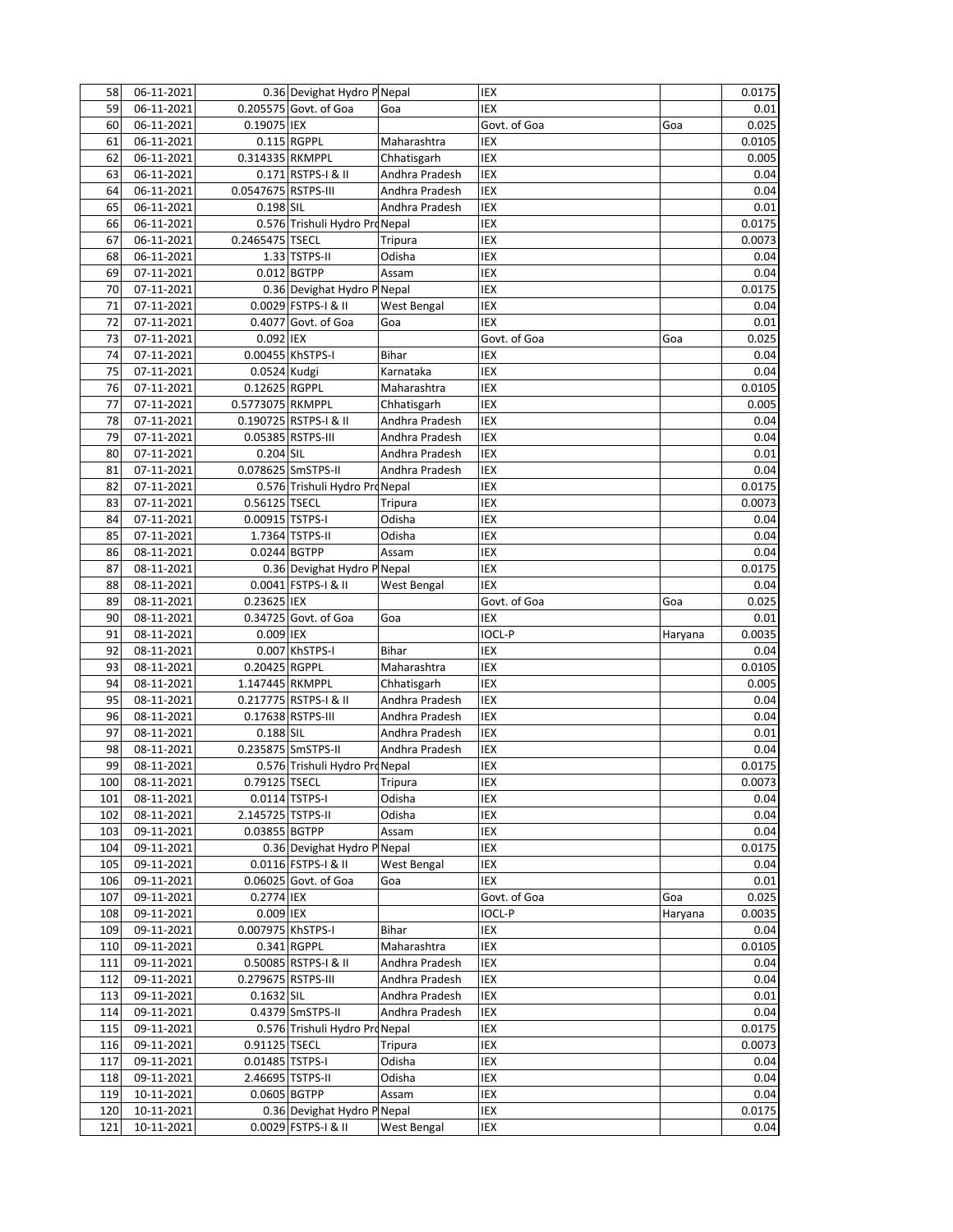| 122        | 10-11-2021               | 0.30875 IEX                           |                                                     |                  | Govt. of Goa  | Goa     | 0.015          |
|------------|--------------------------|---------------------------------------|-----------------------------------------------------|------------------|---------------|---------|----------------|
| 123        | 10-11-2021               |                                       | 0.1005 Govt. of Goa                                 | Goa              | IEX           |         | 0.01           |
| 124        | 10-11-2021               | 0.0175 IEX                            |                                                     |                  | <b>IOCL-P</b> | Haryana | 0.0035         |
| 125        | 10-11-2021               |                                       | 0.0028 KhSTPS-I                                     | Bihar            | IEX           |         | 0.04           |
| 126        | 10-11-2021               | 0.22685 RGPPL                         |                                                     | Maharashtra      | IEX           |         | 0.0105         |
| 127        | 10-11-2021               |                                       | 0.99745 RKMPPL                                      | Chhatisgarh      | IEX           |         | 0.005          |
| 128        | 10-11-2021               |                                       | 0.46155 RSTPS-I & II                                | Andhra Pradesh   | <b>IEX</b>    |         | 0.04           |
| 129        | 10-11-2021               |                                       | 0.23575 RSTPS-III                                   | Andhra Pradesh   | IEX           |         | 0.04           |
| 130        | 10-11-2021               | 0.1602 SIL                            |                                                     | Andhra Pradesh   | IEX           |         | 0.01           |
| 131        | 10-11-2021               |                                       | 0.33065 SmSTPS-II                                   | Andhra Pradesh   | IEX           |         | 0.04           |
| 132        | 10-11-2021               |                                       | 0.576 Trishuli Hydro Pro Nepal                      |                  | IEX           |         | 0.0175         |
| 133        | 10-11-2021               | 0.534495 TSECL                        |                                                     | Tripura          | IEX           |         | 0.0073         |
| 134        | 10-11-2021               | 0.01515 TSTPS-I                       |                                                     | Odisha           | IEX           |         | 0.04           |
| 135        | 10-11-2021               | 1.5239225 TSTPS-II                    |                                                     | Odisha           | IEX           |         | 0.04           |
| 136        | 11-11-2021               |                                       | 0.0629 BGTPP                                        | Assam            | IEX           |         | 0.04           |
| 137        | 11-11-2021               |                                       | 0.36 Devighat Hydro P Nepal                         |                  | IEX           |         | 0.0175         |
| 138        | 11-11-2021               |                                       | 0.0077 FSTPS-I & II                                 | West Bengal      | IEX           |         | 0.04           |
| 139        | 11-11-2021               | 0.1829075 IEX                         |                                                     |                  | Govt. of Goa  | Goa     | 0.015          |
| 140        | 11-11-2021               |                                       | 0.23 Govt. of Goa                                   | Goa              | IEX           |         | 0.01           |
| 141        | 11-11-2021               |                                       | 0.00455 KhSTPS-I                                    | Bihar            | IEX           |         | 0.04           |
| 142        | 11-11-2021               | 0.12125 RGPPL                         |                                                     | Maharashtra      | IEX           |         | 0.0105         |
| 143        | 11-11-2021               | 1.031445 RKMPPL                       |                                                     | Chhatisgarh      | IEX           |         | 0.005          |
| 144        | 11-11-2021               |                                       | 0.4387 RSTPS-I & II                                 | Andhra Pradesh   | IEX           |         | 0.04           |
| 145        | 11-11-2021               |                                       | 0.21675 RSTPS-III                                   | Andhra Pradesh   | IEX           |         | 0.04           |
| 146        | 11-11-2021               | 0.1368 SIL                            |                                                     | Andhra Pradesh   | IEX           |         | 0.01           |
| 147        | 11-11-2021               |                                       | 0.321475 SmSTPS-II                                  | Andhra Pradesh   | IEX           |         | 0.04           |
| 148        | 11-11-2021               |                                       | 0.576 Trishuli Hydro ProNepal                       |                  | IEX           |         | 0.0175         |
| 149        | 11-11-2021               | 0.23625 TSECL                         |                                                     | Tripura          | IEX           |         | 0.0073         |
| 150        | 11-11-2021               | 0.01475 TSTPS-I                       |                                                     | Odisha           | IEX           |         | 0.04           |
| 151        | 11-11-2021               | 1.9833975 TSTPS-II                    |                                                     | Odisha           | IEX           |         | 0.04           |
| 152        | 12-11-2021               | 0.039175 BGTPP                        |                                                     | Assam            | IEX           |         | 0.04           |
| 153        | 12-11-2021               |                                       | 0.36 Devighat Hydro P Nepal                         |                  | IEX           |         | 0.0175         |
| 154        | 12-11-2021               |                                       | 0.0084 FSTPS-I & II                                 | West Bengal      | IEX           |         | 0.04           |
| 155        | 12-11-2021               | 0.0653025 IEX                         |                                                     |                  | Govt. of Goa  | Goa     | 0.015          |
| 156        | 12-11-2021               |                                       | 0.871 Govt. of Goa                                  | Goa              | IEX           |         | 0.01           |
| 157        | 12-11-2021               |                                       | 0.0063 KhSTPS-I                                     | <b>Bihar</b>     | IEX           |         | 0.04           |
| 158        | 12-11-2021               | 0.20345 RGPPL                         |                                                     | Maharashtra      | IEX           |         | 0.0105         |
| 159        | 12-11-2021               | 1.052835 RKMPPL                       |                                                     | Chhatisgarh      | IEX           |         | 0.005          |
| 160        | 12-11-2021               |                                       | 0.128375 RSTPS-I & II                               | Andhra Pradesh   | IEX           |         | 0.04           |
| 161        | 12-11-2021               |                                       | 0.10695 RSTPS-III                                   | Andhra Pradesh   | <b>IEX</b>    |         | 0.04           |
| 162        | 12-11-2021               | 0.1368 SIL                            |                                                     | Andhra Pradesh   | IEX           |         | 0.01           |
| 163        | 12-11-2021<br>12-11-2021 |                                       | 0.093325 SmSTPS-II<br>0.576 Trishuli Hydro ProNepal | Andhra Pradesh   | IEX<br>IEX    |         | 0.04           |
| 164        |                          |                                       |                                                     |                  |               |         | 0.0175         |
| 165        | 12-11-2021               | 0.23625 TSECL                         |                                                     | Tripura          | IEX           |         | 0.0073         |
| 166<br>167 | 12-11-2021               | 0.01475 TSTPS-I<br>1.3811475 TSTPS-II |                                                     | Odisha<br>Odisha | IEX<br>IEX    |         | 0.04           |
| 168        | 12-11-2021<br>13-11-2021 |                                       | 0.36 Devighat Hydro P Nepal                         |                  | IEX           |         | 0.04<br>0.0175 |
| 169        | 13-11-2021               | 0.0225 IEX                            |                                                     |                  | Govt. of Goa  | Goa     | 0.015          |
| 170        | 13-11-2021               |                                       | 1.23975 Govt. of Goa                                | Goa              | IEX           |         | 0.01           |
| 171        | 13-11-2021               | 0.1877 RGPPL                          |                                                     | Maharashtra      | IEX           |         | 0.0105         |
| 172        | 13-11-2021               | 0.8705425 RKMPPL                      |                                                     | Chhatisgarh      | IEX           |         | 0.005          |
| 173        | 13-11-2021               |                                       | 0.0503 RSTPS-I & II                                 | Andhra Pradesh   | IEX           |         | 0.04           |
| 174        | 13-11-2021               |                                       | 0.04645 RSTPS-III                                   | Andhra Pradesh   | IEX           |         | 0.04           |
| 175        | 13-11-2021               | $0.1344$ SIL                          |                                                     | Andhra Pradesh   | IEX           |         | 0.01           |
| 176        | 13-11-2021               |                                       | 0.06225 SmSTPS-II                                   | Andhra Pradesh   | IEX           |         | 0.04           |
| 177        | 13-11-2021               |                                       | 0.576 Trishuli Hydro Pro Nepal                      |                  | IEX           |         | 0.0175         |
| 178        | 13-11-2021               | 0.4896475 TSECL                       |                                                     | <b>Tripura</b>   | IEX           |         | 0.0073         |
| 179        | 13-11-2021               |                                       | 1.10499 TSTPS-II                                    | Odisha           | IEX           |         | 0.04           |
| 180        | 14-11-2021               |                                       | 0.0053 BGTPP                                        | Assam            | IEX           |         | 0.04           |
| 181        | 14-11-2021               |                                       | 0.36 Devighat Hydro P Nepal                         |                  | IEX           |         | 0.0175         |
| 182        | 14-11-2021               |                                       | 0.000475 FSTPS-I & II                               | West Bengal      | IEX           |         | 0.04           |
| 183        | 14-11-2021               |                                       | 1.31825 Govt. of Goa                                | Goa              | IEX           |         | 0.01           |
| 184        | 14-11-2021               |                                       | 0.05 RGPPL                                          | Maharashtra      | IEX           |         | 0.0105         |
| 185        | 14-11-2021               | 0.583735 RKMPPL                       |                                                     | Chhatisgarh      | IEX           |         | 0.005          |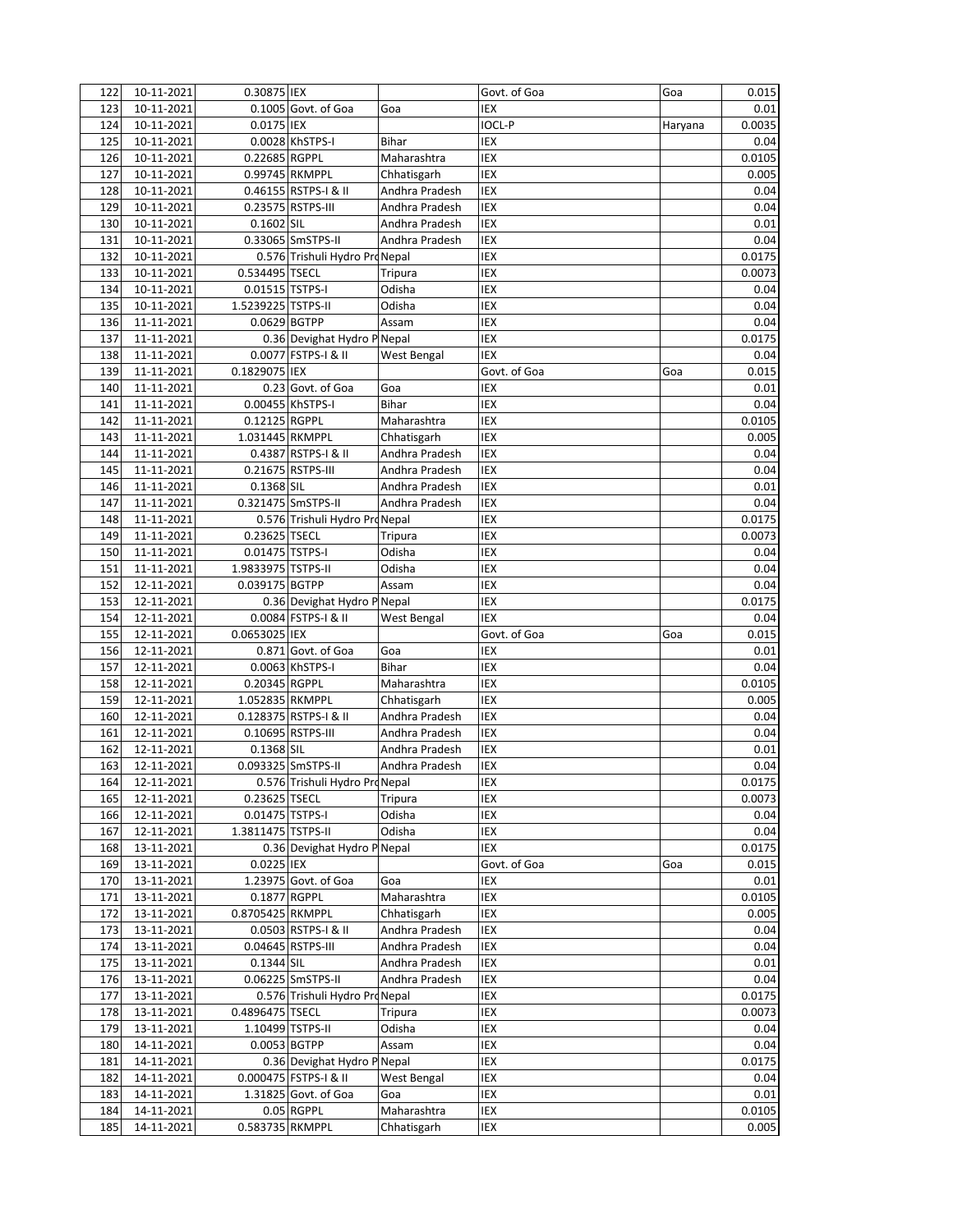| 186        | 14-11-2021               |                    | 0.01665 RSTPS-I & II           | Andhra Pradesh                   | IEX          |     | 0.04         |
|------------|--------------------------|--------------------|--------------------------------|----------------------------------|--------------|-----|--------------|
| 187        | 14-11-2021               | 0.017625 RSTPS-III |                                | Andhra Pradesh                   | IEX          |     | 0.04         |
| 188        | 14-11-2021               | 0.1344 SIL         |                                | Andhra Pradesh                   | IEX          |     | 0.01         |
| 189        | 14-11-2021               |                    | 0.02075 SmSTPS-II              | Andhra Pradesh                   | IEX          |     | 0.04         |
| 190        | 14-11-2021               |                    | 0.576 Trishuli Hydro Pro Nepal |                                  | IEX          |     | 0.0175       |
| 191        | 14-11-2021               | 0.00145 TSTPS-I    |                                | Odisha                           | IEX          |     | 0.04         |
| 192        | 14-11-2021               | 0.909275 TSTPS-II  |                                | Odisha                           | IEX          |     | 0.04         |
| 193        | 15-11-2021               | 0.02875 BGTPP      |                                | Assam                            | IEX          |     | 0.04         |
| 194        | 15-11-2021               |                    | 0.36 Devighat Hydro P Nepal    |                                  | IEX          |     | 0.0175       |
| 195        | 15-11-2021               |                    | 0.0058 FSTPS-I & II            | West Bengal                      | IEX          |     | 0.04         |
| 196        | 15-11-2021               | 0.018 IEX          |                                |                                  | Govt. of Goa | Goa | 0.015        |
| 197        | 15-11-2021               |                    | 0.92125 Govt. of Goa           | Goa                              | IEX          |     | 0.01         |
| 198        | 15-11-2021               | 0.003325 KhSTPS-I  |                                | <b>Bihar</b>                     | IEX          |     | 0.04         |
| 199        | 15-11-2021               | $0.1619$ RGPPL     |                                | Maharashtra                      | <b>IEX</b>   |     | 0.0105       |
| 200        | 15-11-2021               | 0.904045 RKMPPL    |                                | Chhatisgarh                      | <b>IEX</b>   |     | 0.005        |
| 201        | 15-11-2021               |                    | 0.068 RSTPS-I & II             | Andhra Pradesh                   | IEX          |     | 0.04         |
| 202        | 15-11-2021               | 0.053275 RSTPS-III |                                | Andhra Pradesh                   | IEX          |     | 0.04         |
| 203        | 15-11-2021               | 0.1392 SIL         |                                | Andhra Pradesh                   | IEX          |     | 0.01         |
| 204        | 15-11-2021               |                    | 0.072625 SmSTPS-II             | Andhra Pradesh                   | IEX          |     | 0.04         |
| 205        | 15-11-2021               |                    | 0.576 Trishuli Hydro ProNepal  |                                  | IEX          |     | 0.0175       |
| 206        | 15-11-2021               | 0.60125 TSECL      |                                | Tripura                          | IEX          |     | 0.0073       |
| 207        | 15-11-2021               | 0.00475 TSTPS-I    |                                | Odisha                           | IEX          |     | 0.04         |
| 208        | 15-11-2021               |                    | 1.07335 TSTPS-II               | Odisha                           | IEX          |     | 0.04         |
| 209        | 16-11-2021               | 0.056725 BGTPP     |                                | Assam                            | IEX          |     | 0.04         |
| 210        | 16-11-2021               |                    | 0.36 Devighat Hydro P Nepal    |                                  | IEX          |     | 0.0175       |
| 211        | 16-11-2021               |                    | 0.00725 FSTPS-I & II           | West Bengal                      | IEX          |     | 0.04         |
| 212        | 16-11-2021               |                    | 0.41575 Govt. of Goa           | Goa                              | IEX          |     | 0.01         |
| 213        | 16-11-2021               | 0.0985 IEX         |                                |                                  | Govt. of Goa | Goa | 0.015        |
| 214        | 16-11-2021               | 0.002475 KhSTPS-I  |                                | Bihar                            | IEX          |     | 0.04         |
| 215        | 16-11-2021               | 0.1609 RGPPL       |                                | Maharashtra                      | IEX          |     | 0.0105       |
| 216        | 16-11-2021               | 0.5479925 RKMPPL   |                                | Chhatisgarh                      | IEX          |     | 0.005        |
| 217        | 16-11-2021               |                    | 0.204025 RSTPS-I & II          | Andhra Pradesh                   | IEX          |     | 0.04         |
| 218        | 16-11-2021               |                    | 0.1429 RSTPS-III               | Andhra Pradesh                   | IEX          |     | 0.04         |
| 219        | 16-11-2021               | 0.156 SIL          |                                | Andhra Pradesh                   | IEX          |     | 0.01         |
| 220        | 16-11-2021               |                    | 0.184325 SmSTPS-II             | Andhra Pradesh                   | IEX          |     | 0.04         |
| 221        | 16-11-2021               |                    | 0.576 Trishuli Hydro ProNepal  |                                  | IEX          |     | 0.0175       |
| 222        | 16-11-2021               | 0.5875 TSECL       |                                | Tripura                          | IEX          |     | 0.0073       |
| 223        | 16-11-2021               | 0.00225 TSTPS-I    |                                | Odisha                           | IEX          |     | 0.04         |
| 224        | 16-11-2021               | 1.021175 TSTPS-II  |                                | Odisha                           | IEX          |     | 0.04         |
| 225        | 17-11-2021               | 0.034775 BGTPP     |                                | Assam                            | IEX          |     | 0.04         |
| 226        | 17-11-2021               |                    | 0.36 Devighat Hydro P Nepal    |                                  | IEX          |     | 0.0175       |
| 227        | 17-11-2021               |                    | 0.0084 FSTPS-I & II            | West Bengal                      | IEX          |     | 0.04         |
| 228        | 17-11-2021               | 0.09525 IEX        |                                |                                  | Govt. of Goa | Goa | 0.015        |
| 229        | 17-11-2021               |                    | 0.30875 Govt. of Goa           | Goa                              | IEX          |     | 0.01         |
| 230        | 17-11-2021               |                    | 0.0033 KhSTPS-I                | Bihar                            | IEX          |     | 0.04         |
| 231        | 17-11-2021               | 0.665225 RKMPPL    | 0.180425 RSTPS-I & II          | Chhatisgarh                      | IEX<br>IEX   |     | 0.005        |
| 232<br>233 | 17-11-2021<br>17-11-2021 | 0.160425 RSTPS-III |                                | Andhra Pradesh<br>Andhra Pradesh | IEX          |     | 0.04<br>0.04 |
| 234        | 17-11-2021               | 0.1752 SIL         |                                | Andhra Pradesh                   | IEX          |     | 0.01         |
| 235        | 17-11-2021               |                    | 0.204375 SmSTPS-II             | Andhra Pradesh                   | IEX          |     | 0.04         |
| 236        | 17-11-2021               |                    | 0.576 Trishuli Hydro Pro Nepal |                                  | IEX          |     | 0.0175       |
| 237        | $17 - 11 - 2021$         | 0.58125 TSECL      |                                | Tripura                          | IEX          |     | 0.0073       |
| 238        | 17-11-2021               | 0.8873725 TSTPS-II |                                | Odisha                           | IEX          |     | 0.04         |
| 239        | 18-11-2021               |                    | 0.0745 BGTPP                   | Assam                            | IEX          |     | 0.04         |
| 240        | 18-11-2021               |                    | 0.36 Devighat Hydro P Nepal    |                                  | IEX          |     | 0.0175       |
| 241        | 18-11-2021               |                    | 0.018125 FSTPS-I & II          | West Bengal                      | IEX          |     | 0.04         |
| 242        | 18-11-2021               |                    | 0.329 Govt. of Goa             | Goa                              | IEX          |     | 0.01         |
| 243        | 18-11-2021               | 0.077 IEX          |                                |                                  | Govt. of Goa | Goa | 0.015        |
| 244        | 18-11-2021               |                    | 0.0044 KhSTPS-I                | Bihar                            | IEX          |     | 0.04         |
| 245        | 18-11-2021               | 0.19835 RGPPL      |                                | Maharashtra                      | IEX          |     | 0.0105       |
| 246        | 18-11-2021               |                    | 1.09682 RKMPPL                 | Chhatisgarh                      | IEX          |     | 0.005        |
| 247        | 18-11-2021               |                    | 0.247725 RSTPS-I & II          | Andhra Pradesh                   | IEX          |     | 0.04         |
| 248        | 18-11-2021               | 0.172175 RSTPS-III |                                | Andhra Pradesh                   | IEX          |     | 0.04         |
| 249        | 18-11-2021               | 0.1608 SIL         |                                | Andhra Pradesh                   | IEX          |     | 0.01         |
|            |                          |                    |                                |                                  |              |     |              |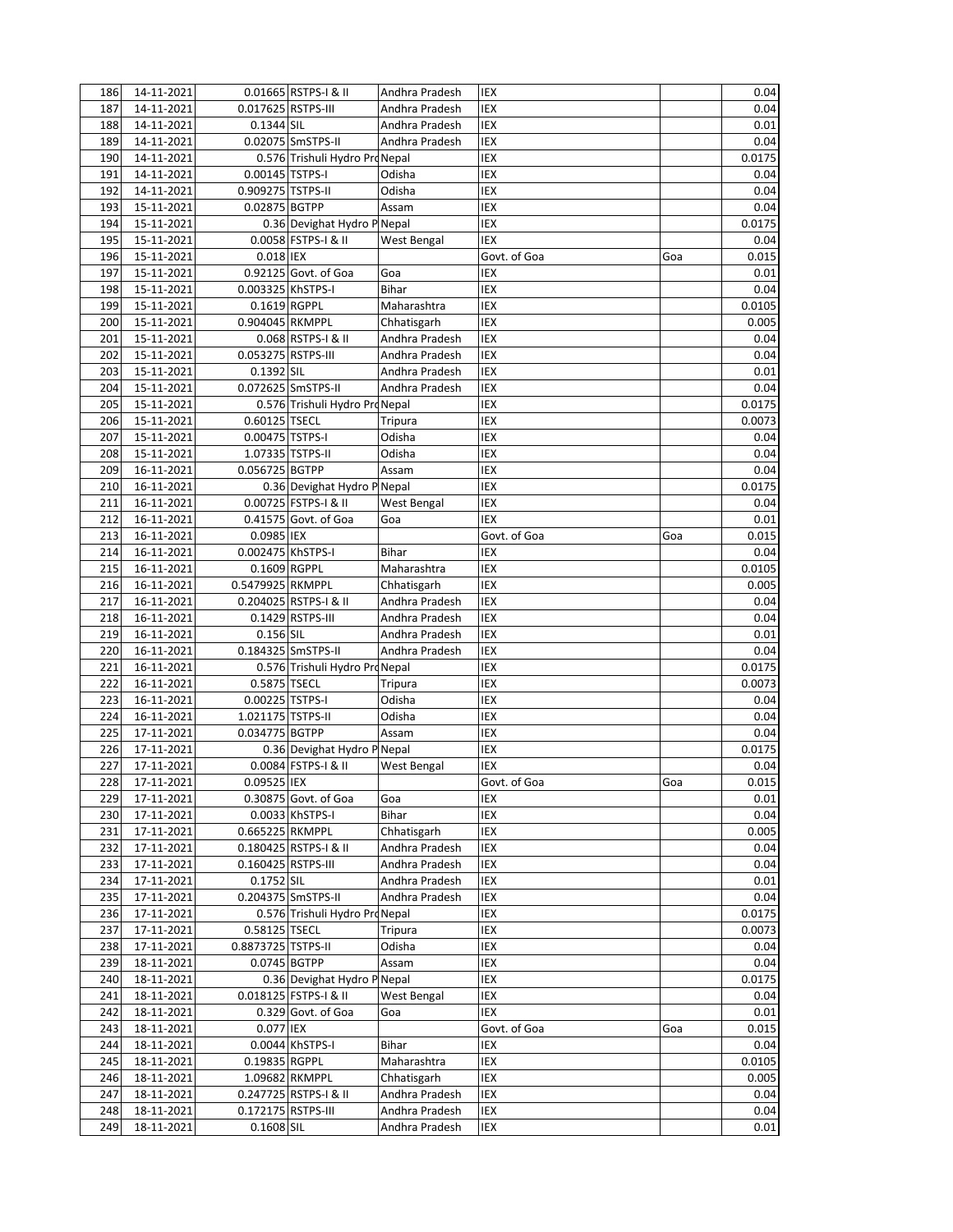| 250 | 18-11-2021               |                     | 0.259375 SmSTPS-II             | Andhra Pradesh | IEX          |     | 0.04   |
|-----|--------------------------|---------------------|--------------------------------|----------------|--------------|-----|--------|
| 251 | 18-11-2021               |                     | 0.576 Trishuli Hydro ProNepal  |                | IEX          |     | 0.0175 |
| 252 | 18-11-2021               | 0.6697 TSECL        |                                | Tripura        | IEX          |     | 0.0073 |
| 253 | 18-11-2021               | 0.010675 TSTPS-I    |                                | Odisha         | IEX          |     | 0.04   |
| 254 | 18-11-2021               | 1.1114475 TSTPS-II  |                                | Odisha         | IEX          |     | 0.04   |
| 255 | 19-11-2021               | 0.0329 BGTPP        |                                | Assam          | IEX          |     | 0.04   |
| 256 | 19-11-2021               |                     | 0.36 Devighat Hydro P Nepal    |                | IEX          |     | 0.0175 |
| 257 | 19-11-2021               | 0.07025 IEX         |                                |                | Govt. of Goa | Goa | 0.015  |
| 258 | 19-11-2021               |                     | 0.472625 Govt. of Goa          | Goa            | IEX          |     | 0.01   |
| 259 | 19-11-2021               | 0.1252675 RGPPL     |                                | Maharashtra    | IEX          |     | 0.0105 |
| 260 | 19-11-2021               | 1.2075625 RKMPPL    |                                | Chhatisgarh    | IEX          |     | 0.005  |
| 261 | 19-11-2021               |                     | 0.215125 RSTPS-I & II          | Andhra Pradesh | IEX          |     | 0.04   |
| 262 | 19-11-2021               |                     | 0.1612 RSTPS-III               | Andhra Pradesh | <b>IEX</b>   |     | 0.04   |
| 263 | 19-11-2021               | 0.1608 SIL          |                                | Andhra Pradesh | <b>IEX</b>   |     | 0.01   |
| 264 | 19-11-2021               |                     | 0.217675 SmSTPS-II             | Andhra Pradesh | IEX          |     | 0.04   |
| 265 | 19-11-2021               |                     | 0.576 Trishuli Hydro ProNepal  |                | IEX          |     | 0.0175 |
| 266 | 19-11-2021               |                     | 0.64 TSECL                     | Tripura        | IEX          |     | 0.0073 |
| 267 | 19-11-2021               | 0.00225 TSTPS-I     |                                | Odisha         | <b>IEX</b>   |     | 0.04   |
| 268 | 19-11-2021               | 1.2891725 TSTPS-II  |                                | Odisha         | IEX          |     | 0.04   |
| 269 | 20-11-2021               | 0.015475 BGTPP      |                                | Assam          | IEX          |     | 0.04   |
| 270 | 20-11-2021               |                     | 0.36 Devighat Hydro P Nepal    |                | IEX          |     | 0.0175 |
| 271 | 20-11-2021               |                     | 0.257875 Govt. of Goa          | Goa            | IEX          |     | 0.01   |
| 272 | 20-11-2021               | 0.167 IEX           |                                |                | Govt. of Goa | Goa | 0.015  |
| 273 | 20-11-2021               | 0.13095 RGPPL       |                                | Maharashtra    | IEX          |     | 0.0105 |
| 274 | 20-11-2021               | 0.7430375 RKMPPL    |                                | Chhatisgarh    | IEX          |     | 0.005  |
| 275 | 20-11-2021               |                     | 0.2026525 RSTPS-I & II         | Andhra Pradesh | IEX          |     | 0.04   |
| 276 | 20-11-2021               | 0.148675 RSTPS-III  |                                | Andhra Pradesh | IEX          |     | 0.04   |
| 277 | 20-11-2021               | 0.1608 SIL          |                                | Andhra Pradesh | IEX          |     | 0.01   |
| 278 | 20-11-2021               | 0.2267575 SmSTPS-II |                                | Andhra Pradesh | IEX          |     | 0.04   |
| 279 | 20-11-2021               |                     | 0.576 Trishuli Hydro Pro Nepal |                | IEX          |     | 0.0175 |
| 280 | 20-11-2021               | 0.58375 TSECL       |                                | <b>Tripura</b> | IEX          |     | 0.0073 |
| 281 | 20-11-2021               | 1.156575 TSTPS-II   |                                | Odisha         | IEX          |     | 0.04   |
| 282 | 21-11-2021               | 0.011025 BGTPP      |                                | Assam          | IEX          |     | 0.04   |
| 283 | $\overline{21}$ -11-2021 |                     | 0.36 Devighat Hydro P Nepal    |                | IEX          |     | 0.0175 |
| 284 | 21-11-2021               |                     | 0.00435 FSTPS-I & II           | West Bengal    | IEX          |     | 0.04   |
| 285 | 21-11-2021               |                     | 1.21175 Govt. of Goa           | Goa            | IEX          |     | 0.01   |
| 286 | 21-11-2021               | 0.001925 KhSTPS-I   |                                | Bihar          | IEX          |     | 0.04   |
| 287 | 21-11-2021               |                     | 0.13 RGPPL                     | Maharashtra    | IEX          |     | 0.0105 |
| 288 | 21-11-2021               | 0.4305525 RKMPPL    |                                | Chhatisgarh    | IEX          |     | 0.005  |
| 289 | 21-11-2021               |                     | 0.093325 RSTPS-I & II          | Andhra Pradesh | <b>IEX</b>   |     | 0.04   |
| 290 | 21-11-2021               | 0.065125 RSTPS-III  |                                | Andhra Pradesh | IEX          |     | 0.04   |
| 291 | 21-11-2021               | 0.1644 SIL          |                                | Andhra Pradesh | IEX          |     | 0.01   |
| 292 | 21-11-2021               |                     | 0.093375 SmSTPS-II             | Andhra Pradesh | IEX          |     | 0.04   |
| 293 | 21-11-2021               |                     | 0.576 Trishuli Hydro Pro Nepal |                | IEX          |     | 0.0175 |
| 294 | 21-11-2021               | 0.46125 TSECL       |                                | Tripura        | IEX          |     | 0.0073 |
| 295 | 21-11-2021               | 0.007125 TSTPS-I    |                                | Odisha         | IEX          |     | 0.04   |
| 296 | 21-11-2021               | 1.109995 TSTPS-II   |                                | Odisha         | IEX          |     | 0.04   |
| 297 | 22-11-2021               | 0.0484 BGTPP        |                                | Assam          | IEX          |     | 0.04   |
| 298 | 22-11-2021               |                     | 0.36 Devighat Hydro P Nepal    |                | IEX          |     | 0.0175 |
| 299 | 22-11-2021               |                     | 0.012325 FSTPS-I & II          | West Bengal    | IEX          |     | 0.04   |
| 300 | 22-11-2021               | 0.00125 IEX         |                                |                | Govt. of Goa | Goa | 0.015  |
| 301 | 22-11-2021               |                     | 1.1515 Govt. of Goa            | Goa            | IEX          |     | 0.01   |
| 302 | 22-11-2021               | 0.005225 KhSTPS-I   |                                | Bihar          | IEX          |     | 0.04   |
| 303 | 22-11-2021               | 0.19715 RGPPL       |                                | Maharashtra    | IEX          |     | 0.0105 |
| 304 | 22-11-2021               |                     | 1.025 RKMPPL                   | Chhatisgarh    | IEX          |     | 0.005  |
| 305 | 22-11-2021               |                     | 0.3074 RSTPS-I & II            | Andhra Pradesh | IEX          |     | 0.04   |
| 306 | 22-11-2021               | 0.216735 RSTPS-III  |                                | Andhra Pradesh | IEX          |     | 0.04   |
| 307 | 22-11-2021               | 0.1752 SIL          |                                | Andhra Pradesh | IEX          |     | 0.01   |
| 308 | 22-11-2021               |                     | 0.35275 SmSTPS-II              | Andhra Pradesh | IEX          |     | 0.04   |
| 309 | 22-11-2021               |                     | 0.576 Trishuli Hydro Pro Nepal |                | IEX          |     | 0.0175 |
| 310 | 22-11-2021               | 0.74623 TSECL       |                                | Tripura        | IEX          |     | 0.0073 |
| 311 | 22-11-2021               | 0.011925 TSTPS-I    |                                | Odisha         | IEX          |     | 0.04   |
| 312 | 22-11-2021               |                     | 1.4808 TSTPS-II                | Odisha         | IEX          |     | 0.04   |
| 313 | 23-11-2021               | 0.04155 BGTPP       |                                | Assam          | IEX          |     | 0.04   |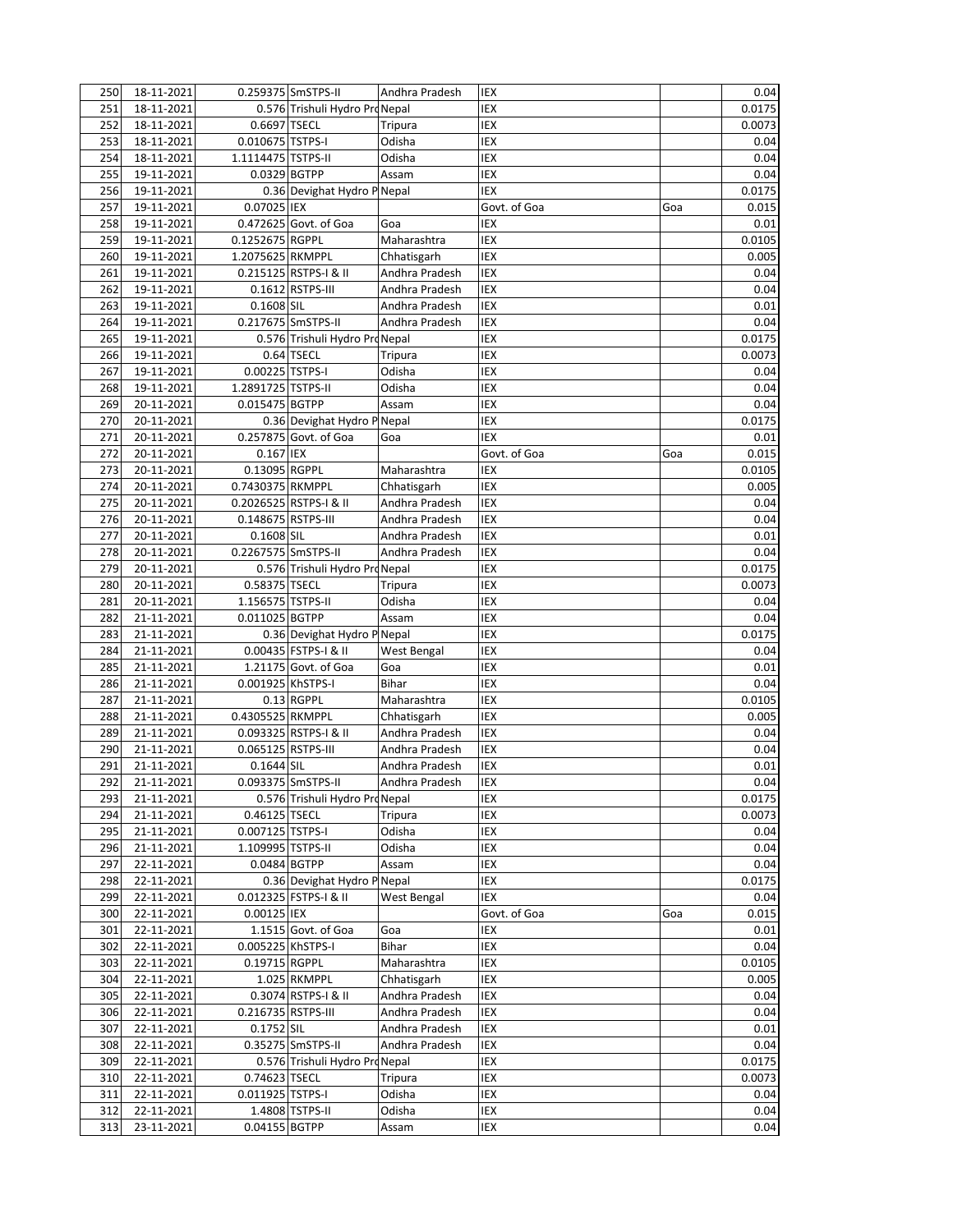| 314 | 23-11-2021 |                     | 0.36 Devighat Hydro P Nepal    |                | IEX          |         | 0.0175   |
|-----|------------|---------------------|--------------------------------|----------------|--------------|---------|----------|
| 315 | 23-11-2021 |                     | 0.0049 FSTPS-I & II            | West Bengal    | IEX          |         | 0.04     |
| 316 | 23-11-2021 | 0.06275 IEX         |                                |                | Govt. of Goa | Goa     | 0.015    |
| 317 | 23-11-2021 |                     | 0.72375 Govt. of Goa           | Goa            | IEX          |         | 0.01     |
| 318 | 23-11-2021 | 0.002475 KhSTPS-I   |                                | Bihar          | IEX          |         | 0.04     |
| 319 | 23-11-2021 | 0.1744 RGPPL        |                                | Maharashtra    | <b>IEX</b>   |         | 0.0105   |
| 320 | 23-11-2021 |                     | 0.9 RKMPPL                     | Chhatisgarh    | <b>IEX</b>   |         | 0.005    |
| 321 | 23-11-2021 |                     | 0.246675 RSTPS-I & II          | Andhra Pradesh | IEX          |         | 0.04     |
| 322 | 23-11-2021 | 0.1772325 RSTPS-III |                                | Andhra Pradesh | IEX          |         | 0.04     |
| 323 | 23-11-2021 | 0.1824 SIL          |                                | Andhra Pradesh | <b>IEX</b>   |         | 0.01     |
| 324 | 23-11-2021 |                     | 0.27175 SmSTPS-II              | Andhra Pradesh | <b>IEX</b>   |         | 0.04     |
| 325 | 23-11-2021 |                     | 0.576 Trishuli Hydro ProNepal  |                | IEX          |         | 0.0175   |
| 326 | 23-11-2021 | 0.62197 TSECL       |                                | Tripura        | IEX          |         | 0.0073   |
| 327 | 23-11-2021 |                     | 0.0096 TSTPS-I                 | Odisha         | IEX          |         | 0.04     |
| 328 | 23-11-2021 | 1.306675 TSTPS-II   |                                | Odisha         | IEX          |         | 0.04     |
| 329 | 24-11-2021 | 0.0443 BGTPP        |                                | Assam          | IEX          |         | 0.04     |
| 330 | 24-11-2021 |                     | 0.36 Devighat Hydro P Nepal    |                | IEX          |         | 0.0175   |
| 331 | 24-11-2021 |                     | 0.0105 FSTPS-I & II            | West Bengal    | IEX          |         | 0.04     |
| 332 | 24-11-2021 | 0.0405 IEX          |                                |                | Govt. of Goa | Goa     | 0.015    |
| 333 | 24-11-2021 |                     | 0.883365 Govt. of Goa          | Goa            | IEX          |         | 0.01     |
| 334 | 24-11-2021 | 0.004675 KhSTPS-I   |                                | Bihar          | IEX          |         | 0.04     |
| 335 | 24-11-2021 | 0.16715 RGPPL       |                                | Maharashtra    | IEX          |         | 0.0105   |
| 336 | 24-11-2021 | 0.7720725 RKMPPL    |                                | Chhatisgarh    | IEX          |         | 0.005    |
| 337 | 24-11-2021 |                     | 0.23975 RSTPS-I & II           | Andhra Pradesh | IEX          |         | 0.04     |
| 338 | 24-11-2021 | 0.172325 RSTPS-III  |                                | Andhra Pradesh | IEX          |         | 0.04     |
| 339 | 24-11-2021 | 0.1872 SIL          |                                | Andhra Pradesh | IEX          |         | 0.01     |
| 340 | 24-11-2021 |                     | 0.280125 SmSTPS-II             | Andhra Pradesh | IEX          |         | 0.04     |
| 341 | 24-11-2021 |                     | 0.576 Trishuli Hydro ProNepal  |                | IEX          |         | 0.0175   |
| 342 | 24-11-2021 | 0.4785175 TSECL     |                                | Tripura        | IEX          |         | 0.0073   |
| 343 | 24-11-2021 | 0.01005 TSTPS-I     |                                | Odisha         | IEX          |         | 0.04     |
| 344 | 24-11-2021 | 1.13515 TSTPS-II    |                                | Odisha         | IEX          |         | 0.04     |
| 345 | 25-11-2021 | 0.055175 BGTPP      |                                | Assam          | IEX          |         | 0.04     |
| 346 | 25-11-2021 |                     | 0.36 Devighat Hydro P Nepal    |                | IEX          |         | 0.0175   |
| 347 | 25-11-2021 |                     | 0.012325 FSTPS-I & II          | West Bengal    | IEX          |         | 0.04     |
| 348 | 25-11-2021 | 0.0323025 IEX       |                                |                | Govt. of Goa | Goa     | 0.015    |
| 349 | 25-11-2021 |                     | 0.8275 Govt. of Goa            | Goa            | <b>IEX</b>   |         | 0.01     |
| 350 | 25-11-2021 | 0.2648525 IEX       |                                |                | Goa-SR       | Goa     | 0.015    |
| 351 | 25-11-2021 | 0.012 IEX           |                                |                | IOCL-P       | Haryana | 0.0035   |
| 352 | 25-11-2021 | 0.19535 RGPPL       |                                | Maharashtra    | IEX          |         | 0.0105   |
| 353 | 25-11-2021 | 1.0517575 RKMPPL    |                                | Chhatisgarh    | IEX          |         | 0.005    |
| 354 | 25-11-2021 |                     | 0.113975 RSTPS-I & II          | Andhra Pradesh | <b>IEX</b>   |         | 0.04     |
| 355 | 25-11-2021 | 0.231425 RSTPS-III  |                                | Andhra Pradesh | IEX          |         | 0.04     |
| 356 | 25-11-2021 | 0.1872 SIL          |                                | Andhra Pradesh | IEX          |         | $0.01\,$ |
| 357 | 25-11-2021 |                     | 0.4028 SmSTPS-II               | Andhra Pradesh | IEX          |         | 0.04     |
| 358 | 25-11-2021 |                     | 0.576 Trishuli Hydro Pro Nepal |                | IEX          |         | 0.0175   |
| 359 | 25-11-2021 | 0.74077 TSECL       |                                | Tripura        | IEX          |         | 0.0073   |
| 360 | 25-11-2021 | 0.01015 TSTPS-I     |                                | Odisha         | IEX          |         | 0.04     |
| 361 | 25-11-2021 | 1.4180475 TSTPS-II  |                                | Odisha         | IEX          |         | 0.04     |
| 362 | 26-11-2021 | 0.041875 BGTPP      |                                | Assam          | IEX          |         | 0.04     |
| 363 | 26-11-2021 |                     | 0.36 Devighat Hydro P Nepal    |                | IEX          |         | 0.0175   |
| 364 | 26-11-2021 |                     | 0.65025 Govt. of Goa           | Goa            | IEX          |         | 0.01     |
| 365 | 26-11-2021 | 0.03575 IEX         |                                |                | Govt. of Goa | Goa     | 0.015    |
| 366 | 26-11-2021 | 0.024 IEX           |                                |                | IOCL-P       | Haryana | 0.0035   |
| 367 | 26-11-2021 |                     | 0.268 RGPPL                    | Maharashtra    | IEX          |         | 0.0105   |
| 368 | 26-11-2021 | 1.2063425 RKMPPL    |                                | Chhatisgarh    | IEX          |         | 0.005    |
| 369 | 26-11-2021 |                     | 0.3761 RSTPS-I & II            | Andhra Pradesh | IEX          |         | 0.04     |
| 370 | 26-11-2021 | 0.267275 RSTPS-III  |                                | Andhra Pradesh | IEX          |         | 0.04     |
| 371 | 26-11-2021 | 0.186 SIL           |                                | Andhra Pradesh | IEX          |         | 0.01     |
| 372 | 26-11-2021 |                     | 0.43575 SmSTPS-II              | Andhra Pradesh | IEX          |         | 0.04     |
| 373 | 26-11-2021 |                     | 0.576 Trishuli Hydro Pro Nepal |                | IEX          |         | 0.0175   |
| 374 | 26-11-2021 | 0.940375 TSECL      |                                | <b>Tripura</b> | IEX          |         | 0.0073   |
| 375 | 26-11-2021 | 0.007775 TSTPS-I    |                                | Odisha         | IEX          |         | 0.04     |
| 376 | 26-11-2021 | 1.6270975 TSTPS-II  |                                | Odisha         | IEX          |         | 0.04     |
| 377 | 27-11-2021 | 0.043225 BGTPP      |                                | Assam          | IEX          |         | 0.04     |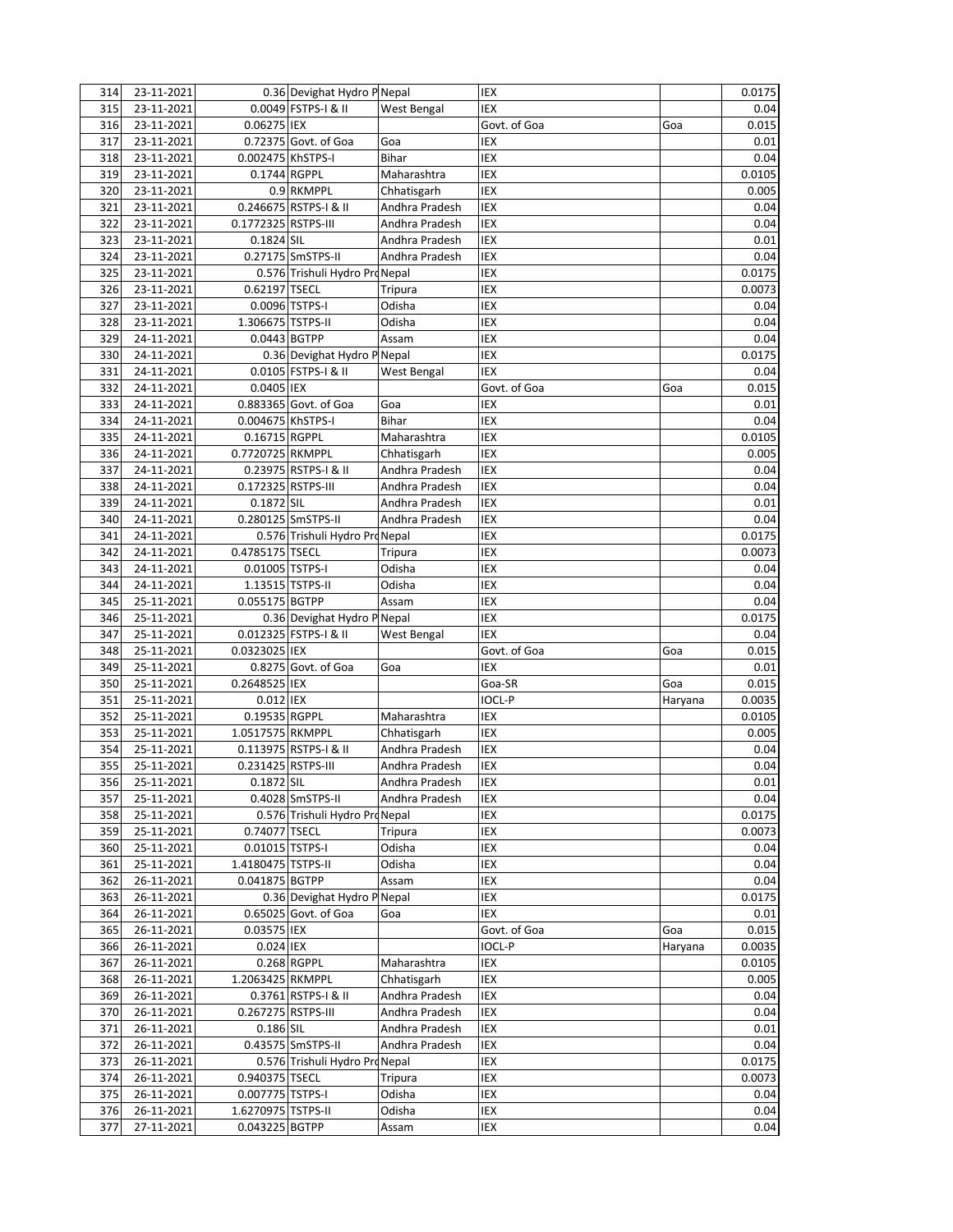| 378 | 27-11-2021 |                    | 0.36 Devighat Hydro P Nepal    |                | IEX           |         | 0.0175   |
|-----|------------|--------------------|--------------------------------|----------------|---------------|---------|----------|
| 379 | 27-11-2021 |                    | 0.000725 FSTPS-I & II          | West Bengal    | IEX           |         | 0.04     |
| 380 | 27-11-2021 | 0.00825 IEX        |                                |                | Govt. of Goa  | Goa     | 0.015    |
| 381 | 27-11-2021 |                    | 1.0415 Govt. of Goa            | Goa            | IEX           |         | 0.01     |
| 382 | 27-11-2021 | 0.1225 IEX         |                                |                | Goa-SR        | Goa     | 0.015    |
| 383 | 27-11-2021 | 0.026 IEX          |                                |                | IOCL-P        | Haryana | 0.0035   |
| 384 | 27-11-2021 | 0.001925 KhSTPS-I  |                                | <b>Bihar</b>   | IEX           |         | 0.04     |
| 385 | 27-11-2021 | 0.20945 RGPPL      |                                | Maharashtra    | IEX           |         | 0.0105   |
| 386 | 27-11-2021 |                    | 1.15 RKMPPL                    | Chhatisgarh    | IEX           |         | 0.005    |
| 387 | 27-11-2021 |                    | 0.3273 RSTPS-I & II            | Andhra Pradesh | IEX           |         | 0.04     |
| 388 | 27-11-2021 |                    | 0.24935 RSTPS-III              | Andhra Pradesh | <b>IEX</b>    |         | 0.04     |
| 389 | 27-11-2021 | 0.1872 SIL         |                                | Andhra Pradesh | IEX           |         | 0.01     |
| 390 | 27-11-2021 |                    | 0.39425 SmSTPS-II              | Andhra Pradesh | IEX           |         | 0.04     |
|     | 27-11-2021 |                    | 0.576 Trishuli Hydro Pro Nepal |                | IEX           |         |          |
| 391 | 27-11-2021 |                    |                                |                |               |         | 0.0175   |
| 392 |            | 0.776125 TSECL     |                                | Tripura        | IEX           |         | 0.0073   |
| 393 | 27-11-2021 |                    | 0.011 TSTPS-I                  | Odisha         | IEX           |         | 0.04     |
| 394 | 27-11-2021 | 1.4774475 TSTPS-II |                                | Odisha         | IEX           |         | 0.04     |
| 395 | 28-11-2021 | 0.04815 BGTPP      |                                | Assam          | IEX           |         | 0.04     |
| 396 | 28-11-2021 |                    | 0.36 Devighat Hydro P Nepal    |                | IEX           |         | 0.0175   |
| 397 | 28-11-2021 |                    | 1.74275 Govt. of Goa           | Goa            | IEX           |         | 0.01     |
| 398 | 28-11-2021 | 0.065 IEX          |                                |                | Goa-SR        | Goa     | 0.015    |
| 399 | 28-11-2021 | 0.026 IEX          |                                |                | IOCL-P        | Haryana | 0.0035   |
| 400 | 28-11-2021 | 0.0259375 RGPPL    |                                | Maharashtra    | IEX           |         | 0.0105   |
| 401 | 28-11-2021 |                    | 0.72904 RKMPPL                 | Chhatisgarh    | IEX           |         | 0.005    |
| 402 | 28-11-2021 |                    | 0.16315 RSTPS-I & II           | Andhra Pradesh | IEX           |         | 0.04     |
| 403 | 28-11-2021 | 0.160025 RSTPS-III |                                | Andhra Pradesh | IEX           |         | 0.04     |
| 404 | 28-11-2021 | 0.1872 SIL         |                                | Andhra Pradesh | IEX           |         | 0.01     |
| 405 | 28-11-2021 |                    | 0.266825 SmSTPS-II             | Andhra Pradesh | IEX           |         | 0.04     |
| 406 | 28-11-2021 |                    | 0.576 Trishuli Hydro ProNepal  |                | IEX           |         | 0.0175   |
| 407 | 28-11-2021 | 0.599275 TSECL     |                                | Tripura        | IEX           |         | 0.0073   |
| 408 | 28-11-2021 | 0.003825 TSTPS-I   |                                | Odisha         | IEX           |         | 0.04     |
| 409 | 28-11-2021 | 1.041845 TSTPS-II  |                                | Odisha         | IEX           |         | 0.04     |
| 410 | 29-11-2021 | 0.062125 BGTPP     |                                | Assam          | IEX           |         | 0.04     |
| 411 | 29-11-2021 |                    | 0.36 Devighat Hydro P Nepal    |                | IEX           |         | 0.0175   |
| 412 | 29-11-2021 |                    | 0.0049 FSTPS-I & II            | West Bengal    | IEX           |         | 0.04     |
| 413 | 29-11-2021 | 0.023 IEX          |                                |                | Govt. of Goa  | Goa     | 0.015    |
| 414 | 29-11-2021 |                    | 1.2495 Govt. of Goa            | Goa            | IEX           |         | 0.01     |
| 415 | 29-11-2021 | 0.04875 IEX        |                                |                | Goa-SR        | Goa     | 0.015    |
| 416 | 29-11-2021 | 0.022 IEX          |                                |                | <b>IOCL-P</b> | Haryana | 0.0035   |
| 417 | 29-11-2021 | 0.1996 RGPPL       |                                | Maharashtra    | IEX           |         | 0.0105   |
| 418 | 29-11-2021 |                    | 0.29185 RSTPS-I & II           | Andhra Pradesh | IEX           |         | 0.04     |
| 419 | 29-11-2021 | 0.207925 RSTPS-III |                                | Andhra Pradesh | IEX           |         | 0.04     |
| 420 | 29-11-2021 | 0.1872 SIL         |                                | Andhra Pradesh | IEX           |         | $0.01\,$ |
| 421 | 29-11-2021 |                    | 0.300875 SmSTPS-II             | Andhra Pradesh | IEX           |         | 0.04     |
| 422 | 29-11-2021 |                    | 0.576 Trishuli Hydro Pr        | d Nepal        | IEX           |         | 0.0175   |
| 423 | 29-11-2021 |                    | 0.615 TSECL                    | Tripura        | IEX           |         | 0.0073   |
| 424 | 29-11-2021 | 0.008175 TSTPS-I   |                                | Odisha         | IEX           |         | 0.04     |
| 425 | 29-11-2021 |                    | 1.3627 TSTPS-II                | Odisha         | IEX           |         | 0.04     |
| 426 | 30-11-2021 | 0.0628 BGTPP       |                                | Assam          | IEX           |         | 0.04     |
|     |            |                    |                                |                |               |         |          |
| 427 | 30-11-2021 |                    | 0.36 Devighat Hydro P Nepal    |                | IEX           |         | 0.0175   |
| 428 | 30-11-2021 | 0.066 IEX          |                                |                | Govt. of Goa  | Goa     | 0.015    |
| 429 | 30-11-2021 |                    | 0.8649975 Govt. of Goa         | Goa            | IEX           |         | 0.01     |
| 430 | 30-11-2021 | 0.028 IEX          |                                |                | IOCL-P        | Haryana | 0.0035   |
| 431 | 30-11-2021 | 0.16565 RGPPL      |                                | Maharashtra    | IEX           |         | 0.0105   |
| 432 | 30-11-2021 |                    | 0.255975 RSTPS-I & II          | Andhra Pradesh | IEX           |         | 0.04     |
| 433 | 30-11-2021 | 0.208325 RSTPS-III |                                | Andhra Pradesh | IEX           |         | 0.04     |
| 434 | 30-11-2021 | 0.1872 SIL         |                                | Andhra Pradesh | IEX           |         | 0.01     |
| 435 | 30-11-2021 |                    | 0.31585 SmSTPS-II              | Andhra Pradesh | IEX           |         | 0.04     |
| 436 | 30-11-2021 |                    | 0.576 Trishuli Hydro ProNepal  |                | IEX           |         | 0.0175   |
| 437 | 30-11-2021 | 0.5725 TSECL       |                                | Tripura        | IEX           |         | 0.0073   |
| 438 | 30-11-2021 |                    | 0.0034 TSTPS-I                 | Odisha         | IEX           |         | 0.04     |
| 439 | 30-11-2021 | 1.0078225 TSTPS-II |                                | Odisha         | IEX           |         | 0.04     |
|     | Total      | 155.15769          |                                |                |               |         |          |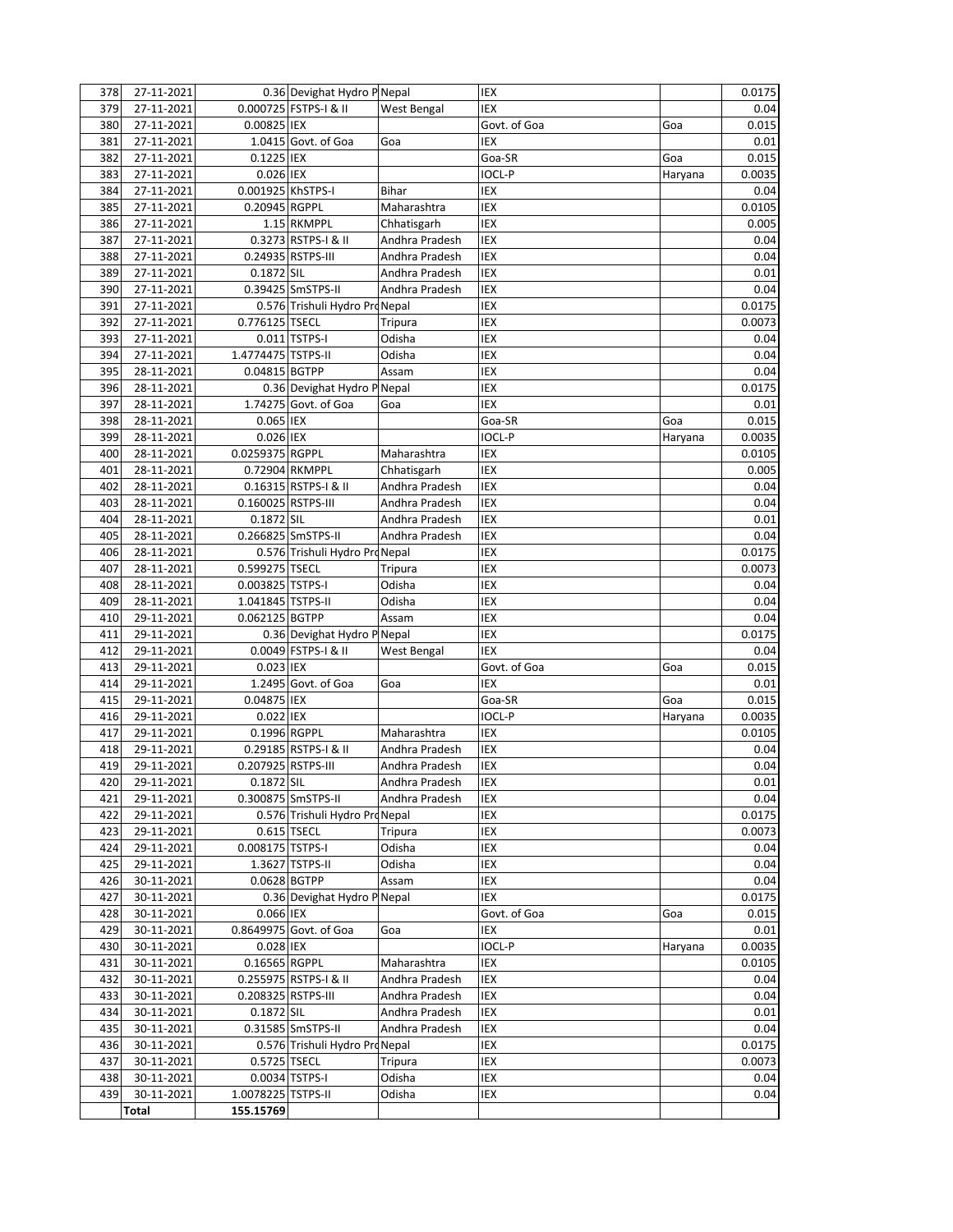Form IV-G Term Ahead Power Exchange Transactions of Electricity by Trading Licensees<br>Name of the Trading Licensee: NTPC VIDYUV VYAPAR NIGAM LIMITED<br>Licence Details (No & Date) : Category-I ; No.6/Trading/CERC Dated 23rd Ju

| month:           | <b>NOV-CT</b>                                |                                        |                                 |                                  |                            |                                  |                |                    |                 |                   |                             |                              |
|------------------|----------------------------------------------|----------------------------------------|---------------------------------|----------------------------------|----------------------------|----------------------------------|----------------|--------------------|-----------------|-------------------|-----------------------------|------------------------------|
| SI <sub>No</sub> | Period of<br>Power<br>Exchange<br>(IEX/PXIL) | <b>Period of Power</b><br>Delivery     |                                 | <b>Time of Power</b><br>Delivery |                            | <b>Scheduled Volume</b><br>(MUs) | Purchase form  |                    | Sold to         |                   | Transaction<br>Price(₹/KWh) | Trading<br>Margin(₹/KW<br>h) |
|                  |                                              | <b>Start Date</b><br>(DD/MM/YYYY)      | <b>End Date</b><br>(DD/MM/YYYY) | <b>Start Time</b><br>(HH:MM)     | <b>End Time</b><br>(HH:MM) |                                  | Name of Seller | State              | Name of Buyer   | State             |                             |                              |
| A                |                                              | <b>Intra-Day Contracts: NIL</b>        |                                 |                                  |                            |                                  |                |                    |                 |                   |                             |                              |
| B                | <b>AnyDay Contracts</b>                      |                                        |                                 |                                  |                            |                                  |                |                    |                 |                   |                             |                              |
|                  |                                              |                                        |                                 |                                  |                            |                                  |                |                    |                 |                   |                             |                              |
|                  |                                              |                                        |                                 |                                  |                            |                                  |                |                    |                 |                   |                             |                              |
|                  |                                              |                                        |                                 |                                  |                            |                                  |                |                    |                 |                   |                             |                              |
|                  |                                              |                                        |                                 |                                  |                            |                                  |                |                    |                 |                   |                             |                              |
| c                |                                              | <b>Day-Ahead Contingency Contracts</b> |                                 |                                  |                            |                                  |                |                    |                 |                   |                             |                              |
|                  |                                              |                                        |                                 |                                  |                            |                                  |                |                    |                 |                   |                             |                              |
|                  |                                              |                                        |                                 |                                  |                            |                                  |                |                    |                 |                   |                             |                              |
|                  |                                              |                                        |                                 |                                  |                            |                                  |                |                    |                 |                   |                             |                              |
|                  |                                              |                                        |                                 |                                  |                            |                                  |                |                    |                 |                   |                             |                              |
| D                | <b>Daily Contracts</b>                       |                                        |                                 |                                  |                            |                                  |                |                    |                 |                   |                             |                              |
| 1                | <b>IEX</b>                                   | 01-11-2021                             | 01-11-2021                      | 00:00                            | 24:00                      | 4.8000000                        | <b>RKMPPL</b>  | <b>CHATTISGARH</b> | Vedanta Ltd.    | <b>ODISHA</b>     | 3.200                       | 0.005                        |
| $\overline{2}$   | <b>IEX</b>                                   | 02-11-2021                             | 07-11-2021                      | 00:00                            | 24:00                      | 28.8000000                       | <b>RKMPPL</b>  | <b>CHATTISGARH</b> | Vedanta Ltd.    | <b>ODISHA</b>     | 3.200                       | 0.005                        |
| 3                | <b>IEX</b>                                   | 08-11-2021                             | 14-11-2021                      | 00:00                            | 24:00                      | 33.6000000                       | <b>RKMPPL</b>  | CHATTISGARH        | <b>TANGEDCO</b> | <b>TAMIL NADU</b> | 3.100                       | 0.005                        |
| 4                | <b>IEX</b>                                   | 15-11-2021                             | 21-11-2021                      | 00:00                            | 24:00                      | 33.6000000                       | <b>RKMPPL</b>  | CHATTISGARH        | <b>TANGEDCO</b> | <b>TAMIL NADU</b> | 3.350                       | 0.005                        |
| 5                | <b>IEX</b>                                   | 22-11-2021                             | 28-11-2021                      | 00:00                            | 24:00                      | 33.6000000                       | <b>RKMPPL</b>  | CHATTISGARH        | <b>TANGEDCO</b> | <b>TAMIL NADU</b> | 3.100                       | 0.005                        |
| 6                | IEX                                          | 29-11-2021                             | 30-11-2021                      | 00:00                            | 24:00                      | 9.6000000                        | <b>RKMPPL</b>  | CHATTISGARH        | <b>TANGEDCO</b> | <b>TAMIL NADU</b> | 3.100                       | 0.005                        |
| $\overline{7}$   | <b>IEX</b>                                   | 29-11-2021                             | 30-11-2021                      | 00:00                            | 24:00                      | 4.8000000                        | <b>RKMPPL</b>  | <b>CHATTISGARH</b> | <b>PSPCL</b>    | <b>PUNJAB</b>     | 3.100                       | 0.005                        |
|                  |                                              |                                        |                                 |                                  | Total                      | 148.8000000                      |                |                    |                 |                   |                             |                              |
|                  |                                              |                                        |                                 |                                  |                            |                                  |                |                    |                 |                   |                             |                              |
|                  |                                              |                                        |                                 |                                  |                            |                                  |                |                    |                 |                   |                             |                              |
| Е                | <b>Weekly Contracts</b>                      |                                        |                                 |                                  |                            |                                  |                |                    |                 |                   |                             |                              |
|                  |                                              |                                        |                                 |                                  |                            |                                  |                |                    |                 |                   |                             |                              |
|                  |                                              |                                        |                                 |                                  |                            |                                  |                |                    |                 |                   |                             |                              |
|                  |                                              |                                        |                                 |                                  |                            |                                  |                |                    |                 |                   |                             |                              |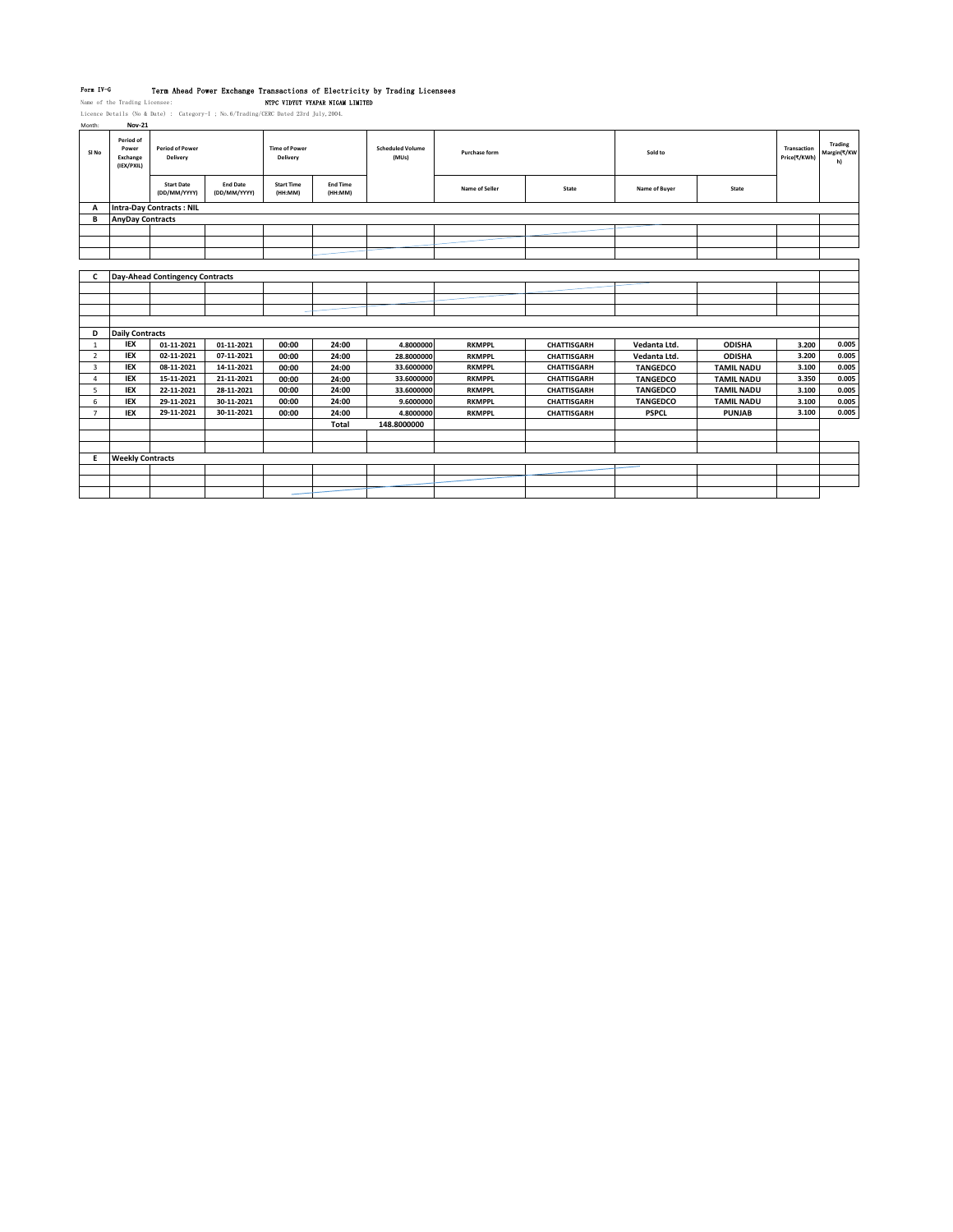| Form IV-H          | Renewable Energy Certificates (REC) Trading on Power Exchange by Trading Licensees   |                                                                           |                              |                  |                                            |                                  |
|--------------------|--------------------------------------------------------------------------------------|---------------------------------------------------------------------------|------------------------------|------------------|--------------------------------------------|----------------------------------|
|                    | Name of the Tradin NTPC VIDYUT VYAPAR NIGAM LIMITED                                  |                                                                           |                              |                  |                                            |                                  |
|                    | Licence Details (No & Date) : Category-I ; No. 6/Trading/CERC Dated 23rd July, 2004. |                                                                           |                              |                  |                                            |                                  |
| Date of Trading:   | <b>Nov-21</b>                                                                        |                                                                           |                              |                  |                                            |                                  |
| Sr. No.            | <b>Name of REC Client</b>                                                            | <b>Client Type</b><br>(Renewable)<br>generator/<br>Obligated<br>Entities) | Name of<br>Power<br>Exchange | Volume<br>(RECs) | <b>Market Clearing</b><br>Price<br>(₹/REC) | <b>Trading Margin</b><br>(₹/KWh) |
| INON SOLAR REC NIL |                                                                                      |                                                                           |                              |                  |                                            |                                  |
|                    |                                                                                      |                                                                           |                              |                  |                                            |                                  |
|                    |                                                                                      |                                                                           |                              |                  |                                            |                                  |
|                    |                                                                                      |                                                                           |                              |                  |                                            |                                  |
|                    |                                                                                      |                                                                           | <b>TOTAL</b>                 |                  |                                            |                                  |
| <b>SOLAR REC</b>   |                                                                                      |                                                                           |                              |                  |                                            |                                  |
|                    |                                                                                      |                                                                           |                              |                  |                                            |                                  |
| 1                  | <b>HPCL</b>                                                                          | Obligated                                                                 | <b>IEX</b>                   | 4300             | 2000                                       | 0.00396                          |
|                    |                                                                                      |                                                                           |                              |                  |                                            |                                  |
|                    |                                                                                      |                                                                           | <b>TOTAL</b>                 | 4300             |                                            |                                  |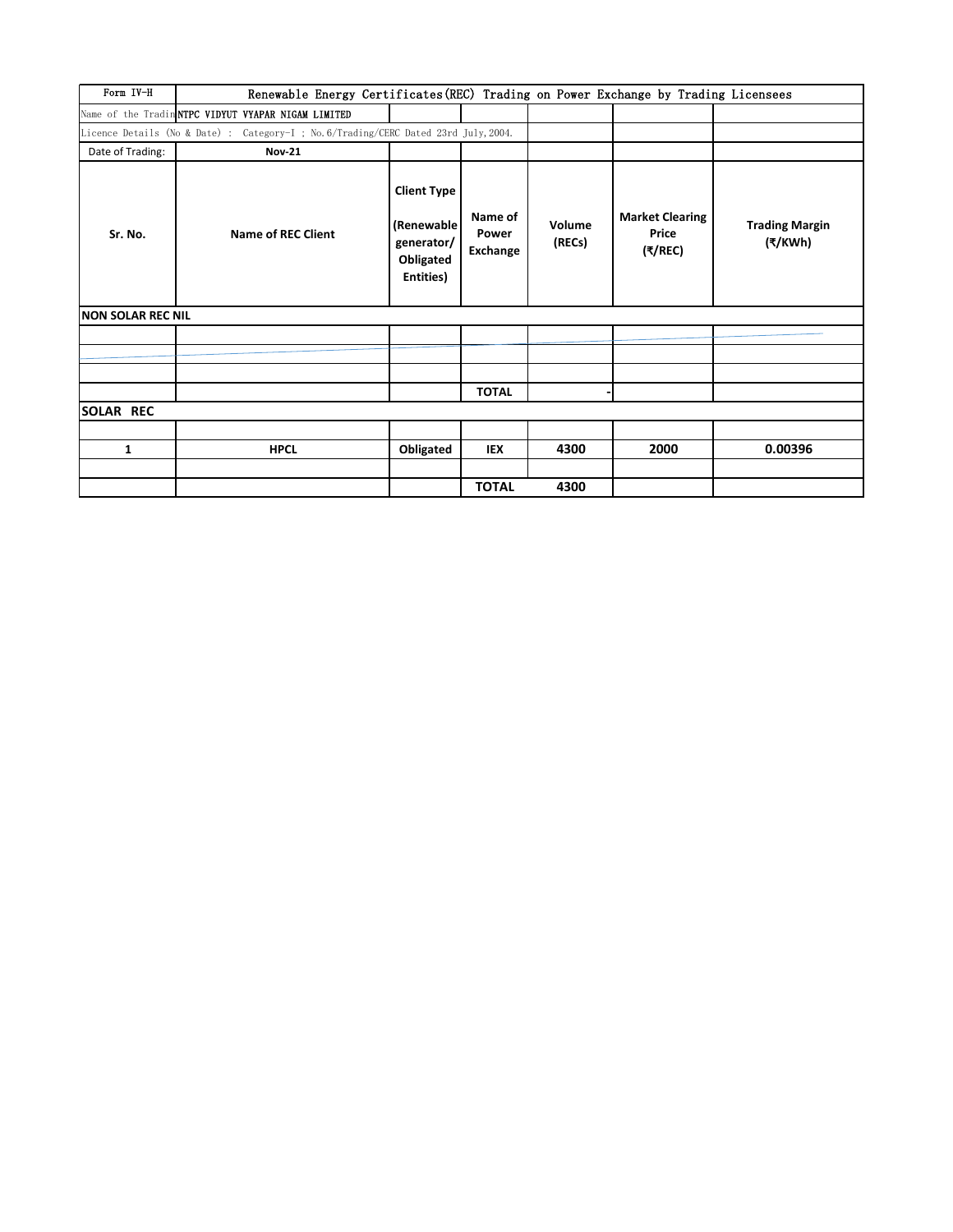## **Form IV K**

**Electricity transacted by Trading Licensees in Real Time Market on Power Exchanges**

|                | Name of the Trading Licensee: | INTPC VIDYUT VYAPAR NIGAM LIMITED         |                                                                                     |                   |                                             |              |         |
|----------------|-------------------------------|-------------------------------------------|-------------------------------------------------------------------------------------|-------------------|---------------------------------------------|--------------|---------|
|                |                               |                                           | Licence Details (No & Date) : Category-I ; No.6/Trading/CERC Dated 23rd July, 2004. |                   |                                             |              |         |
| Month:         |                               | <b>Nov-21</b>                             |                                                                                     |                   |                                             |              |         |
| SI No.         | <b>Date of Delivery</b>       | <b>Scheduled</b><br><b>Quantum in Mus</b> | Name of Seller/Name of<br>Exchange                                                  | <b>State</b>      | Name of<br><b>Buyer/Name</b><br>of Exchange | <b>State</b> | Remarks |
| 1              | 01-11-2021                    | 0.00025 AGTPP                             |                                                                                     | Tripura           | IEX                                         |              | 0.0099  |
| $\overline{2}$ | 01-11-2021                    |                                           | 3.19975 KAMENG HEP                                                                  | ARUNACHAL PRADESH | <b>IEX</b>                                  |              | 0.0099  |
| 3              | 01-11-2021                    | 0.1699525 RGPPL                           |                                                                                     | Maharashtra       | IEX                                         |              | 0.0105  |
| 4              | 01-11-2021                    |                                           | 0.90185 RKMPPL                                                                      | Chhattisgarh      | IEX                                         |              | 0.005   |
| 5              | 01-11-2021                    |                                           | 0.17742 RSTPS-I & II                                                                | Andhra Pradesh    | IEX                                         |              | 0.04    |
| 6              | 01-11-2021                    |                                           | 0.08563 RSTPS-III                                                                   | Andhra Pradesh    | <b>IEX</b>                                  |              | 0.04    |
| $\overline{7}$ | 01-11-2021                    | 1.13625 TSECL                             |                                                                                     | Tripura           | IEX                                         |              | 0.0073  |
| 8              | 01-11-2021                    | 0.167725 TSTPS-II                         |                                                                                     | Odisha            | IEX                                         |              | 0.04    |
| 9              | 02-11-2021                    |                                           | 0.02 AGTPP                                                                          | Tripura           | IEX                                         |              | 0.0099  |
| 10             | 02-11-2021                    | 0.07773 BGTPP                             |                                                                                     | Assam             | <b>IEX</b>                                  |              | 0.04    |
| 11             | 02-11-2021                    |                                           | 3.156 KAMENG HEP                                                                    | ARUNACHAL PRADESH | IEX                                         |              | 0.0099  |
| 12             | 02-11-2021                    | 0.446455 Kudgi                            |                                                                                     | Karnataka         | IEX                                         |              | 0.04    |
| 13             | 02-11-2021                    | 0.6249275 RKMPPL                          |                                                                                     | Chhattisgarh      | IEX                                         |              | 0.005   |
| 14             | 02-11-2021                    |                                           | 0.4524675 RSTPS-I & II                                                              | Andhra Pradesh    | IEX                                         |              | 0.04    |
| 15             | 02-11-2021                    |                                           | 0.1452 RSTPS-III                                                                    | Andhra Pradesh    | IEX                                         |              | 0.04    |
| 16             | 02-11-2021                    |                                           | 0.13678 SmSTPS-II                                                                   | Andhra Pradesh    | IEX                                         |              | 0.04    |
| 17             | 02-11-2021                    | 1.26125 TSECL                             |                                                                                     | Tripura           | IEX                                         |              | 0.0073  |
| 18             | 02-11-2021                    | 0.1649075 TSTPS-II                        |                                                                                     | Odisha            | IEX                                         |              | 0.04    |
| 19             | 03-11-2021                    | 0.00375 AGTPP                             |                                                                                     | Tripura           | IEX                                         |              | 0.0099  |
| 20             | 03-11-2021                    |                                           | 3.054835 KAMENG HEP                                                                 | ARUNACHAL PRADESH | IEX                                         |              | 0.0099  |
| 21             | 03-11-2021                    | 0.0193125 RGPPL                           |                                                                                     | Maharashtra       | IEX                                         |              | 0.0105  |
| 22             | 03-11-2021                    |                                           | 0.8152 RKMPPL                                                                       | Chhattisgarh      | <b>IEX</b>                                  |              | 0.005   |
| 23             | 03-11-2021                    |                                           | 0.12752 RSTPS-I & II                                                                | Andhra Pradesh    | IEX                                         |              | 0.04    |
| 24             | 03-11-2021                    | 0.073065 RSTPS-III                        |                                                                                     | Andhra Pradesh    | IEX                                         |              | 0.04    |
| 25             | 03-11-2021                    |                                           | 0.015725 SmSTPS-II                                                                  | Andhra Pradesh    | IEX                                         |              | 0.04    |
| 26             | 03-11-2021                    | 0.7188375 TSECL                           |                                                                                     | Tripura           | IEX                                         |              | 0.0073  |
| 27             | 03-11-2021                    | 0.083025 TSTPS-II                         |                                                                                     | Odisha            | IEX                                         |              | 0.04    |
| 28             | 04-11-2021                    | 0.01975 AGTPP                             |                                                                                     | Tripura           | IEX                                         |              | 0.0099  |
| 29             | 04-11-2021                    | 0.036125 BGTPP                            |                                                                                     | Assam             | IEX                                         |              | 0.04    |
| 30             | 04-11-2021                    |                                           | 3.17025 KAMENG HEP                                                                  | ARUNACHAL PRADESH | IEX                                         |              | 0.0099  |
| 31             | 04-11-2021                    | 0.0919325 RGPPL                           |                                                                                     | Maharashtra       | IEX                                         |              | 0.0105  |
| 32             | 04-11-2021                    | 0.3063575 RKMPPL                          |                                                                                     | Chhattisgarh      | IEX                                         |              | 0.005   |
| 33             | 04-11-2021                    |                                           | 0.22785 RSTPS-I & II                                                                | Andhra Pradesh    | IEX                                         |              | 0.04    |
| 34             | 04-11-2021                    |                                           | 0.081675 RSTPS-III                                                                  | Andhra Pradesh    | IEX                                         |              | 0.04    |
| 35             | 04-11-2021                    |                                           | 0.015725 SmSTPS-II                                                                  | Andhra Pradesh    | IEX                                         |              | 0.04    |
| 36             | 04-11-2021                    | 1.1167525 TSECL                           |                                                                                     | Tripura           | IEX                                         |              | 0.0073  |
| 37             | 04-11-2021                    | 0.3345975 TSTPS-II                        |                                                                                     | Odisha            | IEX                                         |              | 0.04    |
| 38             | 05-11-2021                    | 0.038685 AGBPP                            |                                                                                     | ASSAM             | IEX                                         |              | 0.0099  |
| 39             | 05-11-2021                    |                                           | 0.0845 AGTPP                                                                        | Tripura           | <b>IEX</b>                                  |              | 0.0099  |
| 40             | 05-11-2021                    |                                           | 2.8593 KAMENG HEP                                                                   | ARUNACHAL PRADESH | IEX                                         |              | 0.0099  |
| 41             | 05-11-2021                    | 0.194375 RKMPPL                           |                                                                                     | Chhattisgarh      | IEX                                         |              | 0.005   |
| 42             | 05-11-2021                    |                                           | 0.06405 RSTPS-I & II                                                                | Andhra Pradesh    | IEX                                         |              | 0.04    |
| 43             | 05-11-2021                    |                                           | 0.01785 RSTPS-III                                                                   | Andhra Pradesh    | IEX                                         |              | 0.04    |
| 44             | 05-11-2021                    | 1.154535 TSECL                            |                                                                                     | Tripura           | IEX                                         |              | 0.0073  |
| 45             | 05-11-2021                    |                                           | 0.38834 TSTPS-II                                                                    | Odisha            | IEX                                         |              | 0.04    |
| 46             | 06-11-2021                    | 0.03125 AGTPP                             |                                                                                     | Tripura           | IEX                                         |              | 0.0099  |
| 47             | 06-11-2021                    | 0.11169 BGTPP                             |                                                                                     | Assam             | IEX                                         |              | 0.04    |
| 48             | 06-11-2021                    |                                           | 0.244355 GADARWAR                                                                   | Madhya Pradesh    | IEX                                         |              | 0.04    |
| 49             | 06-11-2021                    |                                           | 3.1103 KAMENG HEP                                                                   | ARUNACHAL PRADESH | IEX                                         |              | 0.0099  |
| 50             | 06-11-2021                    |                                           | 0.110875 KHARGONE                                                                   | Madhya Pradesh    | IEX                                         |              | 0.04    |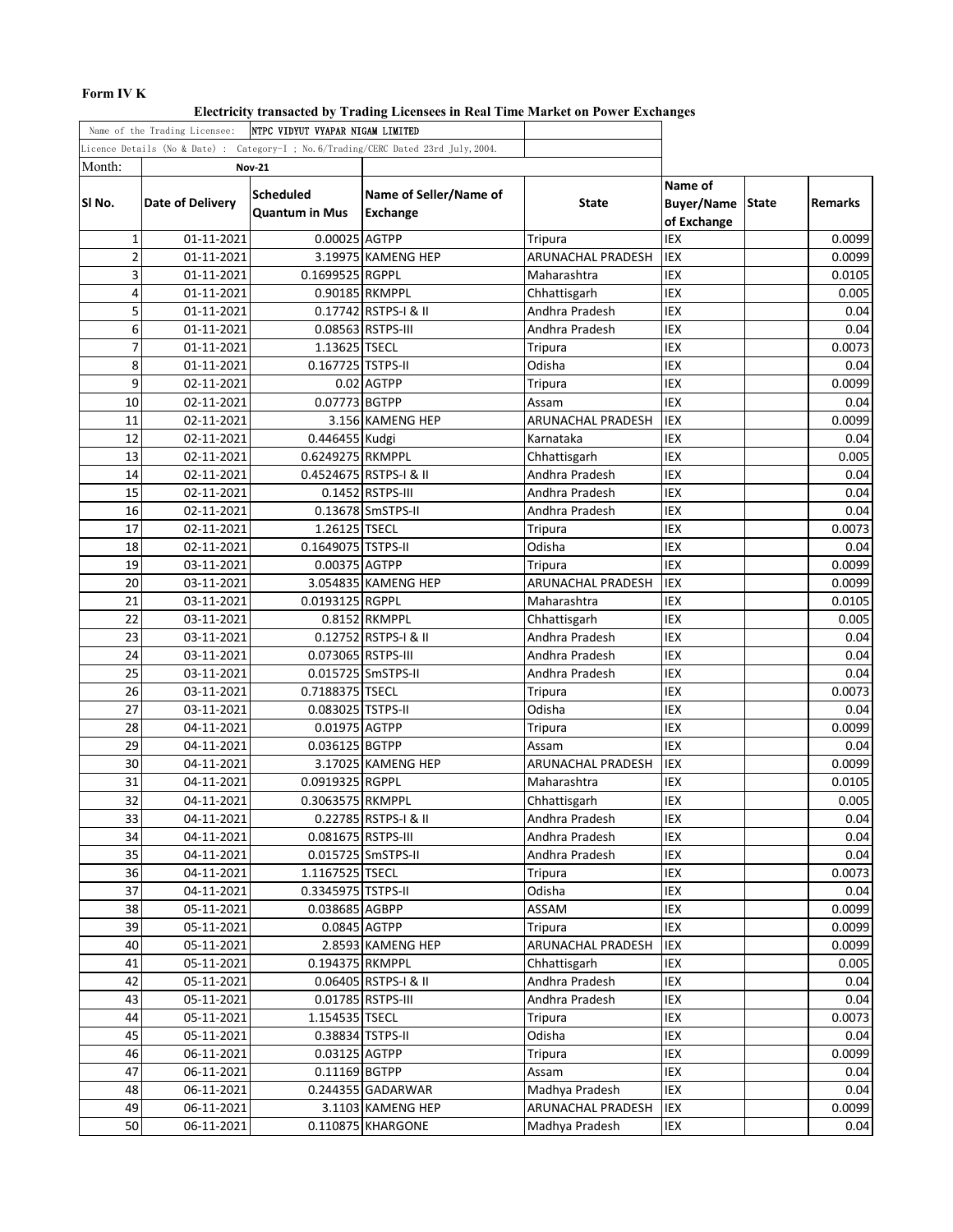| 51         | 06-11-2021               | 0.084375 Kudgi      |                                          | Karnataka                           | IEX          |     | 0.04                                                                                                                                                                                |
|------------|--------------------------|---------------------|------------------------------------------|-------------------------------------|--------------|-----|-------------------------------------------------------------------------------------------------------------------------------------------------------------------------------------|
| 52         | 06-11-2021               | 0.7986725 RKMPPL    |                                          | Chhattisgarh                        | IEX          |     | 0.005                                                                                                                                                                               |
| 53         | 06-11-2021               |                     | 0.252675 RSTPS-I & II                    | Andhra Pradesh                      | IEX          |     | 0.04                                                                                                                                                                                |
| 54         | 06-11-2021               | 0.0951575 RSTPS-III |                                          | Andhra Pradesh                      | IEX          |     | 0.04                                                                                                                                                                                |
| 55         | 06-11-2021               | 1.063205 TSECL      |                                          | <b>Tripura</b>                      | IEX          |     | 0.0073                                                                                                                                                                              |
| 56         | 06-11-2021               | 0.41493 TSTPS-II    |                                          | Odisha                              | IEX          |     | 0.04                                                                                                                                                                                |
| 57         | 07-11-2021               | $0.0915$ $AGTPP$    |                                          | Tripura                             | IEX          |     | 0.0099                                                                                                                                                                              |
| 58         | 07-11-2021               | 0.03205 BGTPP       |                                          | Assam                               | IEX          |     | 0.04                                                                                                                                                                                |
| 59         | 07-11-2021               |                     | $0.118255$ GADARWAR                      | Madhya Pradesh                      | IEX          |     | 0.04                                                                                                                                                                                |
| 60         | 07-11-2021               |                     | 3.17175 KAMENG HEP                       | ARUNACHAL PRADESH                   | IEX          |     | 0.0099                                                                                                                                                                              |
| 61         | 07-11-2021               |                     | 0.160425 KHARGONE                        | Madhya Pradesh                      | IEX          |     | 0.04                                                                                                                                                                                |
| 62         | 07-11-2021               | 0.5671775 RKMPPL    |                                          | Chhattisgarh                        | IEX          |     | 0.005                                                                                                                                                                               |
| 63         | 07-11-2021               |                     | 0.2323725 RSTPS-I & II                   | Andhra Pradesh                      | IEX          |     | 0.04                                                                                                                                                                                |
| 64         | 07-11-2021               | 0.1192525 RSTPS-III |                                          | Andhra Pradesh                      | IEX          |     | 0.04                                                                                                                                                                                |
| 65         | 07-11-2021               |                     | 1.015 TSECL                              | Tripura                             | IEX          |     | 0.0073                                                                                                                                                                              |
| 66         | 08-11-2021               | 0.1788525 AGBPP     |                                          | ASSAM                               | IEX          |     | 0.0099                                                                                                                                                                              |
| 67         | 08-11-2021               |                     | 0.034 AGTPP                              | Tripura                             | IEX          |     | 0.0099                                                                                                                                                                              |
| 68         | 08-11-2021               | 0.7263875 BGTPP     |                                          | Assam                               | IEX          |     | 0.04                                                                                                                                                                                |
| 69         | 08-11-2021               |                     | 0.80813 GADARWAR                         | Madhya Pradesh                      | IEX          |     | 0.04                                                                                                                                                                                |
| 70         | 08-11-2021               |                     | 3.14025 KAMENG HEP                       | ARUNACHAL PRADESH                   | IEX          |     | 0.0099                                                                                                                                                                              |
| 71         | 08-11-2021               |                     | 0.516435 KHARGONE                        | Madhya Pradesh                      | IEX          |     | 0.04                                                                                                                                                                                |
| 72         | 08-11-2021               | 0.0079 RGPPL        |                                          | Maharashtra                         | IEX          |     | 0.0105                                                                                                                                                                              |
| 73         | 08-11-2021               | 0.0105 RGPPL        |                                          | Maharashtra                         | IEX          |     | 0.0105                                                                                                                                                                              |
| 74         | 08-11-2021               | 0.2872725 RKMPPL    |                                          | Chhattisgarh                        | IEX          |     | 0.005                                                                                                                                                                               |
| 75         | 08-11-2021               |                     | 1.324455 RSTPS-I & II                    | Andhra Pradesh                      | IEX          |     | 0.04                                                                                                                                                                                |
| 76         | 08-11-2021               | 0.6036975 RSTPS-III |                                          | Andhra Pradesh                      | IEX          |     | 0.04                                                                                                                                                                                |
| 77         | 08-11-2021               | 1.15475 TSECL       |                                          | Tripura                             | IEX          |     | 0.0073                                                                                                                                                                              |
| 78         | 09-11-2021               | 0.682125 BGTPP      |                                          | Assam                               | IEX          |     | 0.04                                                                                                                                                                                |
| 79         | 09-11-2021               |                     | 0.52041 GADARWAR                         | Madhya Pradesh                      | IEX          |     | 0.04                                                                                                                                                                                |
|            |                          |                     |                                          |                                     |              |     |                                                                                                                                                                                     |
| 80         | 09-11-2021               | 0.055 IEX           |                                          |                                     | Govt. of Goa | Goa |                                                                                                                                                                                     |
| 81         | 09-11-2021               |                     | 3.16 KAMENG HEP                          | ARUNACHAL PRADESH                   | IEX          |     |                                                                                                                                                                                     |
| 82         | 09-11-2021               |                     | 0.721025 KHARGONE                        | Madhya Pradesh                      | IEX          |     |                                                                                                                                                                                     |
| 83         | 09-11-2021               | 1.8372225 RKMPPL    |                                          | Chhattisgarh                        | IEX          |     |                                                                                                                                                                                     |
| 84         | 09-11-2021               |                     | 0.747705 RSTPS-I & II                    | Andhra Pradesh                      | IEX          |     |                                                                                                                                                                                     |
| 85         | 09-11-2021               | 0.267075 RSTPS-III  |                                          | Andhra Pradesh                      | IEX          |     |                                                                                                                                                                                     |
| 86         | 09-11-2021               | 0.005625 Solapur    |                                          | Maharashtra                         | IEX          |     |                                                                                                                                                                                     |
| 87         | 09-11-2021               | 1.43875 TSECL       |                                          | Tripura                             | IEX          |     |                                                                                                                                                                                     |
| 88         | 10-11-2021               | 0.5749775 Barh-II   |                                          | Bihar                               | IEX          |     |                                                                                                                                                                                     |
| 89         | 10-11-2021               | 0.4372025 BGTPP     |                                          | Assam                               | IEX          |     |                                                                                                                                                                                     |
| 90         | 10-11-2021               |                     | 0.1754775 GADARWAR                       | Madhya Pradesh                      | IEX          |     |                                                                                                                                                                                     |
| 91         | 10-11-2021               |                     | 3.14875 KAMENG HEP                       | ARUNACHAL PRADESH                   | IEX          |     |                                                                                                                                                                                     |
| 92         | 10-11-2021               |                     | 0.13775 KHARGONE                         | Madhya Pradesh                      | IEX          |     |                                                                                                                                                                                     |
| 93         | 10-11-2021               | 1.3516575 RKMPPL    |                                          | Chhattisgarh                        | IEX          |     |                                                                                                                                                                                     |
| 94         | 10-11-2021               |                     | 0.4940275 RSTPS-I & II                   | Andhra Pradesh                      | IEX          |     |                                                                                                                                                                                     |
| 95         | 10-11-2021               | 0.199525 RSTPS-III  |                                          | Andhra Pradesh                      | IEX          |     |                                                                                                                                                                                     |
| 96         | 10-11-2021               | 1.71125 TSECL       |                                          | Tripura                             | IEX          |     |                                                                                                                                                                                     |
| 97         | 11-11-2021               |                     | 0.0015 AGTPP                             | Tripura                             | IEX          |     |                                                                                                                                                                                     |
| 98         | 11-11-2021               | 0.0232 Barh-II      |                                          | Bihar                               | IEX          |     |                                                                                                                                                                                     |
| 99         | 11-11-2021               |                     | 0.0946 GADARWAR                          | Madhya Pradesh                      | IEX          |     |                                                                                                                                                                                     |
| 100        | 11-11-2021               |                     | 2.91435 KAMENG HEP                       | ARUNACHAL PRADESH                   | IEX          |     | 0.025<br>0.0099<br>0.04<br>0.005<br>0.04<br>0.04<br>0.04<br>0.0073<br>0.04<br>0.04<br>0.04<br>0.0099<br>0.04<br>0.005<br>0.04<br>0.04<br>0.0073<br>0.0099<br>0.04<br>0.04<br>0.0099 |
| 101        | 11-11-2021               |                     | 0.0014875 KHARGONE                       | Madhya Pradesh                      | IEX          |     | 0.04                                                                                                                                                                                |
| 102        | 11-11-2021               | 1.058185 RKMPPL     |                                          | Chhattisgarh                        | IEX          |     |                                                                                                                                                                                     |
| 103        | 11-11-2021               |                     | 0.0239625 RSTPS-I & II                   | Andhra Pradesh                      | IEX          |     |                                                                                                                                                                                     |
| 104        | 11-11-2021               | 0.0254775 RSTPS-III |                                          | Andhra Pradesh                      | IEX          |     | 0.005<br>0.04<br>0.04                                                                                                                                                               |
| 105        | 11-11-2021               | 1.16375 TSECL       |                                          | Tripura                             | IEX          |     | 0.0073                                                                                                                                                                              |
| 106        | 12-11-2021               | 0.1023 BGTPP        |                                          | Assam                               | IEX          |     | 0.04                                                                                                                                                                                |
| 107<br>108 | 12-11-2021<br>12-11-2021 |                     | 0.022925 GADARWAR<br>2.887875 KAMENG HEP | Madhya Pradesh<br>ARUNACHAL PRADESH | IEX<br>IEX   |     | 0.04<br>0.0099                                                                                                                                                                      |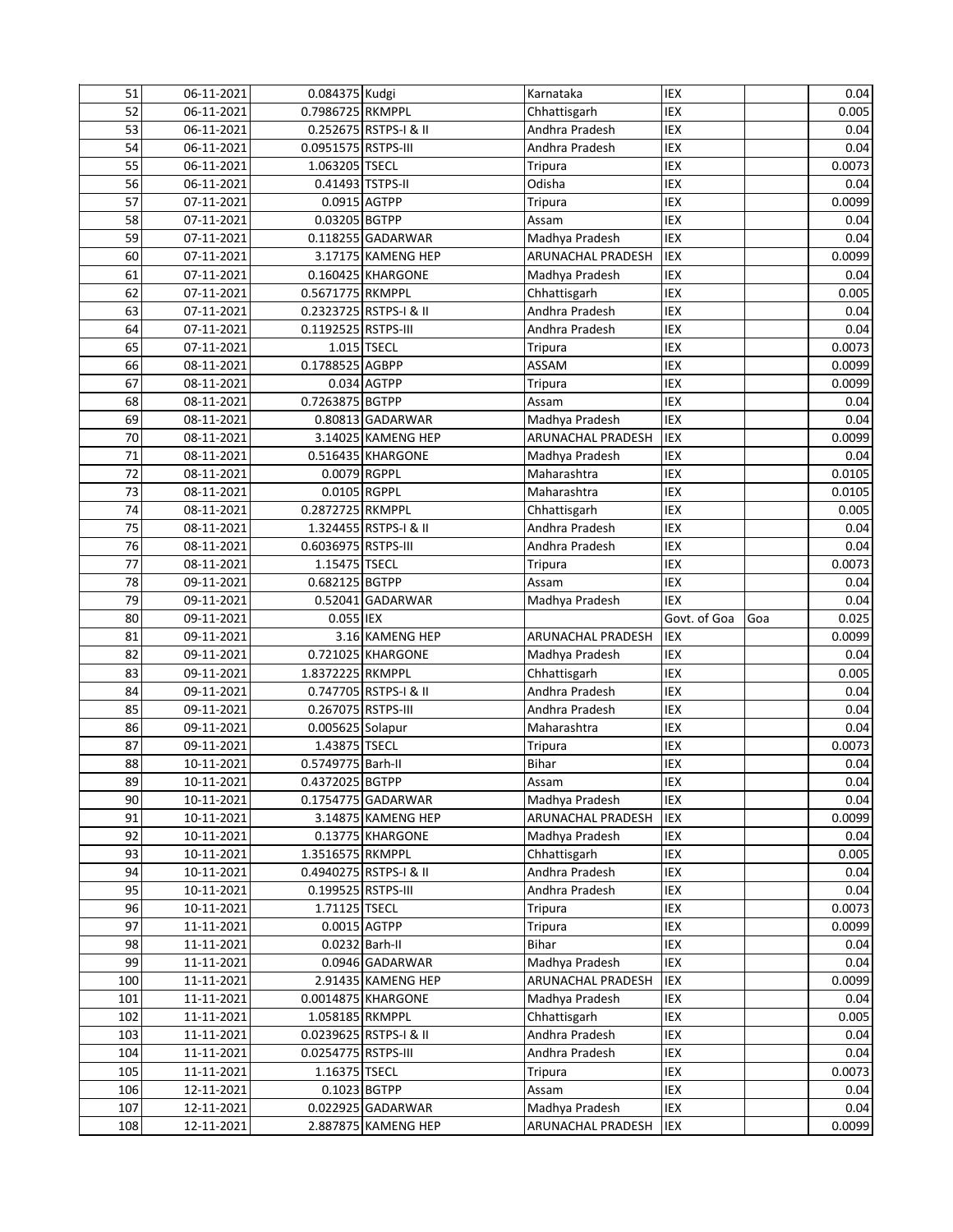| 109        | 12-11-2021               |                                  | 1.52433 RKMPPL         | Chhattisgarh             | IEX          |     | 0.005        |
|------------|--------------------------|----------------------------------|------------------------|--------------------------|--------------|-----|--------------|
| 110        | 12-11-2021               |                                  | 0.171215 RSTPS-I & II  | Andhra Pradesh           | IEX          |     | 0.04         |
| 111        | 12-11-2021               | 0.2300175 RSTPS-III              |                        | Andhra Pradesh           | IEX          |     | 0.04         |
| 112        | 12-11-2021               | 0.00205 Solapur                  |                        | Maharashtra              | IEX          |     | 0.04         |
| 113        | 12-11-2021               | 0.5404725 TSECL                  |                        | Tripura                  | IEX          |     | 0.0073       |
| 114        | 13-11-2021               | 0.03675 AGTPP                    |                        | <b>Tripura</b>           | IEX          |     | 0.0099       |
| 115        | 13-11-2021               | 0.15345 BGTPP                    |                        | Assam                    | IEX          |     | 0.04         |
| 116        | 13-11-2021               |                                  | 0.164265 GADARWAR      | Madhya Pradesh           | IEX          |     | 0.04         |
| 117        | 13-11-2021               |                                  | 2.58075 KAMENG HEP     | ARUNACHAL PRADESH        | <b>IEX</b>   |     | 0.0099       |
| 118        | 13-11-2021               |                                  | 0.0752925 KHARGONE     | Madhya Pradesh           | IEX          |     | 0.04         |
| 119        | 13-11-2021               | 1.476835 RKMPPL                  |                        | Chhattisgarh             | IEX          |     | 0.005        |
| 120        | 13-11-2021               |                                  | 0.2015725 RSTPS-I & II | Andhra Pradesh           | IEX          |     | 0.04         |
| 121        | 13-11-2021               |                                  | 0.3871 RSTPS-III       | Andhra Pradesh           | IEX          |     | 0.04         |
| 122        | 13-11-2021               |                                  | 0.0107 Solapur         | Maharashtra              | IEX          |     | 0.04         |
| 123        | 13-11-2021               | 1.54125 TSECL                    |                        | Tripura                  | IEX          |     | 0.0073       |
| 124        | 14-11-2021               |                                  | 0.009 AGTPP            | Tripura                  | IEX          |     | 0.0099       |
| 125        | 14-11-2021               | 0.4496875 Barh-I                 |                        | Bihar                    | IEX          |     | 0.04         |
| 126        | 14-11-2021               |                                  | 0.2497175 GADARWAR     | Madhya Pradesh           | IEX          |     | 0.04         |
| 127        | 14-11-2021               |                                  | 2.8673 KAMENG HEP      | ARUNACHAL PRADESH        | IEX          |     | 0.0099       |
| 128        | 14-11-2021               |                                  | 1.30201 RKMPPL         | Chhattisgarh             | IEX          |     | 0.005        |
| 129        | 14-11-2021               |                                  | 0.0627675 RSTPS-I & II | Andhra Pradesh           | IEX          |     | 0.04         |
| 130        | 14-11-2021               | 0.1334725 RSTPS-III              |                        | Andhra Pradesh           | IEX          |     | 0.04         |
| 131        | 14-11-2021               | 2.21375 TSECL                    |                        | Tripura                  | IEX          |     | 0.0073       |
| 132        | 15-11-2021               | 0.04125 AGBPP                    |                        | ASSAM                    | IEX          |     | 0.0099       |
| 133        | 15-11-2021               |                                  | 0.005 AGTPP            | Tripura                  | IEX          |     | 0.0099       |
| 134        | 15-11-2021               | 0.7222125 Barh-I                 |                        | Bihar                    | IEX          |     | 0.04         |
| 135        | 15-11-2021               | 0.48758 BGTPP                    |                        | Assam                    | IEX          |     | 0.04         |
| 136        | 15-11-2021               |                                  | 0.0096 GADARWAR        | Madhya Pradesh           | <b>IEX</b>   |     | 0.04         |
| 137        | 15-11-2021               | 0.015 IEX                        |                        |                          | Govt. of Goa | Goa | 0.015        |
| 138        | 15-11-2021               |                                  | 2.89735 KAMENG HEP     | <b>ARUNACHAL PRADESH</b> | IEX          |     | 0.0099       |
| 139        | 15-11-2021               |                                  | 0.0084 KHARGONE        | Madhya Pradesh           | IEX          |     | 0.04         |
| 140        | 15-11-2021               | 0.00175 RGPPL                    |                        | Maharashtra              | IEX          |     | 0.0105       |
| 141        | 15-11-2021               | 0.9128475 RKMPPL                 |                        | Chhattisgarh             | IEX          |     | 0.005        |
| 142        | 15-11-2021               |                                  | 0.896705 RSTPS-I & II  | Andhra Pradesh           | IEX          |     | 0.04         |
| 143        | 15-11-2021               |                                  | 0.4204 RSTPS-III       | Andhra Pradesh           | IEX          |     | 0.04         |
| 144        | 15-11-2021               |                                  | 0.0414 Solapur         | Maharashtra              | IEX          |     | 0.04         |
| 145        | 15-11-2021               |                                  | 2.235 TSECL            | Tripura                  | IEX          |     | 0.0073       |
| 146        | 16-11-2021               | 0.0982425 Barh-I                 |                        | Bihar                    | IEX          |     | 0.04         |
| 147        | 16-11-2021               | 0.199685 BGTPP                   |                        | Assam                    | IEX          |     | 0.04         |
| 148        | 16-11-2021               |                                  | 0.330395 GADARWAR      | Madhya Pradesh           | IEX          |     | 0.04         |
| 149        | 16-11-2021               |                                  | 2.894775 KAMENG HEP    | ARUNACHAL PRADESH        | IEX          |     | 0.0099       |
| 150        | 16-11-2021               |                                  | 0.254625 KHARGONE      | Madhya Pradesh           | IEX          |     | 0.04         |
| 151        | 16-11-2021               |                                  | 1.40188 RKMPPL         | Chhattisgarh             | IEX          |     | 0.005        |
| 152        | 16-11-2021               |                                  | 0.11866 RSTPS-I & II   | Andhra Pradesh           | IEX          |     | 0.04         |
| 153        | 16-11-2021               |                                  | 0.19215 RSTPS-III      | Andhra Pradesh           | IEX          |     | 0.04         |
| 154        | 16-11-2021               | 0.121625 Solapur                 |                        | Maharashtra              | IEX          |     | 0.04         |
| 155        | 16-11-2021               |                                  | 1.94 TSECL             | Tripura                  | IEX          |     | 0.0073       |
| 156        | 17-11-2021               | 0.00575 AGTPP<br>0.216175 Barh-I |                        | Tripura<br><b>Bihar</b>  | IEX          |     | 0.0099       |
| 157        | 17-11-2021               |                                  |                        |                          | IEX          |     | 0.04         |
| 158<br>159 | 17-11-2021               | 0.93794 BGTPP                    | 0.0601 GADARWAR        | Assam<br>Madhya Pradesh  | IEX<br>IEX   |     | 0.04<br>0.04 |
| 160        | 17-11-2021               |                                  | 2.9471 KAMENG HEP      | ARUNACHAL PRADESH        | IEX          |     | 0.0099       |
| 161        | 17-11-2021<br>17-11-2021 |                                  | 0.2273425 KHARGONE     | Madhya Pradesh           | IEX          |     | 0.04         |
| 162        | 17-11-2021               |                                  | 0.0237 RGPPL           | Maharashtra              | IEX          |     | 0.0105       |
| 163        | 17-11-2021               |                                  | 0.0105 RGPPL           | Maharashtra              | IEX          |     | 0.0105       |
| 164        | 17-11-2021               | 1.797555 RKMPPL                  |                        | Chhattisgarh             | IEX          |     | 0.005        |
| 165        | 17-11-2021               |                                  | 0.654715 RSTPS-I & II  | Andhra Pradesh           | IEX          |     | 0.04         |
| 166        | 17-11-2021               |                                  | 0.28505 RSTPS-III      | Andhra Pradesh           | IEX          |     | 0.04         |
|            |                          |                                  |                        |                          |              |     |              |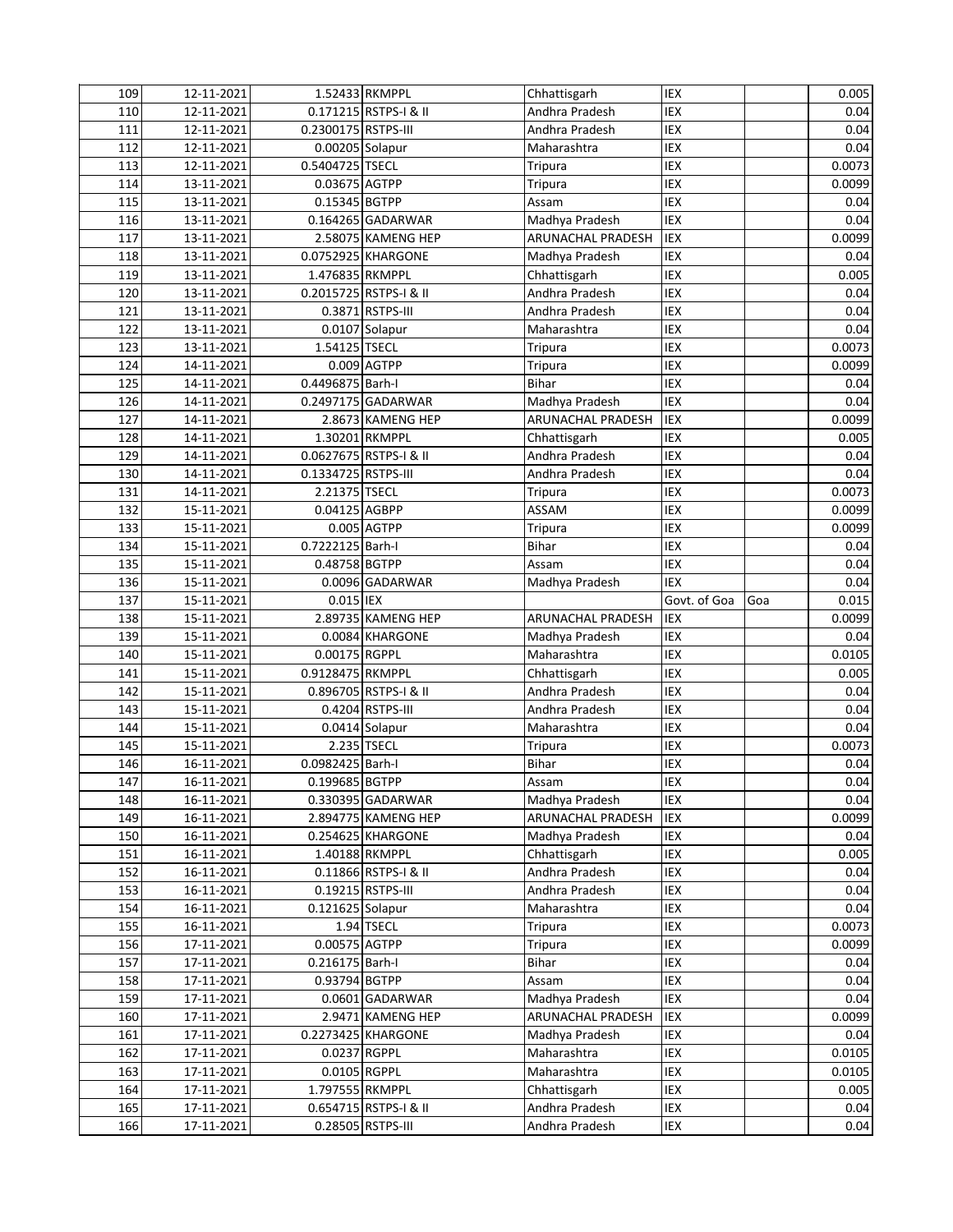| 167 | 17-11-2021 | 0.355975 Solapur    |                        | Maharashtra           | IEX        |     | 0.04   |
|-----|------------|---------------------|------------------------|-----------------------|------------|-----|--------|
| 168 | 17-11-2021 |                     | 2.05 TSECL             | Tripura               | IEX        |     | 0.0073 |
| 169 | 18-11-2021 | 0.15815 Barh-I      |                        | Bihar                 | IEX        |     | 0.04   |
| 170 | 18-11-2021 | 0.66495 BGTPP       |                        | Assam                 | IEX        |     | 0.04   |
| 171 | 18-11-2021 |                     | 0.6277525 GADARWAR     | Madhya Pradesh        | IEX        |     | 0.04   |
| 172 | 18-11-2021 |                     | 2.978075 KAMENG HEP    | ARUNACHAL PRADESH     | <b>IEX</b> |     | 0.0099 |
| 173 | 18-11-2021 |                     | 1.00636 KHARGONE       | Madhya Pradesh        | IEX        |     | 0.04   |
| 174 | 18-11-2021 | 1.0318825 RKMPPL    |                        | Chhattisgarh          | IEX        |     | 0.005  |
| 175 | 18-11-2021 |                     | 0.2039525 RSTPS-I & II | Andhra Pradesh        | <b>IEX</b> |     | 0.04   |
| 176 | 18-11-2021 |                     | 0.0468 RSTPS-III       | Andhra Pradesh        | IEX        |     | 0.04   |
| 177 | 18-11-2021 | 0.065575 Solapur    |                        | Maharashtra           | IEX        |     | 0.04   |
| 178 | 18-11-2021 | 1.82075 TSECL       |                        | Tripura               | IEX        |     | 0.0073 |
| 179 | 19-11-2021 | 0.01375 AGTPP       |                        | Tripura               | IEX        |     | 0.0099 |
| 180 | 19-11-2021 | 0.158425 Barh-I     |                        | Bihar                 | IEX        |     | 0.04   |
| 181 | 19-11-2021 | 0.1832025 BGTPP     |                        | Assam                 | IEX        |     | 0.04   |
| 182 | 19-11-2021 |                     | 0.38312 GADARWAR       | Madhya Pradesh        | IEX        |     | 0.04   |
| 183 | 19-11-2021 |                     | 2.785325 KAMENG HEP    | ARUNACHAL PRADESH     | IEX        |     | 0.0099 |
| 184 | 19-11-2021 |                     | 0.16412 KHARGONE       | Madhya Pradesh        | IEX        |     | 0.04   |
| 185 | 19-11-2021 | 0.002675 RGPPL      |                        | Maharashtra           | IEX        |     | 0.0105 |
| 186 | 19-11-2021 | 0.00175 RGPPL       |                        | Maharashtra           | IEX        |     | 0.0105 |
| 187 | 19-11-2021 | 1.1512625 RKMPPL    |                        | Chhattisgarh          | IEX        |     | 0.005  |
| 188 | 19-11-2021 |                     | 1.7449475 RSTPS-I & II | Andhra Pradesh        | IEX        |     | 0.04   |
| 189 | 19-11-2021 | 0.405025 RSTPS-III  |                        | Andhra Pradesh        | IEX        |     | 0.04   |
| 190 | 19-11-2021 | 0.02075 Solapur     |                        | Maharashtra           | IEX        |     | 0.04   |
| 191 | 19-11-2021 | 1.97375 TSECL       |                        | Tripura               | IEX        |     | 0.0073 |
| 192 | 20-11-2021 | 0.174215 Barh-I     |                        | Bihar                 | IEX        |     | 0.04   |
| 193 | 20-11-2021 | 0.2046 BGTPP        |                        | Assam                 | IEX        |     | 0.04   |
| 194 | 20-11-2021 |                     | 0.0707 GADARWAR        | Madhya Pradesh        | IEX        |     | 0.04   |
| 195 | 20-11-2021 |                     | 2.756325 KAMENG HEP    | ARUNACHAL PRADESH     | IEX        |     | 0.0099 |
| 196 | 20-11-2021 |                     | 0.5443925 KHARGONE     | Madhya Pradesh        | IEX        |     | 0.04   |
| 197 | 20-11-2021 |                     | 0.83578 RKMPPL         | Chhattisgarh          | IEX        |     | 0.005  |
| 198 | 20-11-2021 |                     | 1.0991775 RSTPS-I & II | Andhra Pradesh        | IEX        |     | 0.04   |
| 199 | 20-11-2021 | 0.4446375 RSTPS-III |                        | Andhra Pradesh        | IEX        |     | 0.04   |
| 200 | 20-11-2021 | 0.17467 Solapur     |                        | Maharashtra           | IEX        |     | 0.04   |
| 201 | 20-11-2021 | 1.9025 TSECL        |                        | <b>Tripura</b>        | IEX        |     | 0.0073 |
| 202 | 21-11-2021 |                     | 0.015 AGBPP            | ASSAM                 | IEX        |     | 0.0099 |
| 203 | 21-11-2021 | 0.01525 AGTPP       |                        | Tripura               | IEX        |     | 0.0099 |
| 204 | 21-11-2021 |                     | 0.08082 GADARWAR       | Madhya Pradesh        | <b>IEX</b> |     | 0.04   |
| 205 | 21-11-2021 |                     | 2.441875 KAMENG HEP    | ARUNACHAL PRADESH IEX |            |     | 0.0099 |
| 206 | 21-11-2021 | 0.720225 RKMPPL     |                        | Chhattisgarh          | <b>IEX</b> |     | 0.005  |
| 207 | 21-11-2021 |                     | 0.2405325 RSTPS-I & II | Andhra Pradesh        | IEX        |     | 0.04   |
| 208 | 21-11-2021 | 0.151625 RSTPS-III  |                        | Andhra Pradesh        | IEX        |     | 0.04   |
| 209 | 21-11-2021 | 2.09375 TSECL       |                        | Tripura               | IEX        |     | 0.0073 |
| 210 | 22-11-2021 |                     | 0.0075 AGTPP           | Tripura               | IEX        |     | 0.0099 |
| 211 | 22-11-2021 | 0.508065 BGTPP      |                        | Assam                 | <b>IEX</b> |     | 0.04   |
| 212 | 22-11-2021 |                     | 0.64242 GADARWAR       | Madhya Pradesh        | IEX        |     | 0.04   |
| 213 | 22-11-2021 |                     | 2.410875 KAMENG HEP    | ARUNACHAL PRADESH     | IEX        |     | 0.0099 |
| 214 | 22-11-2021 |                     | 1.048915 KHARGONE      | Madhya Pradesh        | <b>IEX</b> |     | 0.04   |
| 215 | 22-11-2021 |                     | 0.0035 RGPPL           | Maharashtra           | IEX        |     | 0.0105 |
| 216 | 22-11-2021 | 1.2076975 RKMPPL    |                        | Chhattisgarh          | IEX        |     | 0.005  |
| 217 | 22-11-2021 |                     | 0.4118175 RSTPS-I & II | Andhra Pradesh        | IEX        |     | 0.04   |
| 218 | 22-11-2021 |                     | 0.25888 RSTPS-III      | Andhra Pradesh        | IEX        |     | 0.04   |
| 219 | 22-11-2021 | 1.182875 Solapur    |                        | Maharashtra           | IEX        |     | 0.04   |
| 220 | 22-11-2021 | 1.87125 TSECL       |                        | Tripura               | IEX        |     | 0.0073 |
| 221 | 23-11-2021 | 0.010425 Barh-I     |                        | Bihar                 | IEX        |     | 0.04   |
| 222 | 23-11-2021 | 0.5986225 BGTPP     |                        | Assam                 | IEX        |     | 0.04   |
| 223 | 23-11-2021 |                     | 0.1108 GADARWAR        | Madhya Pradesh        | IEX        |     | 0.04   |
| 224 | 23-11-2021 | 0.055 IEX           |                        |                       | Goa-SR     | Goa | 0.015  |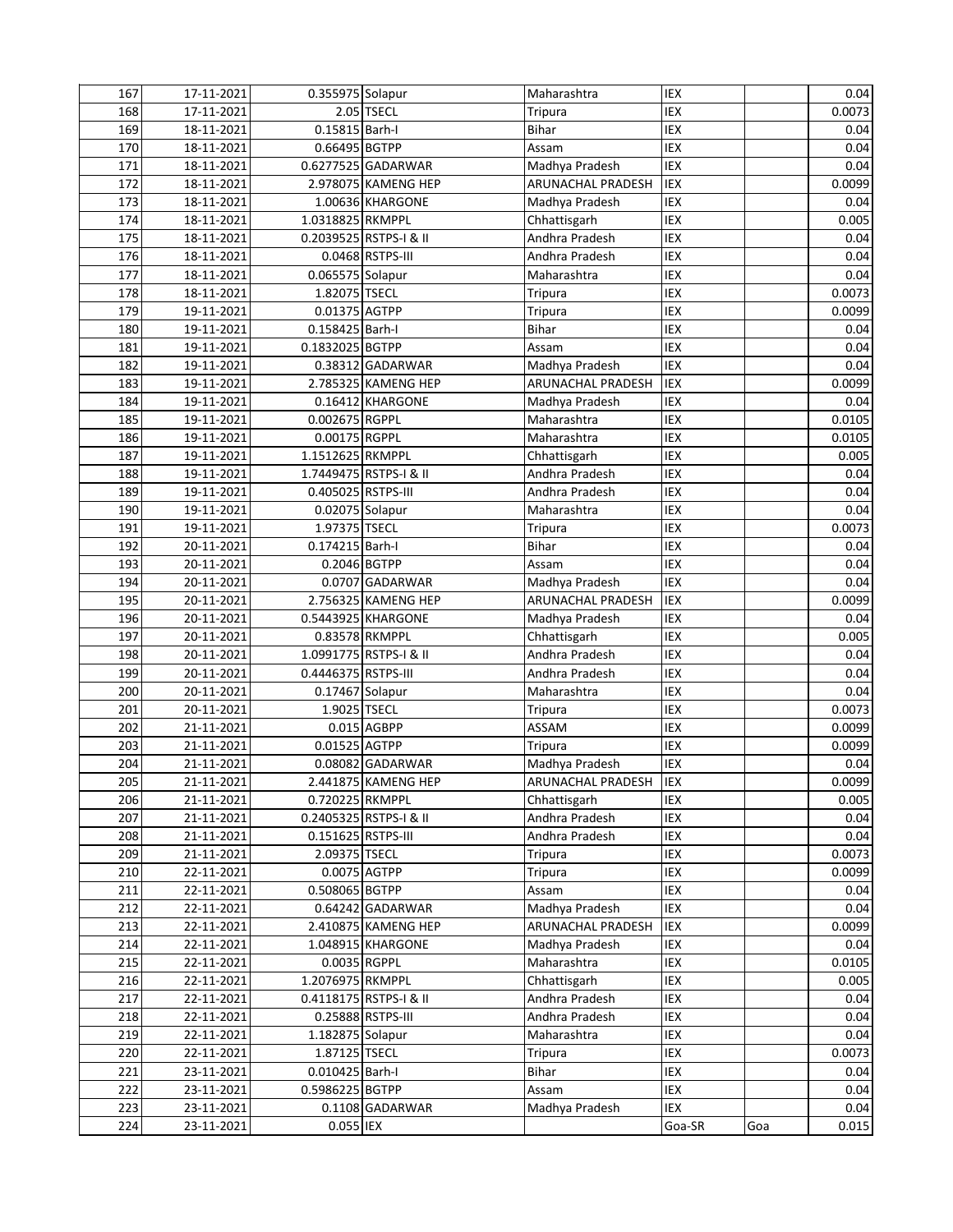| 225 | 23-11-2021 |                     | 2.4169 KAMENG HEP      | <b>ARUNACHAL PRADESH</b> | <b>IEX</b> |     | 0.0099 |
|-----|------------|---------------------|------------------------|--------------------------|------------|-----|--------|
| 226 | 23-11-2021 |                     | 0.3609725 KHARGONE     | Madhya Pradesh           | IEX        |     | 0.04   |
| 227 | 23-11-2021 | 0.0035 RGPPL        |                        | Maharashtra              | IEX        |     | 0.0105 |
| 228 | 23-11-2021 | 1.159365 RKMPPL     |                        | Chhattisgarh             | IEX        |     | 0.005  |
| 229 | 23-11-2021 |                     | 0.4768775 RSTPS-I & II | Andhra Pradesh           | IEX        |     | 0.04   |
| 230 | 23-11-2021 | 0.2514775 RSTPS-III |                        | Andhra Pradesh           | IEX        |     | 0.04   |
| 231 | 23-11-2021 | 0.22947 Solapur     |                        | Maharashtra              | IEX        |     | 0.04   |
| 232 | 23-11-2021 | 2.0525 TSECL        |                        | Tripura                  | IEX        |     | 0.0073 |
| 233 | 24-11-2021 |                     | 0.006 AGTPP            | Tripura                  | IEX        |     | 0.0099 |
| 234 | 24-11-2021 | 0.029775 Barh-I     |                        | Bihar                    | IEX        |     | 0.04   |
| 235 | 24-11-2021 | 0.712615 BGTPP      |                        | Assam                    | IEX        |     | 0.04   |
| 236 | 24-11-2021 |                     | 0.3031075 GADARWAR     | Madhya Pradesh           | IEX        |     | 0.04   |
| 237 | 24-11-2021 | 0.04 IEX            |                        |                          | Goa-SR     | Goa | 0.015  |
| 238 | 24-11-2021 |                     | 3.063525 KAMENG HEP    | ARUNACHAL PRADESH        | <b>IEX</b> |     | 0.0099 |
| 239 | 24-11-2021 |                     | 0.547425 KHARGONE      | Madhya Pradesh           | IEX        |     | 0.0095 |
| 240 | 24-11-2021 | 0.0035 RGPPL        |                        | Maharashtra              | IEX        |     | 0.0105 |
| 241 | 24-11-2021 |                     | 1.37271 RKMPPL         | Chhattisgarh             | IEX        |     | 0.005  |
| 242 | 24-11-2021 |                     | 1.23692 RSTPS-I & II   | Andhra Pradesh           | IEX        |     | 0.04   |
| 243 | 24-11-2021 |                     | 0.56291 RSTPS-III      | Andhra Pradesh           | IEX        |     | 0.04   |
| 244 | 24-11-2021 | 0.670105 Solapur    |                        | Maharashtra              | IEX        |     | 0.04   |
| 245 | 24-11-2021 |                     | 2.09 TSECL             | <b>Tripura</b>           | IEX        |     | 0.0073 |
| 246 | 25-11-2021 | 0.036525 Barh-I     |                        | Bihar                    | IEX        |     | 0.04   |
| 247 | 25-11-2021 | 0.76082 BGTPP       |                        | Assam                    | IEX        |     | 0.04   |
| 248 | 25-11-2021 |                     | 0.208425 GADARWAR      | Madhya Pradesh           | IEX        |     | 0.0095 |
| 249 | 25-11-2021 |                     | 3.08765 KAMENG HEP     | ARUNACHAL PRADESH        | <b>IEX</b> |     | 0.0099 |
| 250 | 25-11-2021 |                     | 0.163975 KHARGONE      | Madhya Pradesh           | IEX        |     | 0.04   |
| 251 | 25-11-2021 | 0.2294475 NPGCL     |                        | Bihar                    | IEX        |     | 0.03   |
| 252 | 25-11-2021 |                     | 0.0158 RGPPL           | Maharashtra              | IEX        |     | 0.0105 |
| 253 | 25-11-2021 | 0.01575 RGPPL       |                        | Maharashtra              | IEX        |     | 0.0105 |
| 254 | 25-11-2021 | 0.5452275 RKMPPL    |                        | Chhattisgarh             | IEX        |     | 0.0095 |
| 255 | 25-11-2021 |                     | 0.5753875 RSTPS-I & II | Andhra Pradesh           | IEX        |     | 0.04   |
| 256 | 25-11-2021 | 0.158005 RSTPS-III  |                        | Andhra Pradesh           | IEX        |     | 0.04   |
| 257 | 25-11-2021 | 0.297335 Solapur    |                        | Maharashtra              | IEX        |     | 0.04   |
| 258 | 25-11-2021 |                     | 2.15 TSECL             | <b>Tripura</b>           | IEX        |     | 0.0073 |
| 259 | 26-11-2021 | 0.03475 Barh-I      |                        | Bihar                    | IEX        |     | 0.04   |
| 260 | 26-11-2021 | 0.76725 BGTPP       |                        | Assam                    | IEX        |     | 0.04   |
| 261 | 26-11-2021 |                     | 0.2002775 GADARWAR     | Madhya Pradesh           | <b>IEX</b> |     | 0.04   |
| 262 | 26-11-2021 | 0.03125 IEX         |                        |                          | Goa-SR     | Goa | 0.015  |
| 263 | 26-11-2021 |                     | 3.018675 KAMENG HEP    | ARUNACHAL PRADESH IEX    |            |     | 0.0095 |
| 264 | 26-11-2021 |                     | 0.41861 KHARGONE       | Madhya Pradesh           | IEX        |     | 0.04   |
| 265 | 26-11-2021 | 0.9597 NPGCL        |                        | Bihar                    | IEX        |     | 0.03   |
| 266 | 26-11-2021 | 0.01225 RGPPL       |                        | Maharashtra              | IEX        |     | 0.0105 |
| 267 | 26-11-2021 | 0.2715525 RKMPPL    |                        | Chhattisgarh             | IEX        |     | 0.005  |
| 268 | 26-11-2021 |                     | 0.5994075 RSTPS-I & II | Andhra Pradesh           | IEX        |     | 0.04   |
| 269 | 26-11-2021 | 0.2132825 RSTPS-III |                        | Andhra Pradesh           | IEX        |     | 0.04   |
| 270 | 26-11-2021 | 1.214275 Solapur    |                        | Maharashtra              | IEX        |     | 0.04   |
| 271 | 26-11-2021 | 2.36175 TSECL       |                        | Tripura                  | IEX        |     | 0.0073 |
| 272 | 27-11-2021 |                     | $0.136$ AGBPP          | ASSAM                    | IEX        |     | 0.0095 |
| 273 | 27-11-2021 |                     | $0.003$ $AGTPP$        | Tripura                  | IEX        |     | 0.0099 |
| 274 | 27-11-2021 | 0.003475 Barh-I     |                        | Bihar                    | IEX        |     | 0.04   |
| 275 | 27-11-2021 | 0.533525 BGTPP      |                        | Assam                    | IEX        |     | 0.04   |
| 276 | 27-11-2021 |                     | 0.2727625 GADARWAR     | Madhya Pradesh           | <b>IEX</b> |     | 0.04   |
| 277 | 27-11-2021 |                     | 3.12125 KAMENG HEP     | ARUNACHAL PRADESH        | IEX        |     | 0.0099 |
| 278 | 27-11-2021 |                     | 0.648125 KHARGONE      | Madhya Pradesh           | IEX        |     | 0.04   |
| 279 | 27-11-2021 | 0.785245 NPGCL      |                        | Bihar                    | <b>IEX</b> |     | 0.03   |
| 280 | 27-11-2021 |                     | 0.0158 RGPPL           | Maharashtra              | <b>IEX</b> |     | 0.0105 |
| 281 | 27-11-2021 | 0.01925 RGPPL       |                        | Maharashtra              | <b>IEX</b> |     | 0.0095 |
| 282 | 27-11-2021 | 0.6680575 RKMPPL    |                        | Chhattisgarh             | IEX        |     | 0.005  |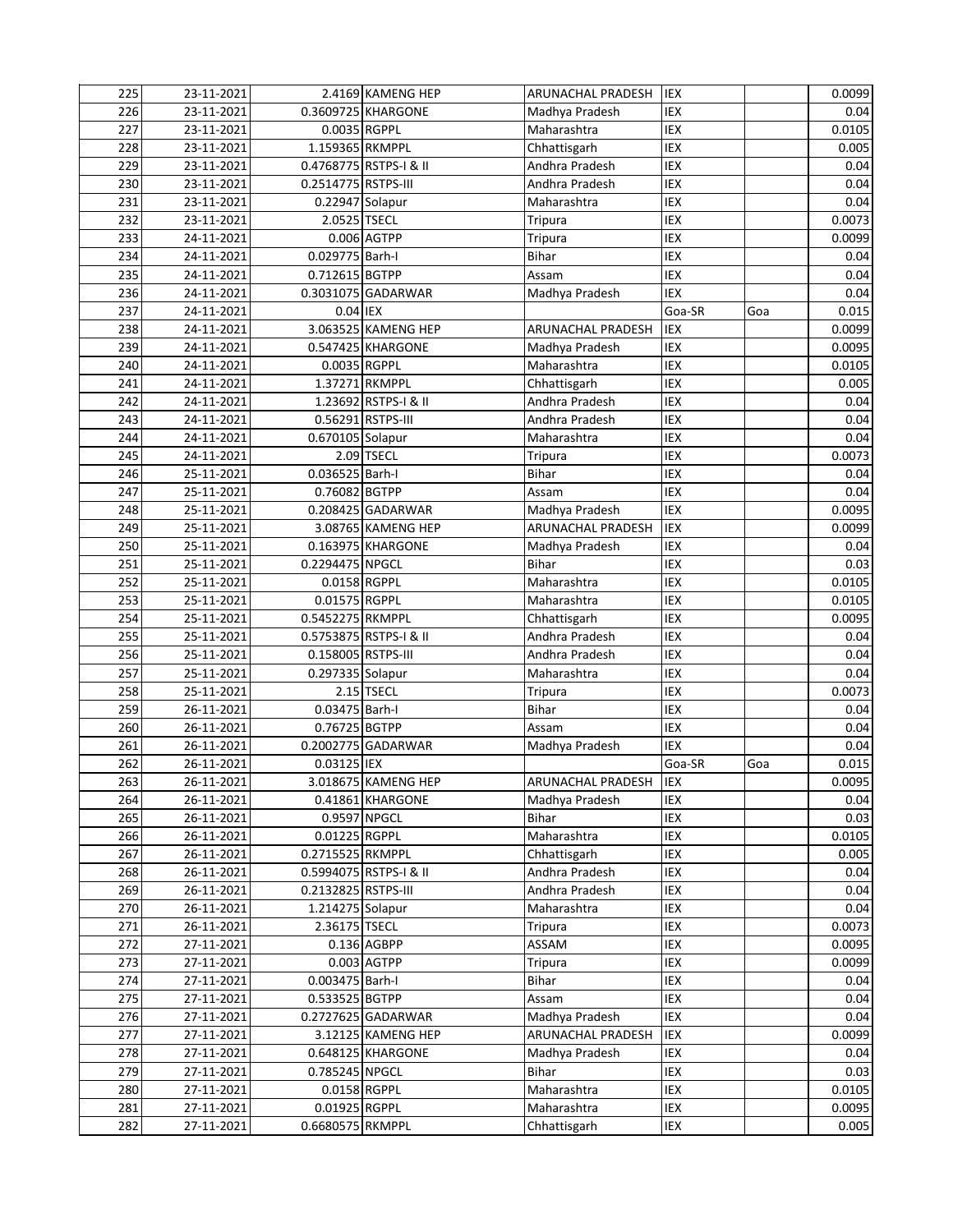| 283 | 27-11-2021   |                    | 0.89175 RSTPS-1 & II   | Andhra Pradesh           | <b>IEX</b> |     | 0.04   |
|-----|--------------|--------------------|------------------------|--------------------------|------------|-----|--------|
| 284 | 27-11-2021   | 0.264075 RSTPS-III |                        | Andhra Pradesh           | <b>IEX</b> |     | 0.04   |
| 285 | 27-11-2021   | 0.850665 Solapur   |                        | Maharashtra              | <b>IEX</b> |     | 0.04   |
| 286 | 27-11-2021   | 2.31125 TSECL      |                        | Tripura                  | <b>IEX</b> |     | 0.0073 |
| 287 | 28-11-2021   | 0.01275 AGTPP      |                        | Tripura                  | <b>IEX</b> |     | 0.0095 |
| 288 | 28-11-2021   |                    | 0.1422625 GADARWAR     | Madhya Pradesh           | IEX        |     | 0.04   |
| 289 | 28-11-2021   |                    | 2.74805 KAMENG HEP     | <b>ARUNACHAL PRADESH</b> | IEX        |     | 0.0099 |
| 290 | 28-11-2021   | 0.8030275 NPGCL    |                        | <b>Bihar</b>             | IEX        |     | 0.03   |
| 291 | 28-11-2021   |                    | 0.18863 RKMPPL         | Chhattisgarh             | <b>IEX</b> |     | 0.005  |
| 292 | 28-11-2021   |                    | 0.25135 RSTPS-I & II   | Andhra Pradesh           | <b>IEX</b> |     | 0.04   |
| 293 | 28-11-2021   | 0.139475 RSTPS-III |                        | Andhra Pradesh           | IEX        |     | 0.04   |
| 294 | 28-11-2021   | 1.93875 TSECL      |                        | Tripura                  | IEX        |     | 0.0073 |
| 295 | 29-11-2021   | 0.0417 Barh-I      |                        | Bihar                    | IEX        |     | 0.04   |
| 296 | 29-11-2021   | 0.7417825 BGTPP    |                        | Assam                    | IEX        |     | 0.0095 |
| 297 | 29-11-2021   |                    | 0.116025 GADARWAR      | Madhya Pradesh           | IEX        |     | 0.04   |
| 298 | 29-11-2021   |                    | 2.3971 KAMENG HEP      | <b>ARUNACHAL PRADESH</b> | IEX        |     | 0.0099 |
| 299 | 29-11-2021   |                    | 0.5686 KHARGONE        | Madhya Pradesh           | <b>IEX</b> |     | 0.04   |
| 300 | 29-11-2021   | 0.363075 NPGCL     |                        | <b>Bihar</b>             | IEX        |     | 0.03   |
| 301 | 29-11-2021   | 0.00175 RGPPL      |                        | Maharashtra              | IEX        |     | 0.0105 |
| 302 | 29-11-2021   |                    | 0.3963525 RSTPS-I & II | Andhra Pradesh           | <b>IEX</b> |     | 0.04   |
| 303 | 29-11-2021   | 0.261955 RSTPS-III |                        | Andhra Pradesh           | IEX        |     | 0.0095 |
| 304 | 29-11-2021   | 0.9904825 Solapur  |                        | Maharashtra              | IEX        |     | 0.04   |
| 305 | 29-11-2021   | 2.25625 TSECL      |                        | Tripura                  | IEX        |     | 0.0073 |
| 306 | 30-11-2021   | 0.073825 Barh-I    |                        | <b>Bihar</b>             | IEX        |     | 0.04   |
| 307 | 30-11-2021   | 0.7981225 BGTPP    |                        | Assam                    | <b>IEX</b> |     | 0.04   |
| 308 | 30-11-2021   |                    | 0.11365 GADARWAR       | Madhya Pradesh           | <b>IEX</b> |     | 0.04   |
| 309 | 30-11-2021   | 0.02125 IEX        |                        |                          | Goa-SR     | Goa | 0.015  |
| 310 | 30-11-2021   |                    | 2.396025 KAMENG HEP    | ARUNACHAL PRADESH        | <b>IEX</b> |     | 0.0099 |
| 311 | 30-11-2021   |                    | 0.23285 KHARGONE       | Madhya Pradesh           | IEX        |     | 0.04   |
| 312 | 30-11-2021   | 0.48659 NPGCL      |                        | <b>Bihar</b>             | <b>IEX</b> |     | 0.03   |
| 313 | 30-11-2021   | 0.00525 RGPPL      |                        | Maharashtra              | IEX        |     | 0.0105 |
| 314 | 30-11-2021   |                    | 0.06008 RKMPPL         | Chhattisgarh             | <b>IEX</b> |     | 0.005  |
| 315 | 30-11-2021   |                    | 0.87285 RSTPS-I & II   | Andhra Pradesh           | <b>IEX</b> |     | 0.04   |
| 316 | 30-11-2021   |                    | 0.34355 RSTPS-III      | Andhra Pradesh           | <b>IEX</b> |     | 0.04   |
| 317 | 30-11-2021   | 0.220625 Solapur   |                        | Maharashtra              | <b>IEX</b> |     | 0.04   |
| 318 | 30-11-2021   | 2.27125 TSECL      |                        | <b>Tripura</b>           | IEX        |     | 0.0073 |
|     | <b>Total</b> | 226.847335         |                        |                          |            |     |        |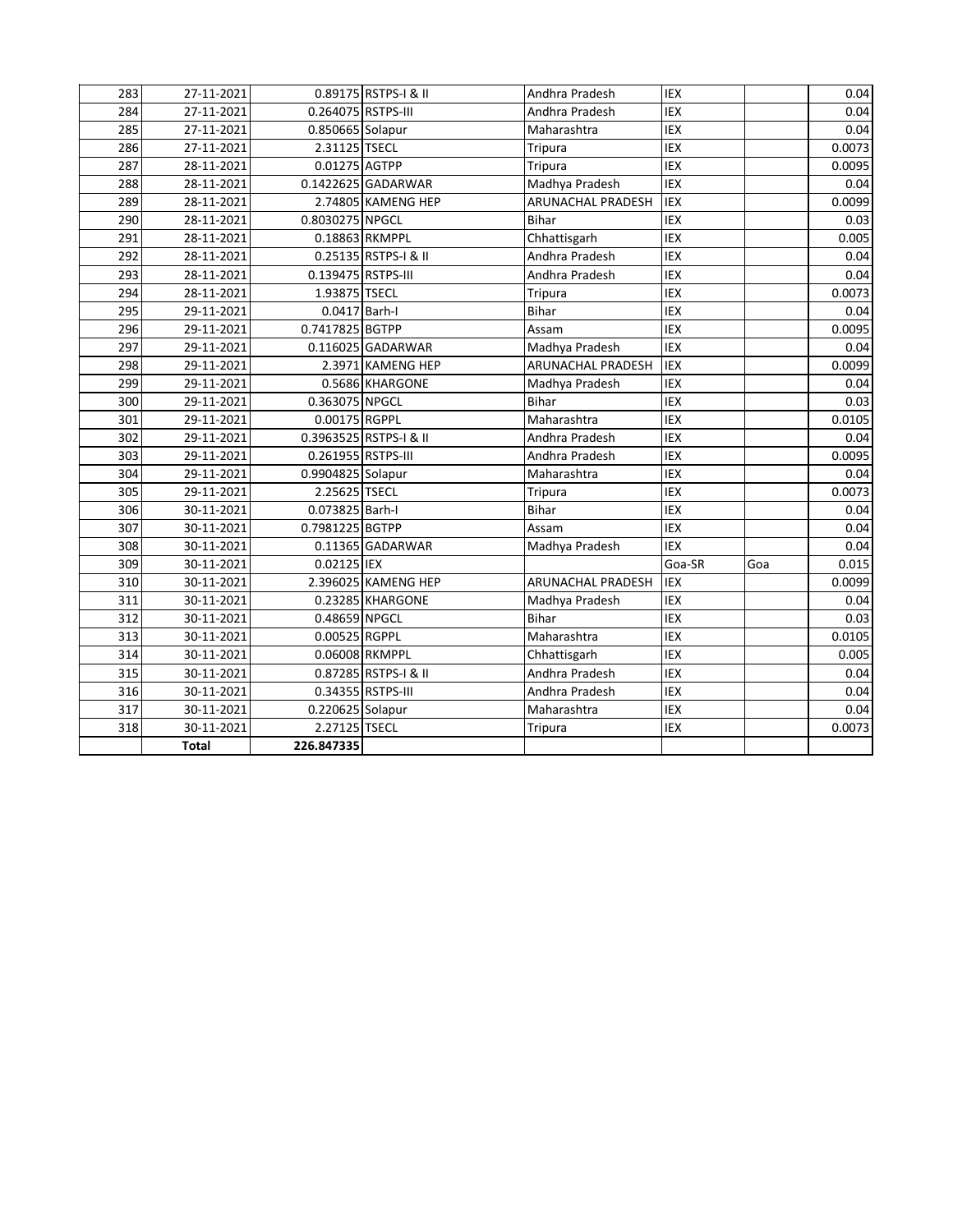# Form IV-I Open Position of Inter-State Electricity Contracts by Trading Licensees Name of the Trading Licensee: NTPC VIDYUT VYAPAR NIGAM LIMITED

Licence Details (No & Date) : Category-I ; No.6/Trading/CERC Dated 23rd July,2004.

| Month:         | <b>Nov-21</b>                               |                                                                |                                        |                           |
|----------------|---------------------------------------------|----------------------------------------------------------------|----------------------------------------|---------------------------|
| Long           | Position of Trader (Purchased but not sold) |                                                                |                                        |                           |
| Sr.No          | Date of Contract<br>(DD/MM/YYYY)            | <b>Uncontracted tenure (Open</b><br>Position) in Days / Months | <b>Uncontracted Volume (Mus) Price</b> | Purchase<br>$\int$ /kwh)* |
| $\mathbf{1}$   |                                             |                                                                |                                        |                           |
| $\overline{2}$ |                                             |                                                                |                                        |                           |
| 3              |                                             |                                                                |                                        |                           |
| 4              |                                             |                                                                |                                        |                           |
| Short Position | of Trader (Sale but not purchased)          |                                                                |                                        |                           |
| Sr.No          | <b>Date of Contract</b><br>(DD/MM/YYYY)     | Uncontracted tenure (Open<br>Position) in Days / Months        | <b>Uncontracted Volume (Mus) Price</b> | Purchase<br>$\int$ /kwh)* |
| 1              |                                             |                                                                |                                        |                           |
| $\overline{2}$ |                                             |                                                                |                                        |                           |
| 3              |                                             |                                                                |                                        |                           |
|                |                                             |                                                                |                                        |                           |

\* Price has to be reported separately for each contract.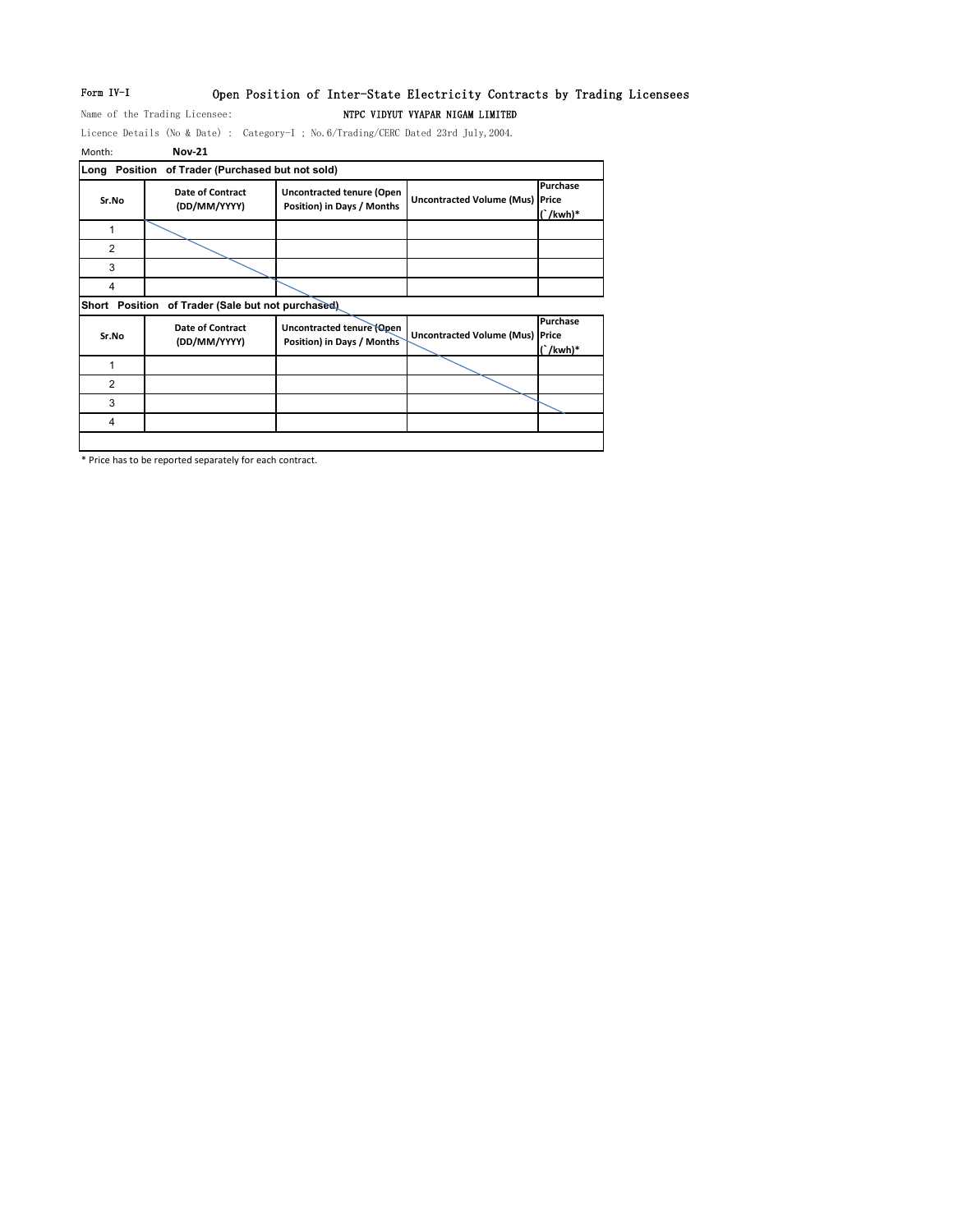### Form IV-L

Name of the Trading Licensee: NTPC VIDYUT VYAPAR NIGAM LIMITED Licence Details (No & Date) : Category-I ; No.6/Trading/CERC Dated 23rd July,2004. Month: **Nov-21**

| Month: | <b>Nov-21</b>                                                                    |                                 |                 |                               |                 |              |                       |              |         |              |                          |                       |
|--------|----------------------------------------------------------------------------------|---------------------------------|-----------------|-------------------------------|-----------------|--------------|-----------------------|--------------|---------|--------------|--------------------------|-----------------------|
|        | Green Term Ahead Power Exchange Transactions of Electricity by Trading Licensees |                                 |                 |                               |                 |              |                       |              |         |              |                          |                       |
| Sr. No | Name of Power<br>Exchange                                                        | <b>Period of Power Delivery</b> |                 | <b>Time of Power Delivery</b> |                 |              | <b>Purchased from</b> |              | Sold to |              | <b>Transaction Price</b> | <b>Trading Margin</b> |
|        |                                                                                  | <b>Start date</b>               | <b>End date</b> | <b>Start Time</b>             | <b>End Time</b> | Scheduled    | <b>Name of Seller</b> | <b>State</b> | Name of | <b>State</b> | (₹/kWh)                  | (₹/kWh)               |
|        |                                                                                  | (DD/MM/ YYYY)                   | (DD/MM/ YYYY)   | (HH:MM)                       | (HH:MM)         | Volume (MUs) |                       |              | Buver   |              |                          |                       |
|        | <b>Intra-Day Contracts: NIL</b>                                                  |                                 |                 |                               |                 |              |                       |              |         |              |                          |                       |
|        | Day-Ahead Contingency Contracts: NIL                                             |                                 |                 |                               |                 |              |                       |              |         |              |                          |                       |
|        | Daily Contracts / Any Day contracts: NIL                                         |                                 |                 |                               |                 |              |                       |              |         |              |                          |                       |
|        | Weekly contracts :NIL                                                            |                                 |                 |                               |                 |              |                       |              |         |              |                          |                       |